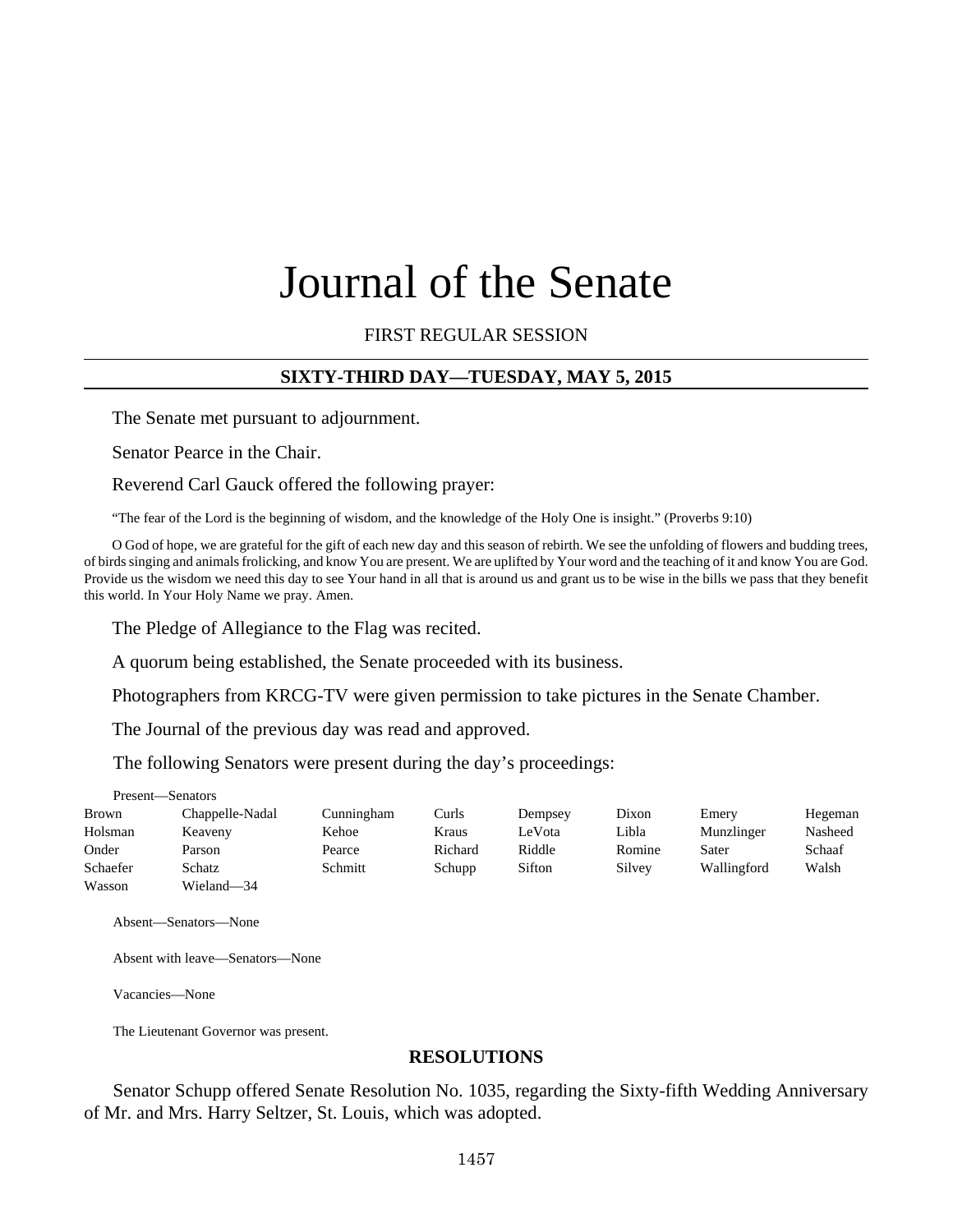## Senator Cunningham offered the following resolution:

#### SENATE RESOLUTION NO. 1036

WHEREAS, the Missouri Senate recognizes the importance of empowering citizens to actively participate in the democratic process; and

WHEREAS, the Senate has a long tradition of rendering assistance to those organizations which sponsor projects in the interest of good citizenship; and

WHEREAS, The Constitution Project is a fun, yet intensive, interactive competition for high school students to gain experience in fields of journalism, crime scene investigation and trial advocacy:

NOW, THEREFORE, BE IT RESOLVED by the members of the Missouri Senate, Ninety-eighth General Assembly, First Regular Session, that The Constitution Project be hereby granted permission to use the Senate Chamber from 10:00 a.m. to 3:00 p.m. on Tuesday, September 15, 2015, for the purpose of conducting a mock session.

Senator Cunningham requested unanimous consent of the Senate that the rules be suspended for the purpose of taking **SR 1036** up for adoption, which request was granted.

On motion of Senator Cunningham, **SR 1036** was adopted.

Senator Hegeman offered Senate Resolution No. 1037, regarding Logan Trickel, Trenton, which was adopted.

Senator Hegeman offered Senate Resolution No. 1038, regarding Robin G. Connell, which was adopted.

Senator Hegeman offered Senate Resolution No. 1039, regarding Kay Boyer, which was adopted.

Senator Hegeman offered Senate Resolution No. 1040, regarding the Sixtieth Wedding Anniversary of Mr. and Mrs. Wyatt Burch, King City, which was adopted.

Senator Riddle offered Senate Resolution No. 1041, regarding Corrections Officer I, Lacie Tarrants, which was adopted.

Senator Dixon offered Senate Resolution No. 1042, regarding David Carr, Nixa, which was adopted.

## **MESSAGES FROM THE HOUSE**

The following messages were received from the House of Representatives through its Chief Clerk:

Mr. President: I am instructed by the House of Representatives to inform the Senate that the House refuses to recede from its position on **HCS** for **SCS** for **SB 300**, as amended, and grants the Senate a conference thereon.

Also,

Mr. President: I am instructed by the House of Representatives to inform the Senate that the House refuses to recede from its position on **HCS** for **SCS** for **SB 172**, as amended, and grants the Senate a conference thereon.

Also,

Mr. President: I am instructed by the House of Representatives to inform the Senate that the House refuses to recede from its position on **HCS** for **SS** for **SCS** for **SB 115**, as amended, and grants the Senate a conference thereon.

Also,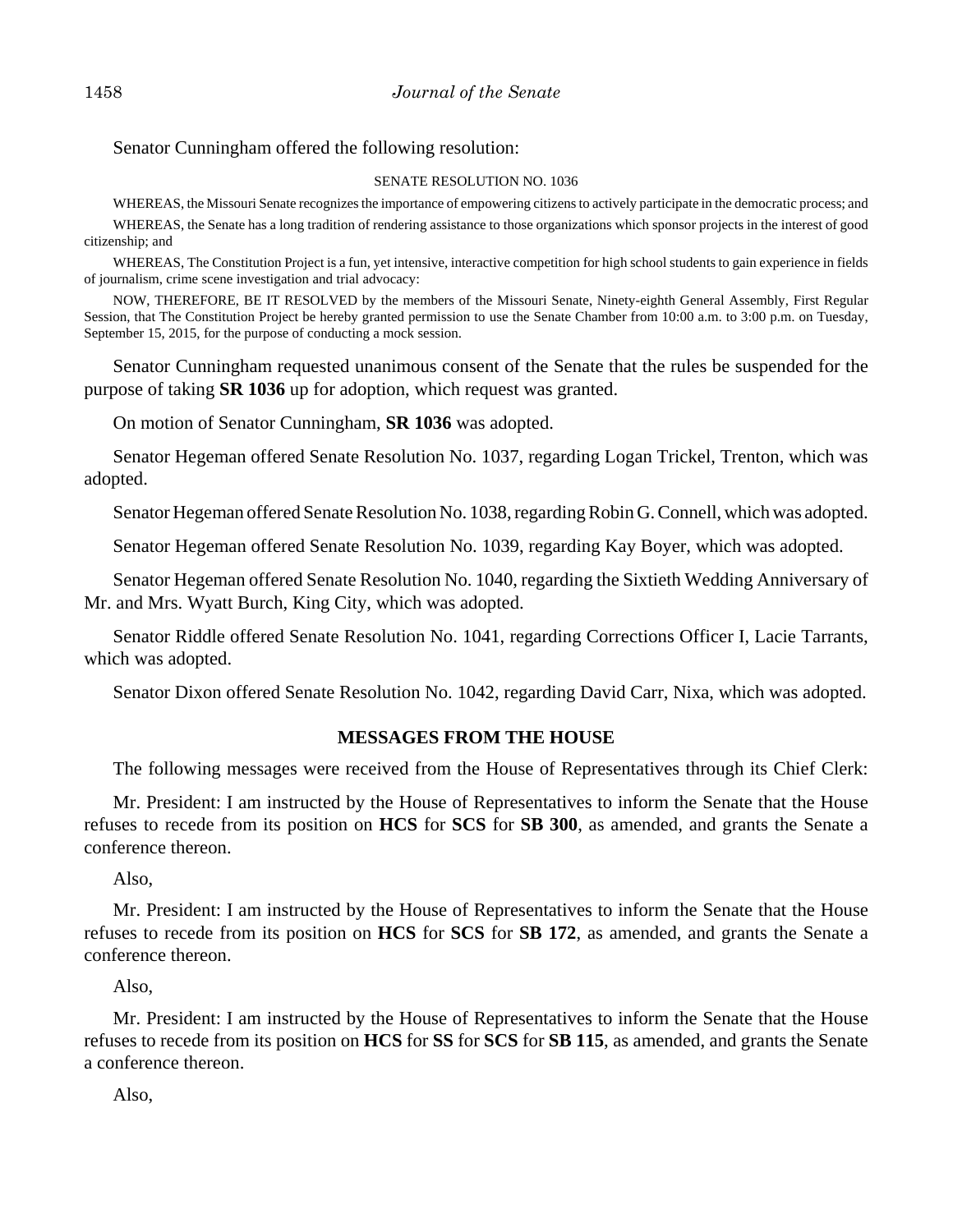Mr. President: I am instructed by the House of Representatives to inform the Senate that the House refuses to recede from its position on **HCS** for **SCS** for **SB 445**, as amended, and grants the Senate a conference thereon.

Also,

Mr. President: I am instructed by the House of Representatives to inform the Senate that the House grants the Senate further conference on **HCS** for **SCS** for **SB 152**, as amended.

Also,

The Speaker has appointed the following conferees: Representatives Miller, Corlew, Hubrecht, Smith and Nichols.

Also,

Mr. President: I am instructed by the House of Representatives to inform the Senate that the House refuses to adopt **SCS** for **HB 615** and requests the Senate to recede from its position and failing to do so grant the House a conference thereon.

Also,

Mr. President: The Speaker of the House has appointed the following committee to act with a like committee from the Senate on **HCS** for **SS** for **SCS** for **SB 115**, as amended. Representatives: Miller, Rowden, Koenig, Carpenter and Butler.

Also,

Mr. President: The Speaker of the House has appointed the following committee to act with a like committee from the Senate on **HCS** for **SCS** for **SB 300**, as amended. Representatives: Leara, Johnson, Taylor, Webber and Kendrick.

Also,

Mr. President: The Speaker of the House has appointed the following committee to act with a like committee from the Senate on **HCS** for **SCS** for **SB 172**, as amended. Representatives: Swan, Rowland, Lair, Montecillo and McNeil.

Also,

Mr. President: The Speaker of the House has appointed the following committee to act with a like committee from the Senate on **HCS** for **SCS** for **SB 445**, as amended. Representatives: Miller, Remole, Bondon, Smith and Nichols.

## **CONFERENCE COMMITTEE APPOINTMENTS**

President Pro Tem Dempsey appointed the following conference committee to act with a like committee from the House on **HCS** for **SS** for **SCS** for **SB 115**, as amended: Senators Kraus, Onder, Wallingford Walsh and Schupp.

President Pro Tem Dempsey appointed the following conference committee to act with a like committee from the House on **HCS** for **SCS** for **SB 300**, as amended: Senators Silvey, Parson, Schaaf, Keaveny and Curls.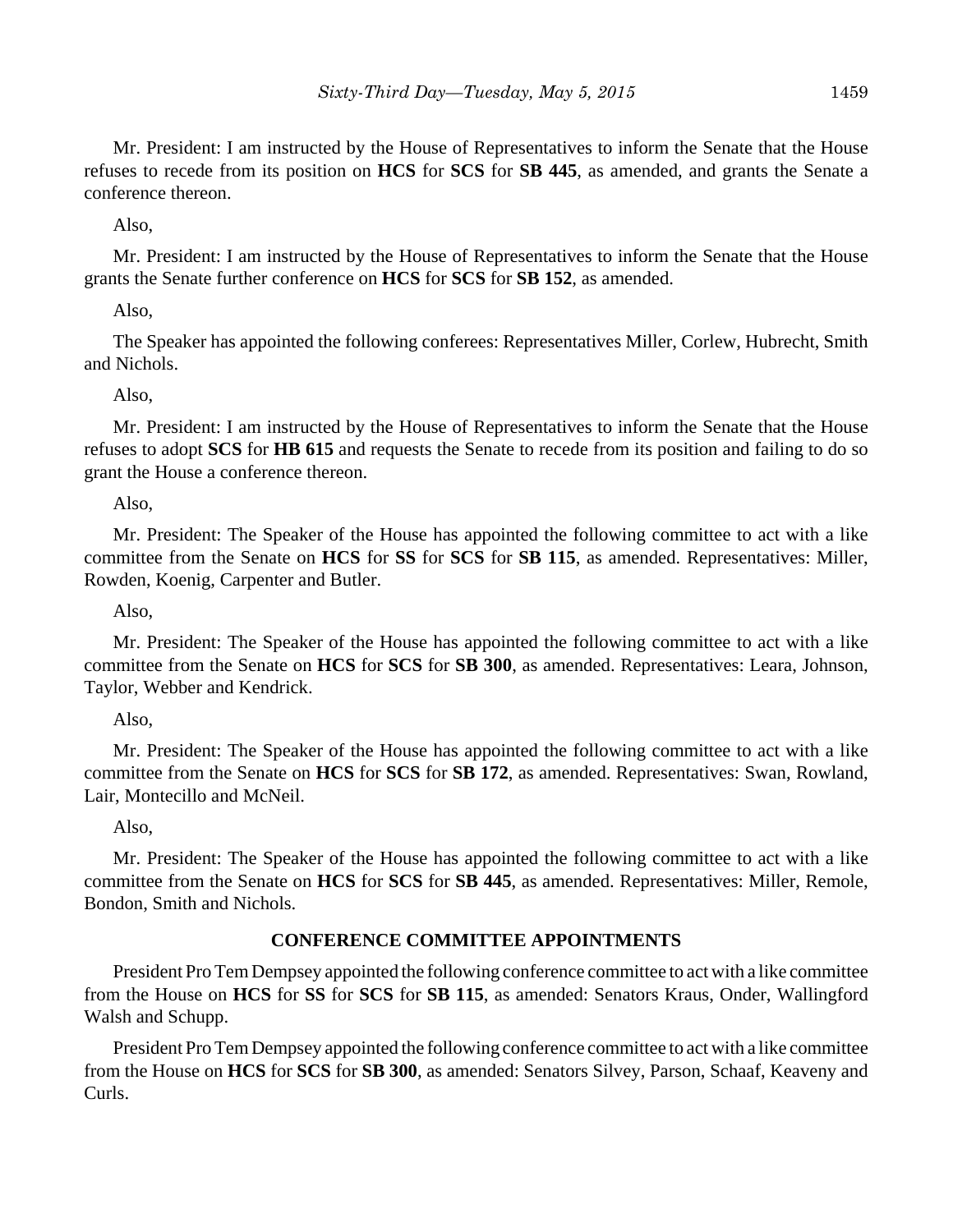President Pro Tem Dempsey appointed the following conference committee to act with a like committee from the House on **HCS** for **SCS** for **SB 172**, as amended: Senators Romine, Pearce, Wallingford, Keaveny and Schupp.

President Pro Tem Dempsey appointed the following conference committee to act with a like committee from the House on **HCS** for **SCS** for **SB 445**, as amended: Senators Romine, Kehoe, Wallingford, Schupp and Holsman.

# **HOUSE BILLS ON SECOND READING**

The following Bills were read the 2nd time and referred to the Committees indicated:

**HCS** for **HB 1048**––Jobs, Economic Development and Local Government.

**HCS** for **HB 513**––Ways and Means.

**HB 824**––Commerce, Consumer Protection, Energy and the Environment.

**HCS** for **HB 122**––Judiciary and Civil and Criminal Jurisprudence.

**HCS** for **HB 479**––Agriculture, Food Production and Outdoor Resources.

**HB 612**––Judiciary and Civil and Criminal Jurisprudence.

**HCS** for **HB 530**––Jobs, Economic Development and Local Government.

**HB 1054**––Education.

**HCS** for **HB 1044**––Judiciary and Civil and Criminal Jurisprudence.

**HCS** for **HB 207**––Jobs, Economic Development and Local Government.

**HCS** for **HB 565**––Education.

**HCS** for **HB 180**––Judiciary and Civil and Criminal Jurisprudence.

**HCS** for **HB 1179**––Financial and Governmental Organizations and Elections.

**HB 1330**––Financial and Governmental Organizations and Elections.

**HCS** for **HB 17**––Appropriations.

**HCS** for **HB 18**––Appropriations.

**HCS** for **HB 19**––Appropriations.

# **HOUSE BILLS ON THIRD READING**

Senator Kehoe moved that **HCS** for **HB 722**, with **SS** and point of order (pending), be called from the Informal Calendar and again taken up for 3rd reading and final passage, which motion prevailed.

President Pro Tem Dempsey ruled the point of order not well taken.

**SS** for **HCS** for **HB 722** was again taken up.

Senator Sifton offered **SA 1**: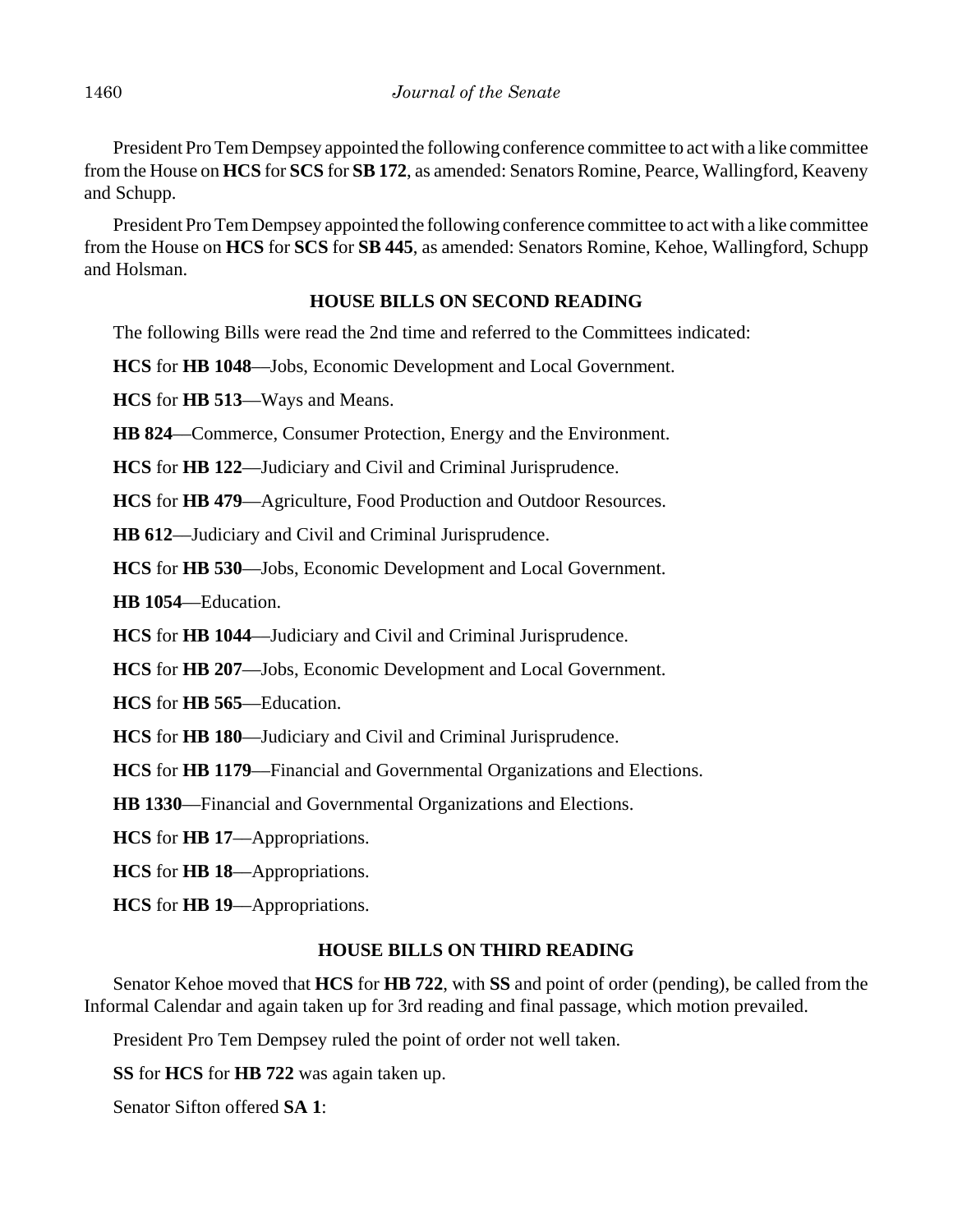#### SENATE AMENDMENT NO. 1

Amend Senate Substitute for House Committee Substitute for House Bill No. 722, Page 1, Section 285.055, Lines 15-16, by striking all of said lines; and

Further amend said bill and section, page 2, lines 6-13, by striking all of said lines from the bill; and

Further renumber the remaining subdivisions accordingly; and

Further amend lines 16-22, by striking all of said lines from the bill; and

Further renumber the remaining subsection accordingly.

Senator Sifton moved that the above amendment be adopted.

Senator Romine assumed the Chair.

President Kinder assumed the Chair.

Senator Keaveny requested a roll call vote be taken on the adoption of **SA 1**. He was joined in his request by Senators Kehoe, Chappelle-Nadal, Curls and Walsh.

**SA 1** failed of adoption by the following vote:

| YEAS—Senators   |            |          |         |         |         |             |        |
|-----------------|------------|----------|---------|---------|---------|-------------|--------|
| Chappelle-Nadal | Curls      | Holsman  | Keaveny | LeVota  | Nasheed | Schupp      | Sifton |
| Walsh-9         |            |          |         |         |         |             |        |
|                 |            |          |         |         |         |             |        |
| NAYS-Senators   |            |          |         |         |         |             |        |
| <b>Brown</b>    | Cunningham | Dempsey  | Dixon   | Emery   | Hegeman | Kehoe       | Kraus  |
| Libla           | Munzlinger | Onder    | Parson  | Pearce  | Richard | Riddle      | Romine |
| Sater           | Schaaf     | Schaefer | Schatz  | Schmitt | Silvey  | Wallingford | Wasson |
| Wieland-25      |            |          |         |         |         |             |        |

Absent—Senators—None

Absent with leave—Senators—None

Vacancies—None

Senator Sifton offered **SA 2**:

#### SENATE AMENDMENT NO. 2

Amend Senate Substitute for House Committee Substitute for House Bill No. 722, Page 2, Section 285.055, Line 22, by inserting after all of said line the following: "**The provisions of this subsection shall not preempt any state law or local minimum wage ordinance requirements in effect on August 28, 2015.**"

Senator Sifton moved that the above amendment be adopted, which motion prevailed.

Senator Dixon assumed the Chair.

Senator Nasheed offered **SA 3**, which was read: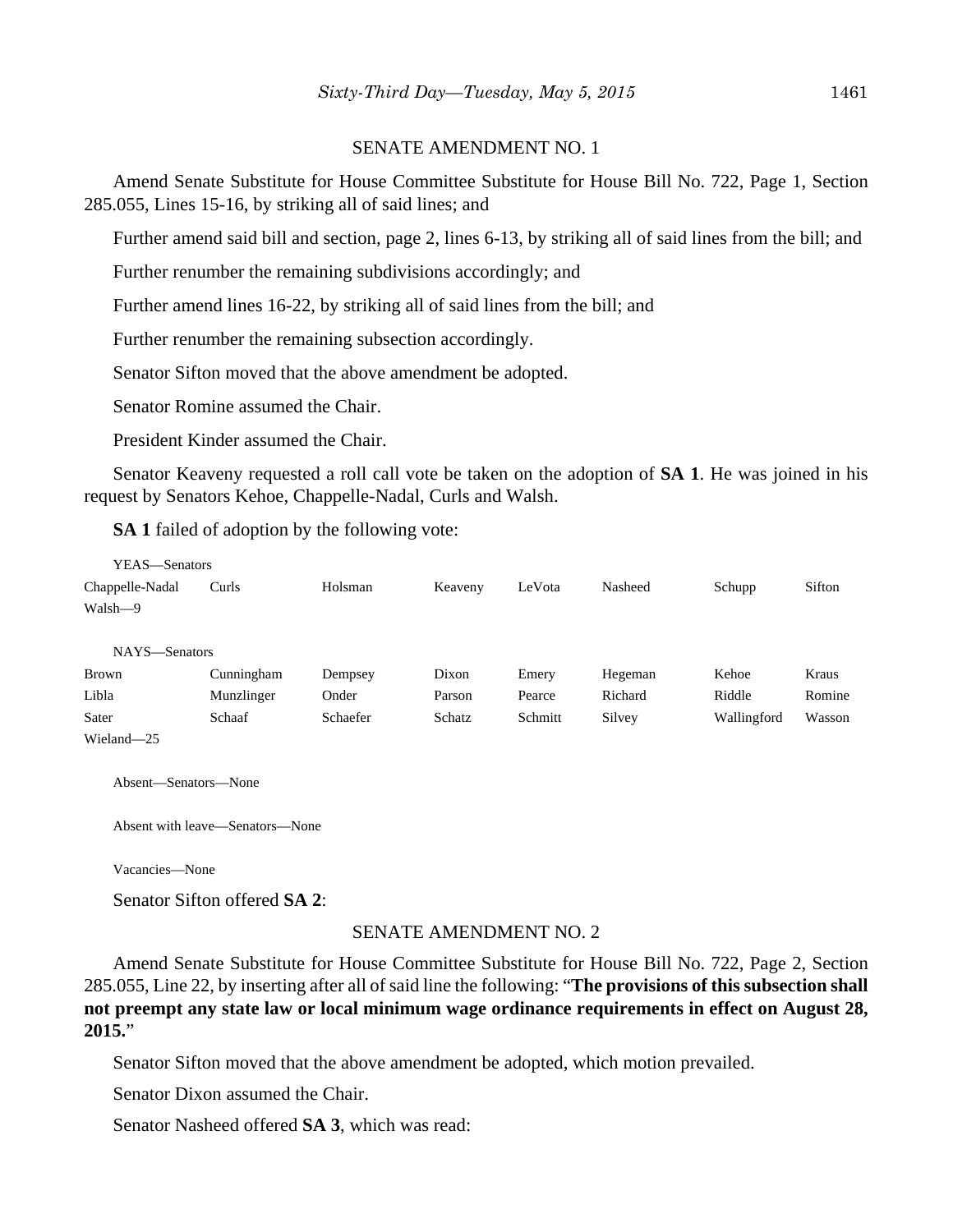#### SENATE AMENDMENT NO. 3

Amend Senate Substitute for House Committee Substitute for House Bill No. 722, Page 2, Section 285.055, Lines 23-25, by striking all of said lines from the bill.

Senator Nasheed moved that the above amendment be adopted, which motion failed on a standing division vote.

Senator Chappelle-Nadal offered **SA 4**:

#### SENATE AMENDMENT NO. 4

Amend Senate Substitute for House Committee Substitute for House Bill No. 722, Page 1, Section 260.283, Line 12, by inserting immediately at the end of said line the following:

## "**No political subdivision shall prohibit a consumer from using a reusable bag for the packaging of any item or good purchased from a merchant, itinerant vendor, or peddler.**".

Senator Chappelle-Nadal moved that the above amendment be adopted, which motion prevailed.

Senator LeVota offered **SA 5**:

#### SENATE AMENDMENT NO. 5

Amend Senate Substitute for House Committee Substitute for House Bill No. 722, Page 2, Section 285.055, Line 25, by inserting immediately after said line the following:

"290.502. 1. Except as may be otherwise provided pursuant to sections 290.500 to 290.530, effective January 1, **[**2007**] 2016**, **the minimum wage rate that** every employer shall pay to each employee **[**wages at the rate of \$6.50**] shall be either no less than \$10.00** per hour, or wages at the same rate or rates set under the provisions of federal law as the prevailing federal minimum wage applicable to those covered jobs in interstate commerce, whichever rate per hour is higher.

2. The minimum wage **rate provided for in subsection 1 of this section** shall **,whether or not such wage is derived from the statutory minimum or the adoption of the federal minimum as required in subsection 1 of this section,** increased or decreased on January 1, **[**2008**] 2017**, and on January 1 of successive years, by the increase or decrease in the cost of living. On September 30, **[**2007**] 2016**, and on each September 30 of each successive year, the director shall measure the increase or decrease in the cost of living by the percentage increase or decrease as of the preceding July over the level as of July of the immediately preceding year of the Consumer Price Index for Urban Wage Earners and Clerical Workers (CPI-W) or successor index as published by the U.S. Department of Labor or its successor agency, with the amount of the minimum wage increase or decrease rounded to the nearest five cents."; and

Further amend the title and enacting clause accordingly.

Senator LeVota moved that the above amendment be adopted.

Senator Kehoe raised the point of order that **SA 5** is out of order as it goes beyond the scope and purpose of the bill. The point of order was referred to the President Pro Tem who ruled it well taken.

Senator Nasheed offered **SA 6**: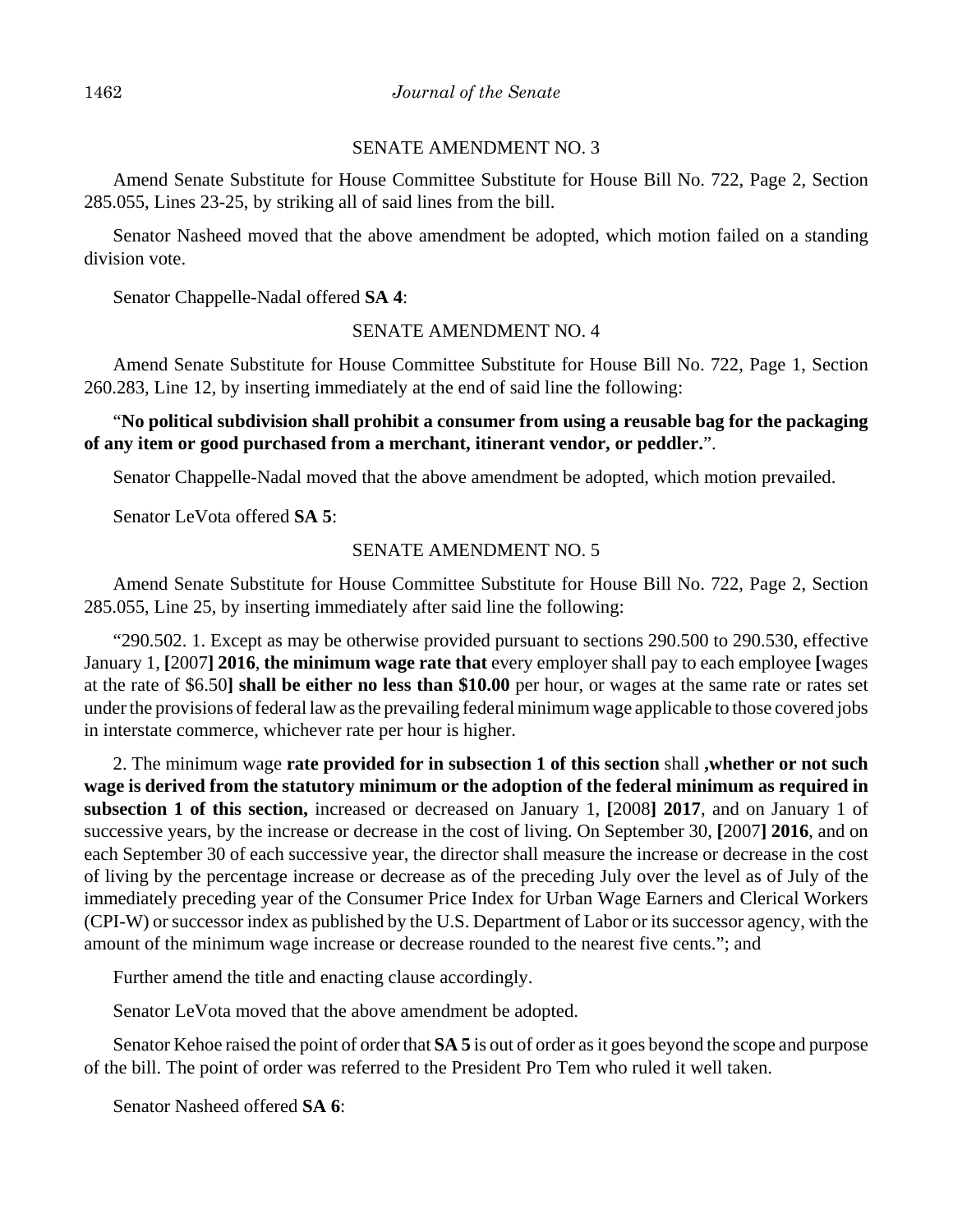#### SENATE AMENDMENT NO. 6

Amend Senate Substitute for House Committee Substitute for House Bill No. 722, Page 2, Section 285.055, Lines 6-13, by striking said lines and further amend lines 18-19 by striking said lines and inserting in lieu thereof the following:

"a minimum wage."

Senator Nasheed moved that the above amendment be adopted and requested a roll call vote be taken. She was joined in her request by Senators Curls, LeVota, Schupp and Walsh.

**SA 6** failed of adoption by the following vote:

| YEAS—Senators   |            |          |        |         |         |             |         |
|-----------------|------------|----------|--------|---------|---------|-------------|---------|
| Chappelle-Nadal | Holsman    | Keaveny  | LeVota | Nasheed | Schupp  | Sifton      | Walsh-8 |
| NAYS-Senators   |            |          |        |         |         |             |         |
| <b>Brown</b>    | Cunningham | Dempsey  | Dixon  | Emery   | Hegeman | Kehoe       | Kraus   |
| Libla           | Munzlinger | Onder    | Parson | Pearce  | Richard | Riddle      | Romine  |
| Sater           | Schaaf     | Schaefer | Schatz | Schmitt | Silvey  | Wallingford | Wasson  |
| Wieland-25      |            |          |        |         |         |             |         |

Absent—Senator Curls—1

Absent with leave—Senators—None

Vacancies—None

Senator Nasheed offered **SA 7**, which was read:

#### SENATE AMENDMENT NO. 7

Amend Senate Substitute for Senate Committee Substitute for House Bill No. 722, Page 1, Section A, Line 3, by inserting immediately after all of said line the following:

"213.055. 1. It shall be an unlawful employment practice:

(1) For an employer, because of the race, color, religion, national origin, sex, ancestry, age or disability of any individual:

(a) To fail or refuse to hire or to discharge any individual, or otherwise to discriminate against any individual with respect to his compensation, terms, conditions, or privileges of employment, because of such individual's race, color, religion, national origin, sex, ancestry, age or disability;

(b) To limit, segregate, or classify his employees or his employment applicants in any way which would deprive or tend to deprive any individual of employment opportunities or otherwise adversely affect his status as an employee, because of such individual's race, color, religion, national origin, sex, ancestry, age or disability;

(2) For a labor organization to exclude or to expel from its membership any individual or to discriminate in any way against any of its members or against any employer or any individual employed by an employer because of race, color, religion, national origin, sex, ancestry, age or disability of any individual; or to limit, segregate, or classify its membership, or to classify or fail or refuse to refer for employment any individual,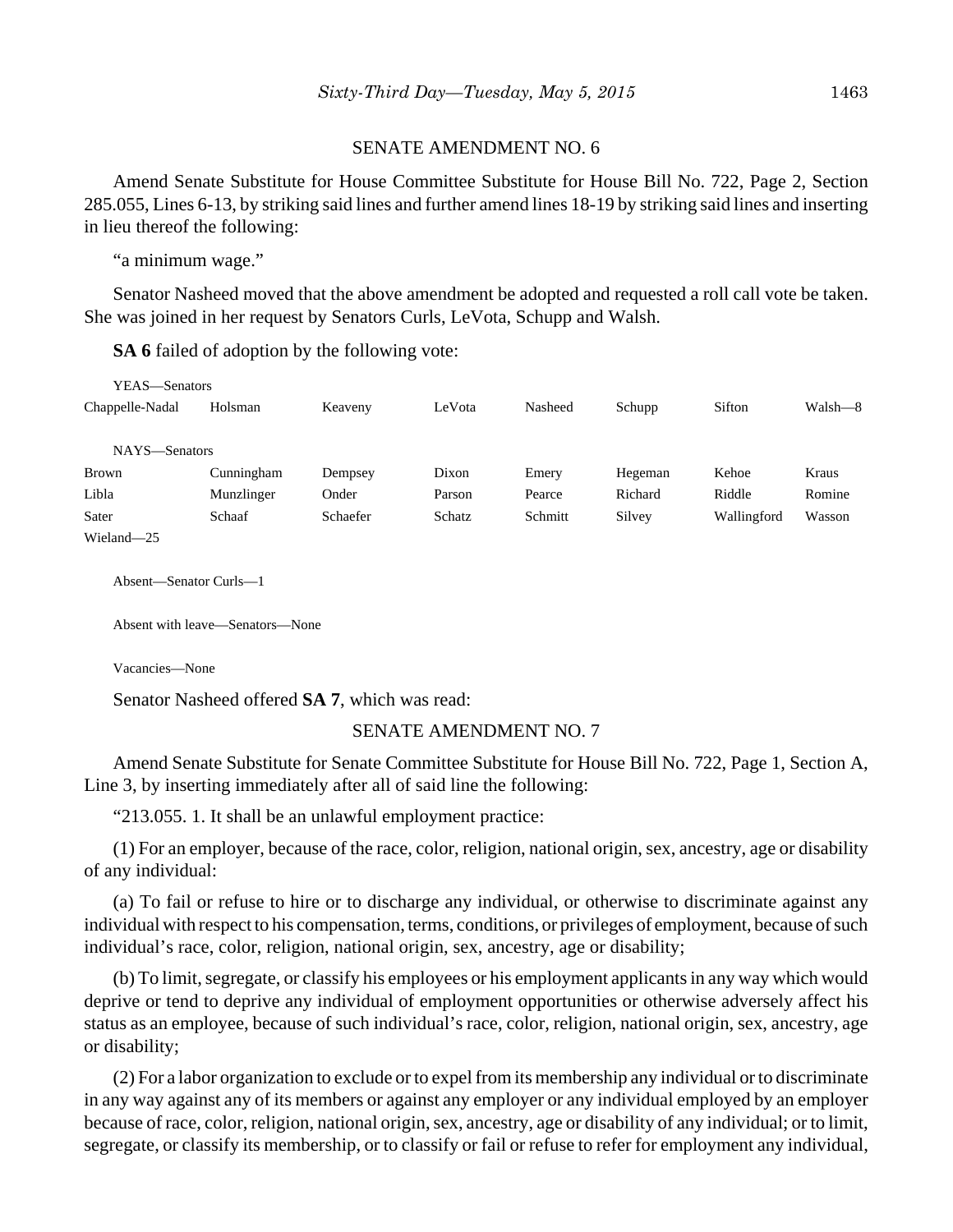in any way which would deprive or tend to deprive any individual of employment opportunities, or would limit such employment opportunities or otherwise adversely affect his status as an employee or as an applicant for employment, because of such individual's race, color, religion, national origin, sex, ancestry, age or disability; or for any employer, labor organization, or joint labor-management committee controlling apprenticeship or other training or retraining, including on-the-job training programs to discriminate against any individual because of his race, color, religion, national origin, sex, ancestry, age or disability in admission to, or employment in, any program established to provide apprenticeship or other training;

(3) For any employer or employment agency to print or circulate or cause to be printed or circulated any statement, advertisement or publication, or to use any form of application for employment or to make any inquiry in connection with prospective employment, which expresses, directly or indirectly, any limitation, specification, or discrimination, because of race, color, religion, national origin, sex, ancestry, age or disability unless based upon a bona fide occupational qualification or for an employment agency to fail or refuse to refer for employment, or otherwise to discriminate against, any individual because of his race, color, religion, national origin, sex, ancestry, age as it relates to employment, or disability, or to classify or refer for employment any individual on the basis of his race, color, religion, national origin, sex, ancestry, age or disability**;**

**(4) For a public employer to inquire into or consider the criminal record of an applicant for employment until the employer has either extended a conditional offer of employment to the applicant or has conducted an interview with the applicant. For purposes of this subdivision, a conditional offer of employment is an offer of employment that is dependent on the successful completion of the following: medical examination; drug test; and background investigation. Once a conditional offer has been made or the interview has been conducted, the applicant's criminal record may be considered as part of the background check. The employer shall consider the following factors in evaluating the applicant and the results of any criminal history inquiry:**

**(a) The nature of the offense;**

**(b) Any information pertaining to the degree of rehabilitation and good conduct, including any information produced by the applicant, or produced on his or her behalf;**

**(c) Whether the prospective job provides an opportunity for the commission of a similar offense;**

**(d) Whether the circumstances leading to the offense are likely to reoccur;**

**(e) The length of time that has elapsed since the offense; and**

**(f) Whether there is a rational relationship between the offense and the duties and responsibilities of the position.**

## **After considering the above factors, an employer may determine in its discretion whether or not to revoke any conditional offer of employment that may have been extended to an applicant**.

2. Notwithstanding any other provision of this chapter, it shall not be an unlawful employment practice for an employer to apply different standards of compensation, or different terms, conditions or privileges of employment pursuant to a bona fide seniority or merit system, or a system which measures earnings by quantity or quality of production or to employees who work in different locations, provided that such differences or such systems are not the result of an intention or a design to discriminate, and are not used to discriminate, because of race, color, religion, sex, national origin, ancestry, age or disability, nor shall it be an unlawful employment practice for an employer to give and to act upon the results of any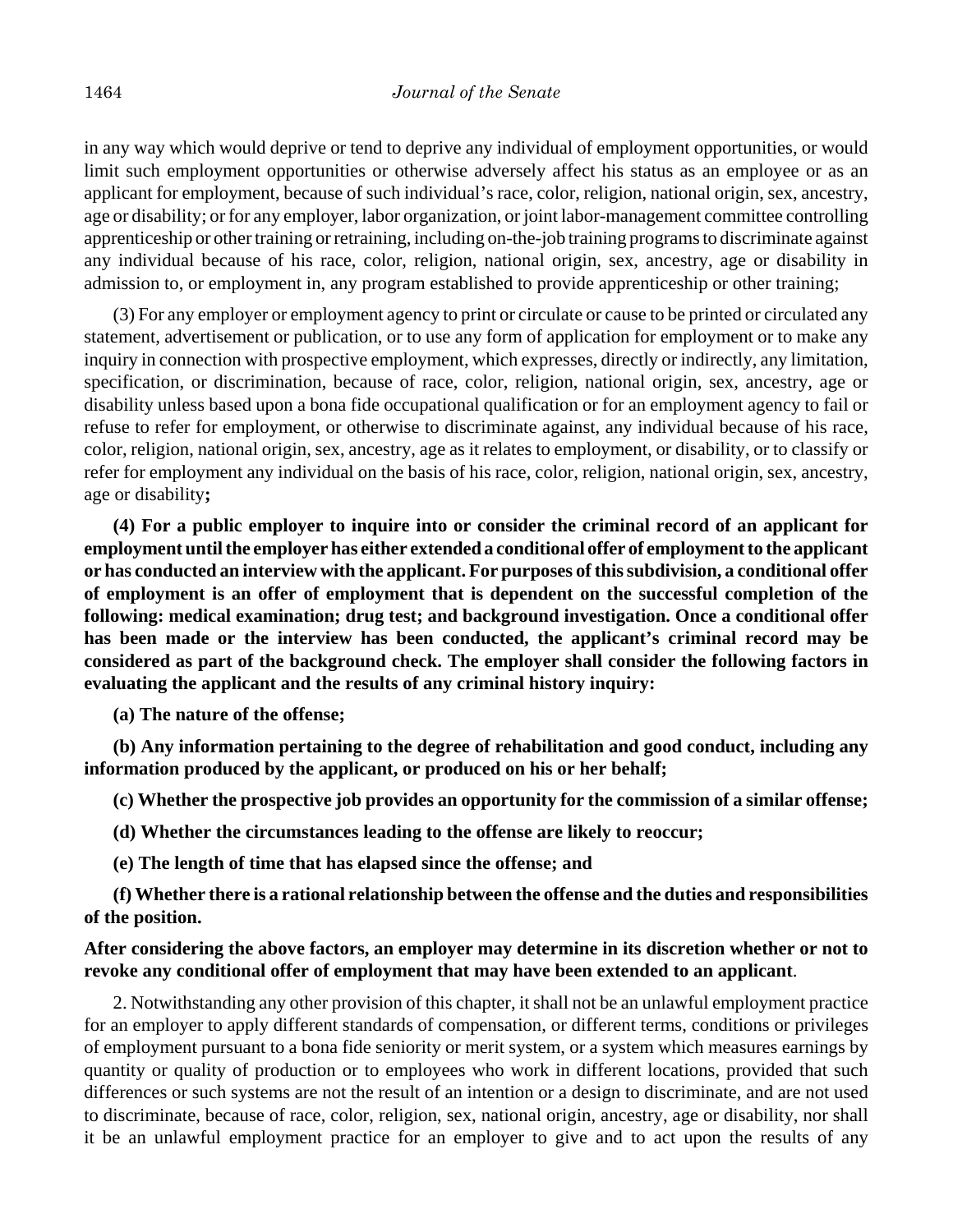professionally developed ability test, provided that such test, its administration, or action upon the results thereof, is not designed, intended or used to discriminate because of race, color, religion, national origin, sex, ancestry, age or disability.

3. Nothing contained in this chapter shall be interpreted to require any employer, employment agency, labor organization, or joint labor-management committee subject to this chapter to grant preferential treatment to any individual or to any group because of the race, color, religion, national origin, sex, ancestry, age or disability of such individual or group on account of an imbalance which may exist with respect to the total number or percentage of persons of any race, color, religion, national origin, sex, ancestry, age or disability employed by any employer, referred or classified for employment by any employment agency or labor organization, admitted to membership or classified by any labor organization, or admitted to or employed in any apprenticeship or other training program, in comparison with the total number or percentage of persons of such race, color, religion, national origin, sex, ancestry, age or disability in any community, state, section, or other area, or in the available workforce in any community, state, section, or other area.

4. Notwithstanding any other provision of this chapter, it shall not be an unlawful employment practice for the state or any political subdivision of the state to comply with the provisions of 29 U.S.C. 623 relating to employment as firefighters or law enforcement officers.

**5. Subdivision (4) of subsection 1 of this section does not apply to any state, county or municipal law enforcement agency, the department of corrections, any county or municipal governmental entity responsible for housing or incarcerating individuals charged with or convicted of any offense, or any position where federal or state law requires or expressly permits the consideration of an applicant's criminal history.**"; and

Further amend said bill, page 2, section 285.055, lines 23-25, by striking all of said lines; and

Further amend the title and enacting clause accordingly.

Senator Nasheed moved that the above amendment be adopted.

Senator Pearce assumed the Chair.

At the request of Senator Nasheed, the above amendment was withdrawn.

At the request of Senator Kehoe, **SS** for **HCS** for **HB 722** was withdrawn.

Senator Hegeman offered **SS No. 2** for **HCS** for **HB 722**, entitled:

# SENATE SUBSTITUTE NO. 2 FOR HOUSE COMMITTEE SUBSTITUTE FOR HOUSE BILL NO. 722

An Act to amend chapters 260 and 285, RSMo, by adding thereto two new sections relating to prohibited ordinances by political subdivisions.

Senator Hegeman moved that **SS No. 2** for **HCS** for **HB 722** be adopted, which motion prevailed.

On motion of Senator Kehoe, **SS No. 2** for **HCS** for **HB 722** was read the 3rd time and passed by the following vote:

YEAS—Senators

| <b>Brown</b> | Cunningham | Dempsey | Dixon  | Emery   | Hegeman | Kehoe  | Kraus |
|--------------|------------|---------|--------|---------|---------|--------|-------|
| Libla        | Munzlinger | Onder   | Parson | Richard | Riddle  | Romine | Sater |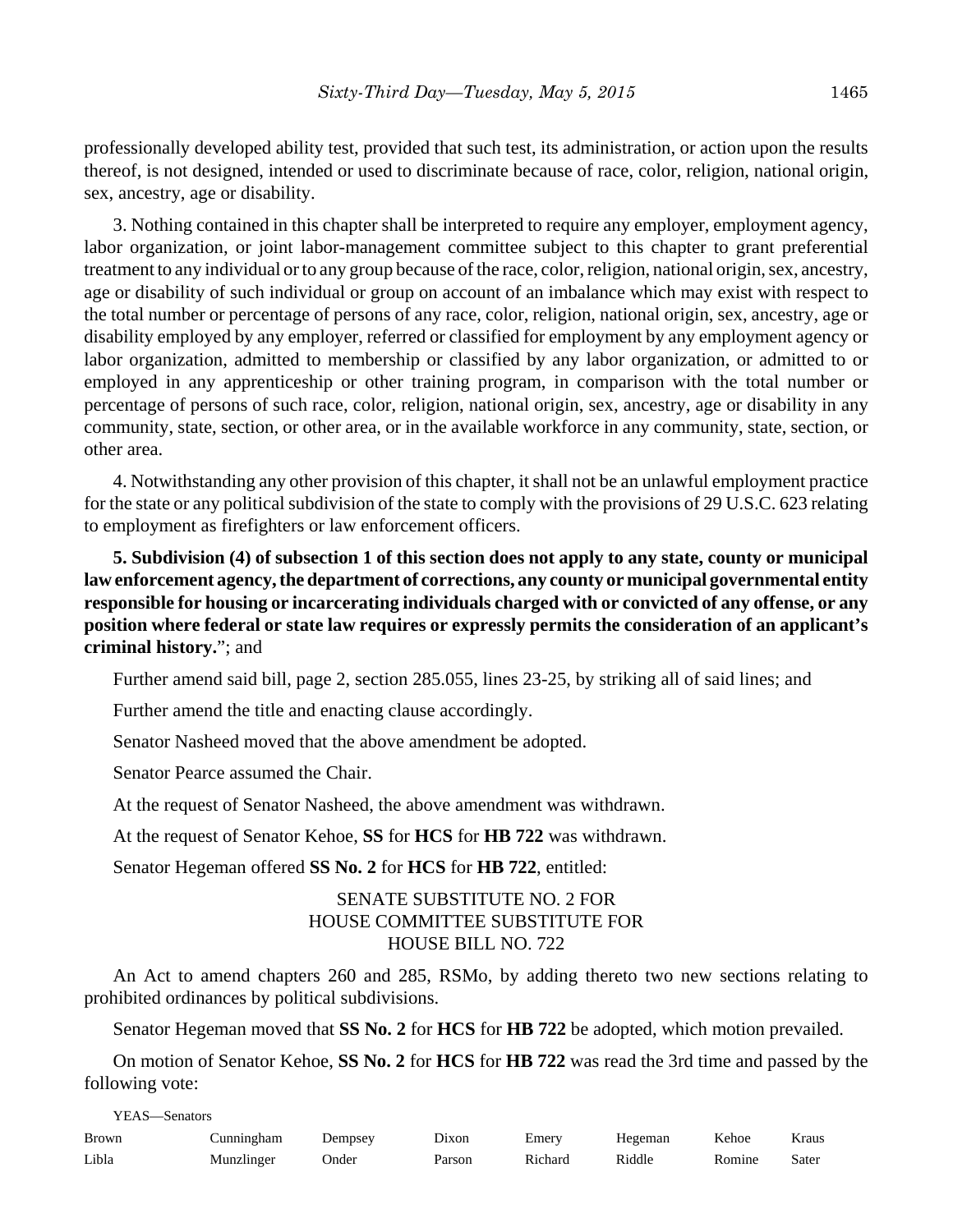| Schaaf          | Schaefer     | Schatz  | Schmitt | Silvey | Wallingford | Wasson | Wieland-24 |
|-----------------|--------------|---------|---------|--------|-------------|--------|------------|
| NAYS-Senators   |              |         |         |        |             |        |            |
| Chappelle-Nadal | Curls        | Holsman | Keaveny | LeVota | Nasheed     | Pearce | Schupp     |
| Sifton          | $Walsh - 10$ |         |         |        |             |        |            |
|                 |              |         |         |        |             |        |            |

Absent—Senators—None

Absent with leave—Senators—None

Vacancies—None

The President declared the bill passed.

On motion of Senator Kehoe, title to the bill was agreed to.

Senator Kehoe moved that the vote by which the bill passed be reconsidered.

Senator Richard moved that motion lay on the table, which motion prevailed.

#### **MESSAGES FROM THE HOUSE**

The following messages were received from the House of Representatives through its Chief Clerk:

Mr. President: I am instructed by the House of Representatives to inform the Senate that the House has taken up and passed **HCS** for **SCS** for **SB 341**, entitled:

An Act to repeal sections 210.003, 210.221, 210.861, 455.010, 455.020, 455.032, 455.040, 455.045, 455.050, 455.080, 455.503, 455.505, 455.513, 455.520, and 455.523, RSMo, section 455.085 as enacted by senate bill no. 491, ninety-seventh general assembly, second regular session, section 455.085 as enacted by house bill no. 215, ninety-seventh general assembly, first regular session, section 455.538 as enacted by senate bill no. 491, ninety-seventh general assembly, second regular session, and section 455.538 as enacted by house bill no. 215, ninety-seventh general assembly, first regular session, and to enact in lieu thereof twenty-one new sections relating to the protection of vulnerable persons, with penalty provisions.

With House Amendment Nos. 1 and 2.

#### HOUSE AMENDMENT NO. 1

Amend House Committee Substitute for Senate Committee Substitute for Senate Bill No. 341, Page 6, Section 210.223, Line 7, by striking "If" and inserting the following: "**When in the opinion of the infant's licensed health care provider**," and further amend said line, by inserting immediately after "arrangements" the following: "**that differ from those set forth in the most recent sleep recommendations of the American Academy of Pediatrics**"; and

Further amend said bill and section, page 7, line 29, by inserting immediately after "Pediatrics" the following: "**, including but not limited to 19CSR 30.62-092 (1) C which permits the use of bumper pads in cribs or playpens**".

#### HOUSE AMENDMENT NO. 2

Amend House Committee Substitute for Senate Committee Substitute for Senate Bill No. 341, Page 8, Section 210.861, Line 32, by inserting immediately after the word, "**county**" the words, "**, excluding any**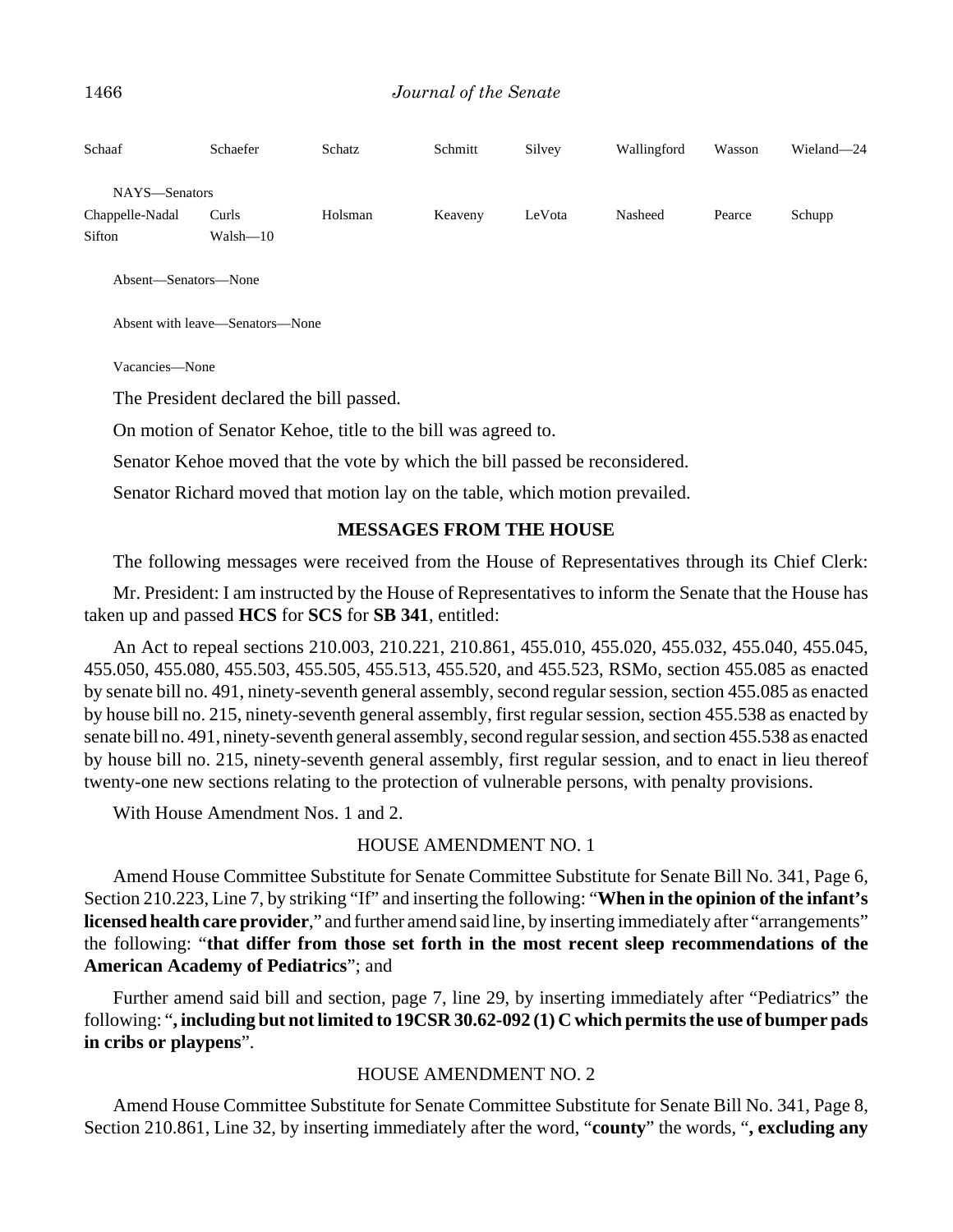**county with a charter form of government and with more than nine hundred fifty thousand inhabitants**"; and

Further amend said bill and section, Page 9, Line 51, by inserting immediately after the first occurrence of the word, "**county**" the words, "**, excluding any county with a charter form of government and with more than nine hundred fifty thousand inhabitants,**"; and

Further amend said bill by amending the title, enacting clause, and intersectional references accordingly.

In which the concurrence of the Senate is respectfully requested.

Also,

Mr. President: I am instructed by the House of Representatives to inform the Senate that the House has passed Conference Committee Substitute for House Committee Substitute for Senate Substitute No. 2 for Senate Committee Substitute for Senate Bill 24, the objections of the Governor thereto notwithstanding.

Also,

Mr. President: The attached is a certified copy of the Roll Call on Conference Committee Substitute for House Committee Substitute for Senate Substitute No. 2 for Senate Committee Substitute for Senate Bill 24.

| <b>AYES: 113</b>   |              |               |              |                |           |                |                 |
|--------------------|--------------|---------------|--------------|----------------|-----------|----------------|-----------------|
| Alferman           | Allen        | Anderson      | Andrews      | Austin         | Bahr      | <b>Barnes</b>  | Basye           |
| Beard              | Bernskoetter | Berry         | Bondon       | <b>Brattin</b> | Brown 57  | Brown 94       | <b>Burlison</b> |
| Chipman            | Cierpiot     | Conway 104    | Cookson      | Corlew         | Cornejo   | Crawford       | Cross           |
| Curtman            | Davis        | Dogan         | Dohrman      | Dugger         | Eggleston | Engler         | English         |
| Entlicher          | Fitzpatrick  | Fitzwater 144 | Fitzwater 49 | Flanigan       | Fraker    | Franklin       | Frederick       |
| Gannon             | Gosen        | Haahr         | Haefner      | Hansen         | Harris    | Hicks          | Higdon          |
| Hill               | Hinson       | Hoskins       | Hough        | Houghton       | Hubrecht  | Hurst          | Johnson         |
| Jones              | Justus       | Keeney        | Kelley       | Kidd           | King      | Koenig         | Kolkmeyer       |
| Lair               | Lant         | Lauer         | Leara        | Lichtenegger   | Love      | Lynch          | Mathews         |
| McCaherty          | McDaniel     | McGaugh       | Messenger    | Miller         | Moon      | Morris         | Muntzel         |
| Neely              | Pfautsch     | Phillips      | Pietzman     | Pike           | Redmon    | Rehder         | Reiboldt        |
| Remole             | Rhoads       | Richardson    | Roden        | Roeber         | Rone      | Ross           | Rowden          |
| Rowland            | Ruth         | Shaul         | Shumake      | Solon          | Sommer    | Spencer        | Swan            |
| Taylor             | Vescovo      | Walker        | White        | Wiemann        | Wilson    | Wood           | Zerr            |
| Mr. Speaker        |              |               |              |                |           |                |                 |
| <b>NOES: 42</b>    |              |               |              |                |           |                |                 |
| Adams              | Anders       | Arthur        | <b>Burns</b> | Butler         | Carpenter | Colona         | Conway 10       |
| Curtis             | Ellington    | Green         | Hubbard      | Hummel         | Kendrick  | Kirkton        | Kratky          |
| LaFaver            | Lavender     | Marshall      | May          | McCann Beatty  | McCreery  | McDonald       | McManus         |
| McNeil             | Meredith     | Mims          | Mitten       | Montecillo     | Morgan    | <b>Nichols</b> | Norr            |
| Otto               | Pace         | Peters        | Pierson      | Pogue          | Rizzo     | Runions        | Smith           |
| <b>Walton Gray</b> | Webber       |               |              |                |           |                |                 |
| <b>ABSENT: 7</b>   |              |               |              |                |           |                |                 |
| <b>Black</b>       | Dunn         | Gardner       | Korman       | Newman         | Parkinson | Shull          |                 |

VACANCIES: 1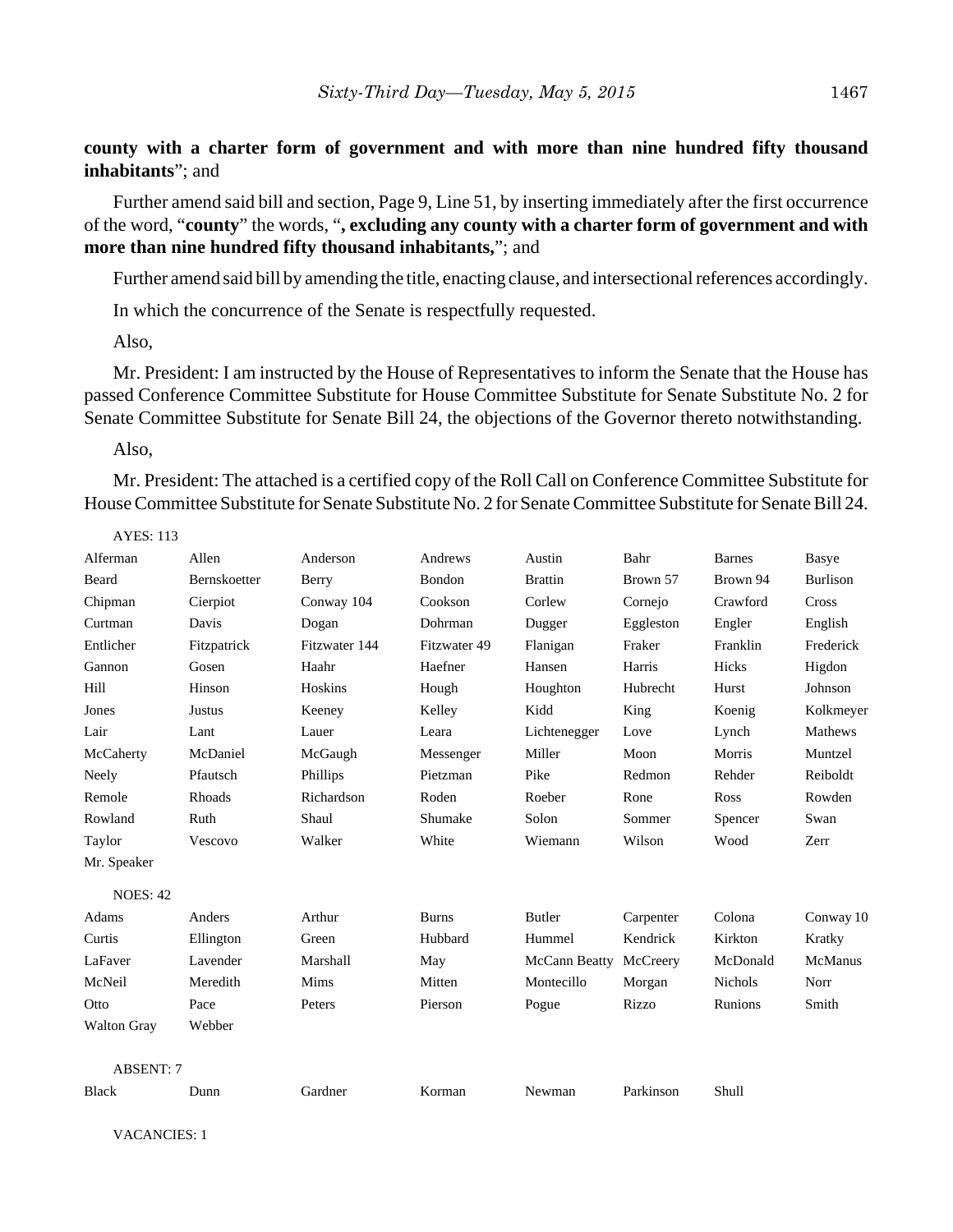## **PRIVILEGED MOTIONS**

Senator Onder moved that the Senate refuse to recede from its position on **SCS** for **HB 152**, as amended, and grant the House a conference thereon, which motion prevailed.

Senator Schatz moved that the Senate refuse to recede from its position on **SCS** for **HB 615**, as amended, and grant the House a conference thereon, which motion prevailed.

# **RE-REFERRALS**

President Pro Tem Dempsey re-referred **HB 180** to the Committee on Transportation, Infrastructure and Public Safety.

# **CONFERENCE COMMITTEE APPOINTMENTS**

President Pro Tem Dempsey appointed the following conference committee to act with a like committee from the House on **SCS** for **HB 152**: Senators Onder, Dixon, Riddle, Sifton and Keaveny.

President Pro Tem Dempsey appointed the following conference committee to act with a like committee from the House on **SCS** for **HB 615**: Senators Schatz, Romine, Libla, Walsh and Sifton.

# **RESOLUTIONS**

Senator Wieland offered Senate Resolution No. 1043, regarding Ernest Ray Tucker, Imperial, which was adopted.

Senator Brown offered Senate Resolution No. 1044, regarding the Fiftieth Wedding Anniversary of Mr. and Mrs. Werner Cottrill, Salem, which was adopted.

Senator Cunningham offered Senate Resolution No. 1045, regarding the Seventy-fifth Anniversary of the Seymour Lions Club, which was adopted.

Senator Schaaf offered Senate Resolution No. 1046, regarding Alex Moraes, Brownstown, Pennsylvania, which was adopted.

On motion of Senator Richard, the Senate adjourned until 5:00 p.m.

# **RECESS**

The time of recess having expired, the Senate was called to order by Senator Kehoe.

# **MESSAGES FROM THE HOUSE**

The following messages were received from the House of Representatives through its Chief Clerk:

Mr. President: I am instructed by the House of Representatives to inform the Senate that the House refuses to recede from its position on **HCS** for **SS** for **SCS** for **SB 278**, as amended, and grants the Senate a conference thereon.

Also,

Mr. President: I am instructed by the House of Representatives to inform the Senate that the House refuses to recede from its position on **HCS** for **SB 13**, as amended, and grants the Senate a conference thereon.

Also,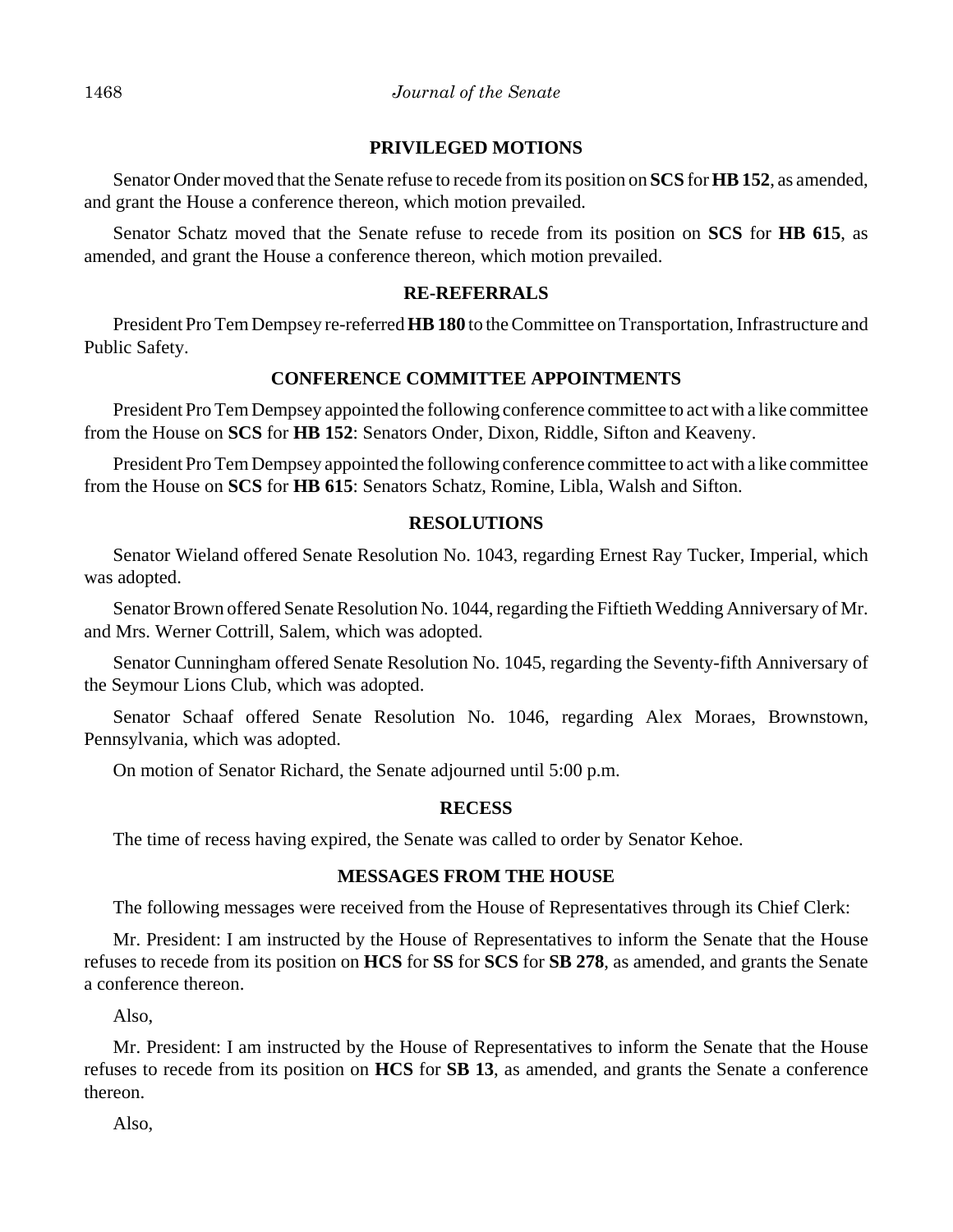Mr. President: I am instructed by the House of Representatives to inform the Senate that the House has taken up and passed **SCS** for **SB 224**.

Emergency clause defeated.

Bill ordered enrolled.

Also,

Mr. President: I am instructed by the House of Representatives to inform the Senate that the House has taken up and passed **HCS** for **SCS** for **SB 210**, entitled:

An Act to repeal sections 190.839, 198.439, 208.437, 208.480, 338.550, and 633.401, RSMo, and to enact in lieu thereof seven new sections relating to reimbursement allowance taxes.

With House Amendment Nos. 1 and 2.

## HOUSE AMENDMENT NO. 1

Amend House Committee Substitute for Senate Committee Substitute for Senate Bill No. 210, Page 1, In the Title, Line 3, by deleting the words "reimbursement allowance taxes" and inserting in lieu thereof the words "health care"; and

Further amend said bill and page, Section 198.439, Line 1, by inserting after all of said line and section the following:

"208.152. 1. MO HealthNet payments shall be made on behalf of those eligible needy persons as defined in section 208.151 who are unable to provide for it in whole or in part, with any payments to be made on the basis of the reasonable cost of the care or reasonable charge for the services as defined and determined by the MO HealthNet division, unless otherwise hereinafter provided, for the following:

(1) Inpatient hospital services, except to persons in an institution for mental diseases who are under the age of sixty-five years and over the age of twenty-one years; provided that the MO HealthNet division shall provide through rule and regulation an exception process for coverage of inpatient costs in those cases requiring treatment beyond the seventy-fifth percentile professional activities study (PAS) or the MO HealthNet children's diagnosis length-of-stay schedule; and provided further that the MO HealthNet division shall take into account through its payment system for hospital services the situation of hospitals which serve a disproportionate number of low-income patients;

(2) All outpatient hospital services, payments therefor to be in amounts which represent no more than eighty percent of the lesser of reasonable costs or customary charges for such services, determined in accordance with the principles set forth in Title XVIII A and B, Public Law 89-97, 1965 amendments to the federal Social Security Act (42 U.S.C. Section 301, et seq.), but the MO HealthNet division may evaluate outpatient hospital services rendered under this section and deny payment for services which are determined by the MO HealthNet division not to be medically necessary, in accordance with federal law and regulations;

(3) Laboratory and X-ray services;

(4) Nursing home services for participants, except to persons with more than five hundred thousand dollars equity in their home or except for persons in an institution for mental diseases who are under the age of sixty-five years, when residing in a hospital licensed by the department of health and senior services or a nursing home licensed by the department of health and senior services or appropriate licensing authority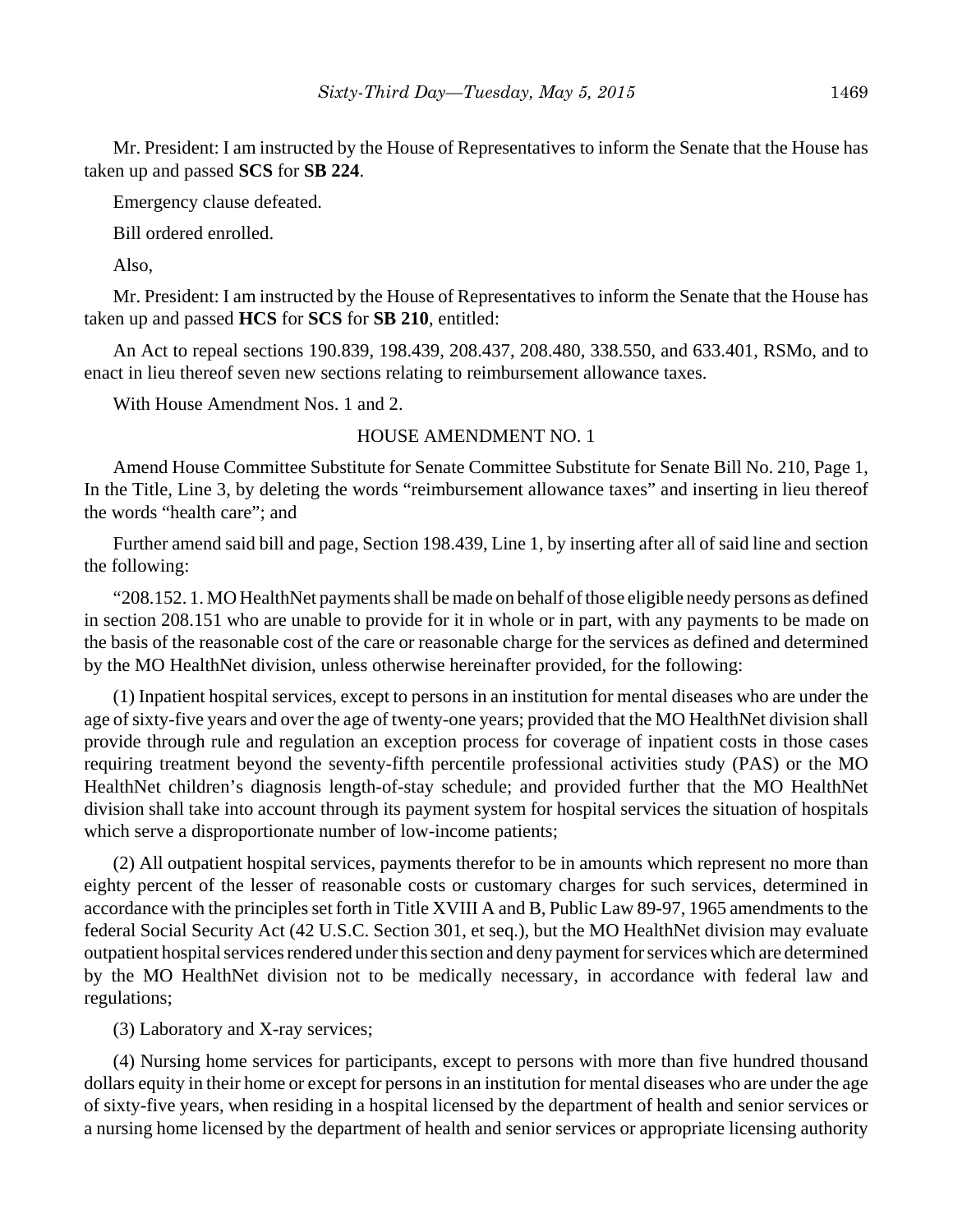of other states or government-owned and -operated institutions which are determined to conform to standards equivalent to licensing requirements in Title XIX of the federal Social Security Act (42 U.S.C. Section 301, et seq.), as amended, for nursing facilities. The MO HealthNet division may recognize through its payment methodology for nursing facilities those nursing facilities which serve a high volume of MO HealthNet patients. The MO HealthNet division when determining the amount of the benefit payments to be made on behalf of persons under the age of twenty-one in a nursing facility may consider nursing facilities furnishing care to persons under the age of twenty-one as a classification separate from other nursing facilities;

(5) Nursing home costs for participants receiving benefit payments under subdivision (4) of this subsection for those days, which shall not exceed twelve per any period of six consecutive months, during which the participant is on a temporary leave of absence from the hospital or nursing home, provided that no such participant shall be allowed a temporary leave of absence unless it is specifically provided for in his plan of care. As used in this subdivision, the term "temporary leave of absence" shall include all periods of time during which a participant is away from the hospital or nursing home overnight because he is visiting a friend or relative;

(6) Physicians' services, whether furnished in the office, home, hospital, nursing home, or elsewhere;

(7) Drugs and medicines when prescribed by a licensed physician, dentist, podiatrist, or an advanced practice registered nurse; except that no payment for drugs and medicines prescribed on and after January 1, 2006, by a licensed physician, dentist, podiatrist, or an advanced practice registered nurse may be made on behalf of any person who qualifies for prescription drug coverage under the provisions of P.L. 108-173;

(8) Emergency ambulance services and, effective January 1, 1990, medically necessary transportation to scheduled, physician-prescribed nonelective treatments;

(9) Early and periodic screening and diagnosis of individuals who are under the age of twenty-one to ascertain their physical or mental defects, and health care, treatment, and other measures to correct or ameliorate defects and chronic conditions discovered thereby. Such services shall be provided in accordance with the provisions of Section 6403 of P.L. 101-239 and federal regulations promulgated thereunder;

(10) Home health care services;

(11) Family planning as defined by federal rules and regulations; provided, however, that such family planning services shall not include abortions unless such abortions are certified in writing by a physician to the MO HealthNet agency that, in the physician's professional judgment, the life of the mother would be endangered if the fetus were carried to term;

(12) Inpatient psychiatric hospital services for individuals under age twenty-one as defined in Title XIX of the federal Social Security Act (42 U.S.C. Section 1396d, et seq.);

(13) Outpatient surgical procedures, including presurgical diagnostic services performed in ambulatory surgical facilities which are licensed by the department of health and senior services of the state of Missouri; except, that such outpatient surgical services shall not include persons who are eligible for coverage under Part B of Title XVIII, Public Law 89-97, 1965 amendments to the federal Social Security Act, as amended, if exclusion of such persons is permitted under Title XIX, Public Law 89-97, 1965 amendments to the federal Social Security Act, as amended;

(14) Personal care services which are medically oriented tasks having to do with a person's physical requirements, as opposed to housekeeping requirements, which enable a person to be treated by his or her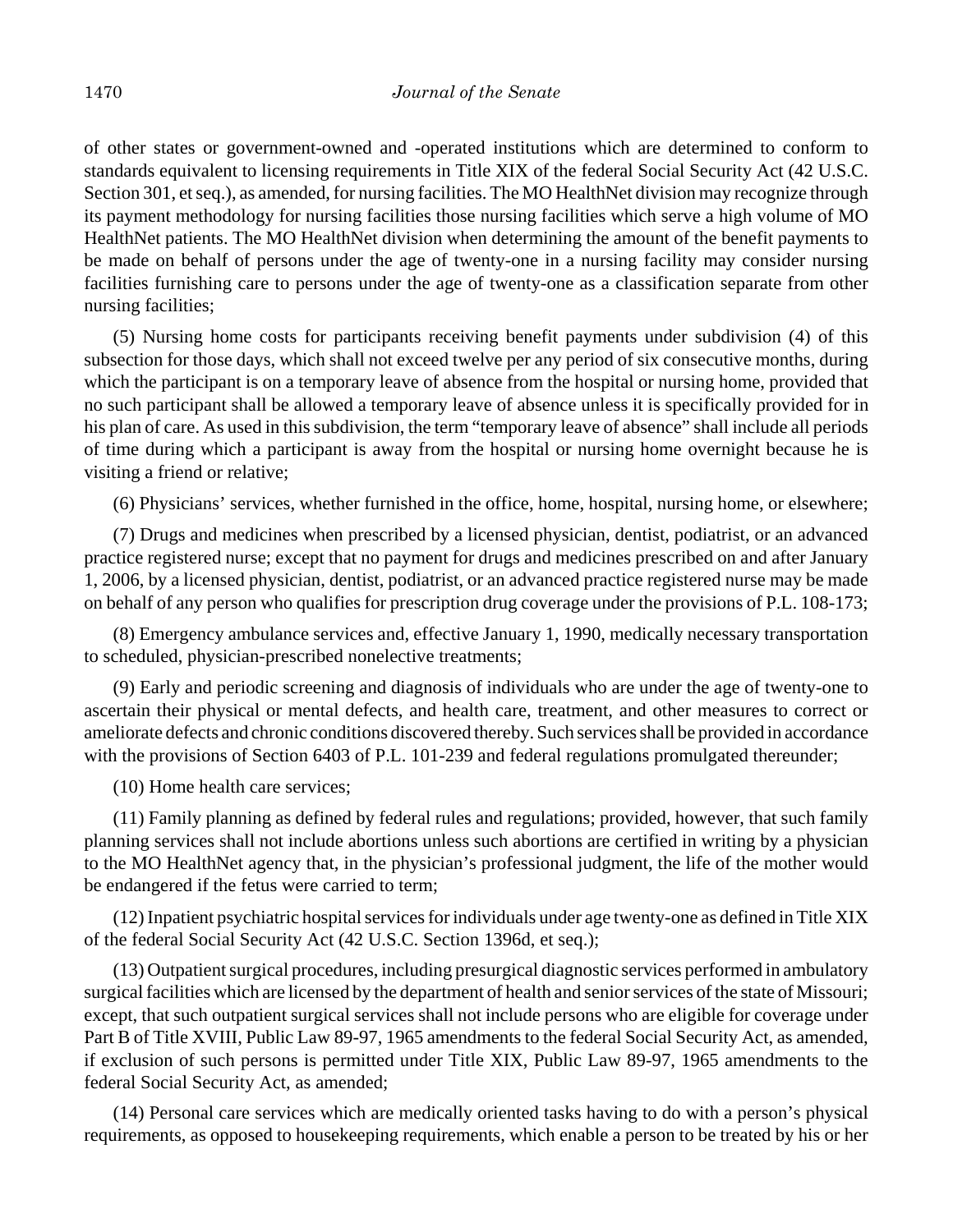physician on an outpatient rather than on an inpatient or residential basis in a hospital, intermediate care facility, or skilled nursing facility. Personal care services shall be rendered by an individual not a member of the participant's family who is qualified to provide such services where the services are prescribed by a physician in accordance with a plan of treatment and are supervised by a licensed nurse. Persons eligible to receive personal care services shall be those persons who would otherwise require placement in a hospital, intermediate care facility, or skilled nursing facility. Benefits payable for personal care services shall not exceed for any one participant one hundred percent of the average statewide charge for care and treatment in an intermediate care facility for a comparable period of time. Such services, when delivered in a residential care facility or assisted living facility licensed under chapter 198 shall be authorized on a tier level based on the services the resident requires and the frequency of the services. A resident of such facility who qualifies for assistance under section 208.030 shall, at a minimum, if prescribed by a physician, qualify for the tier level with the fewest services. The rate paid to providers for each tier of service shall be set subject to appropriations. Subject to appropriations, each resident of such facility who qualifies for assistance under section 208.030 and meets the level of care required in this section shall, at a minimum, if prescribed by a physician, be authorized up to one hour of personal care services per day. Authorized units of personal care services shall not be reduced or tier level lowered unless an order approving such reduction or lowering is obtained from the resident's personal physician. Such authorized units of personal care services or tier level shall be transferred with such resident if he or she transfers to another such facility. Such provision shall terminate upon receipt of relevant waivers from the federal Department of Health and Human Services. If the Centers for Medicare and Medicaid Services determines that such provision does not comply with the state plan, this provision shall be null and void. The MO HealthNet division shall notify the revisor of statutes as to whether the relevant waivers are approved or a determination of noncompliance is made;

(15) Mental health services. The state plan for providing medical assistance under Title XIX of the Social Security Act, 42 U.S.C. Section 301, as amended, shall include the following mental health services when such services are provided by community mental health facilities operated by the department of mental health or designated by the department of mental health as a community mental health facility or as an alcohol and drug abuse facility or as a child-serving agency within the comprehensive children's mental health service system established in section 630.097. The department of mental health shall establish by administrative rule the definition and criteria for designation as a community mental health facility and for designation as an alcohol and drug abuse facility. Such mental health services shall include:

(a) Outpatient mental health services including preventive, diagnostic, therapeutic, rehabilitative, and palliative interventions rendered to individuals in an individual or group setting by a mental health professional in accordance with a plan of treatment appropriately established, implemented, monitored, and revised under the auspices of a therapeutic team as a part of client services management;

(b) Clinic mental health services including preventive, diagnostic, therapeutic, rehabilitative, and palliative interventions rendered to individuals in an individual or group setting by a mental health professional in accordance with a plan of treatment appropriately established, implemented, monitored, and revised under the auspices of a therapeutic team as a part of client services management;

(c) Rehabilitative mental health and alcohol and drug abuse services including home and communitybased preventive, diagnostic, therapeutic, rehabilitative, and palliative interventions rendered to individuals in an individual or group setting by a mental health or alcohol and drug abuse professional in accordance with a plan of treatment appropriately established, implemented, monitored, and revised under the auspices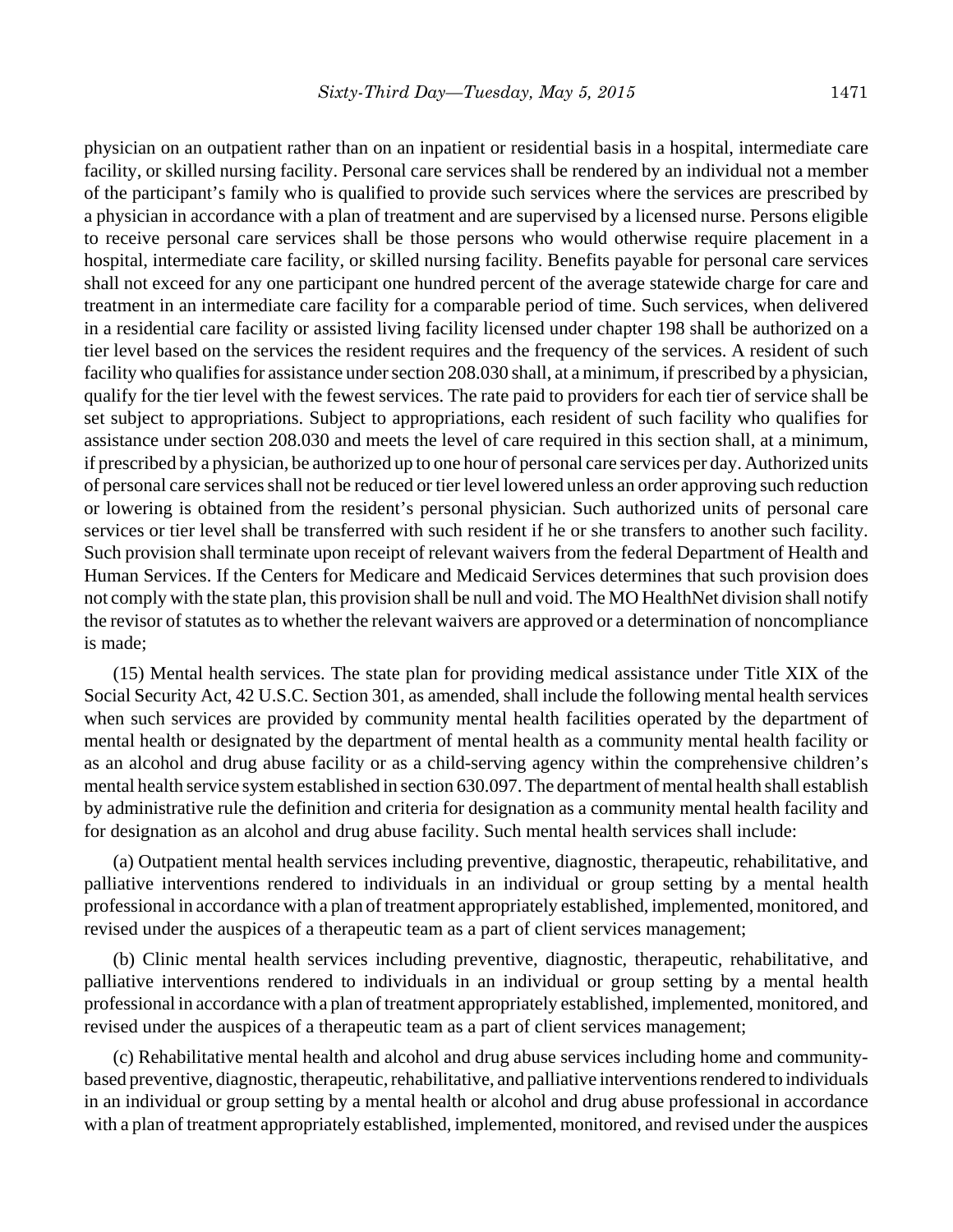of a therapeutic team as a part of client services management. As used in this section, mental health professional and alcohol and drug abuse professional shall be defined by the department of mental health pursuant to duly promulgated rules. With respect to services established by this subdivision, the department of social services, MO HealthNet division, shall enter into an agreement with the department of mental health. Matching funds for outpatient mental health services, clinic mental health services, and rehabilitation services for mental health and alcohol and drug abuse shall be certified by the department of mental health to the MO HealthNet division. The agreement shall establish a mechanism for the joint implementation of the provisions of this subdivision. In addition, the agreement shall establish a mechanism by which rates for services may be jointly developed;

(16) Such additional services as defined by the MO HealthNet division to be furnished under waivers of federal statutory requirements as provided for and authorized by the federal Social Security Act (42 U.S.C. Section 301, et seq.) subject to appropriation by the general assembly;

(17) The services of an advanced practice registered nurse with a collaborative practice agreement to the extent that such services are provided in accordance with chapters 334 and 335, and regulations promulgated thereunder;

(18) Nursing home costs for participants receiving benefit payments under subdivision (4) of this subsection to reserve a bed for the participant in the nursing home during the time that the participant is absent due to admission to a hospital for services which cannot be performed on an outpatient basis, subject to the provisions of this subdivision:

(a) The provisions of this subdivision shall apply only if:

a. The occupancy rate of the nursing home is at or above ninety-seven percent of MO HealthNet certified licensed beds, according to the most recent quarterly census provided to the department of health and senior services which was taken prior to when the participant is admitted to the hospital; and

b. The patient is admitted to a hospital for a medical condition with an anticipated stay of three days or less;

(b) The payment to be made under this subdivision shall be provided for a maximum of three days per hospital stay;

(c) For each day that nursing home costs are paid on behalf of a participant under this subdivision during any period of six consecutive months such participant shall, during the same period of six consecutive months, be ineligible for payment of nursing home costs of two otherwise available temporary leave of absence days provided under subdivision (5) of this subsection; and

(d) The provisions of this subdivision shall not apply unless the nursing home receives notice from the participant or the participant's responsible party that the participant intends to return to the nursing home following the hospital stay. If the nursing home receives such notification and all other provisions of this subsection have been satisfied, the nursing home shall provide notice to the participant or the participant's responsible party prior to release of the reserved bed;

(19) Prescribed medically necessary durable medical equipment. An electronic web-based prior authorization system using best medical evidence and care and treatment guidelines consistent with national standards shall be used to verify medical need;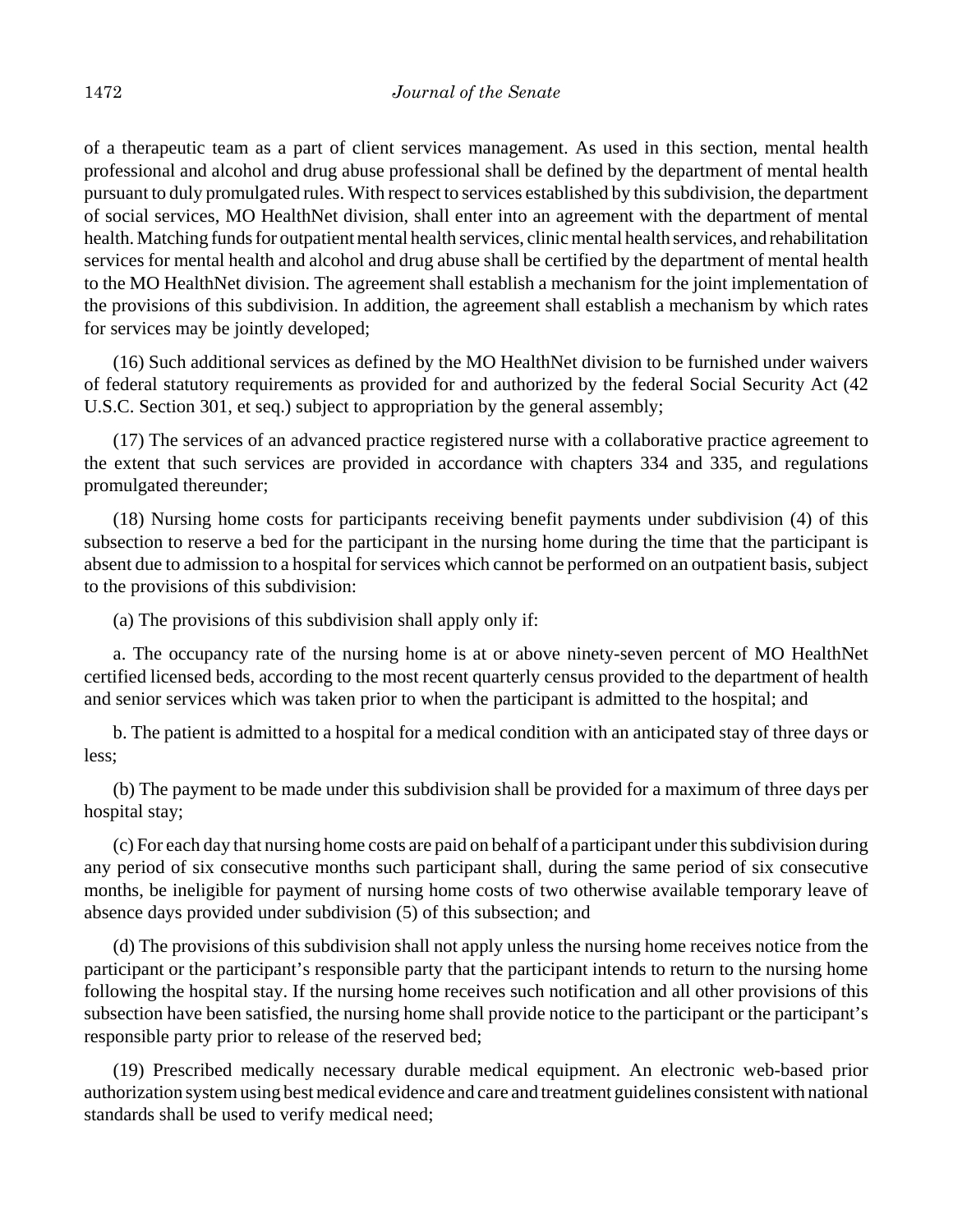(20) Hospice care. As used in this subdivision, the term "hospice care" means a coordinated program of active professional medical attention within a home, outpatient and inpatient care which treats the terminally ill patient and family as a unit, employing a medically directed interdisciplinary team. The program provides relief of severe pain or other physical symptoms and supportive care to meet the special needs arising out of physical, psychological, spiritual, social, and economic stresses which are experienced during the final stages of illness, and during dying and bereavement and meets the Medicare requirements for participation as a hospice as are provided in 42 CFR Part 418. The rate of reimbursement paid by the MO HealthNet division to the hospice provider for room and board furnished by a nursing home to an eligible hospice patient shall not be less than ninety-five percent of the rate of reimbursement which would have been paid for facility services in that nursing home facility for that patient, in accordance with subsection (c) of Section 6408 of P.L. 101-239 (Omnibus Budget Reconciliation Act of 1989);

(21) Prescribed medically necessary dental services. Such services shall be subject to appropriations. An electronic web-based prior authorization system using best medical evidence and care and treatment guidelines consistent with national standards shall be used to verify medical need;

(22) Prescribed medically necessary optometric services. Such services shall be subject to appropriations. An electronic web-based prior authorization system using best medical evidence and care and treatment guidelines consistent with national standards shall be used to verify medical need;

(23) Blood clotting products-related services. For persons diagnosed with a bleeding disorder, as defined in section 338.400, reliant on blood clotting products, as defined in section 338.400, such services include:

(a) Home delivery of blood clotting products and ancillary infusion equipment and supplies, including the emergency deliveries of the product when medically necessary;

(b) Medically necessary ancillary infusion equipment and supplies required to administer the blood clotting products; and

(c) Assessments conducted in the participant's home by a pharmacist, nurse, or local home health care agency trained in bleeding disorders when deemed necessary by the participant's treating physician;

(24) The MO HealthNet division shall, by January 1, 2008, and annually thereafter, report the status of MO HealthNet provider reimbursement rates as compared to one hundred percent of the Medicare reimbursement rates and compared to the average dental reimbursement rates paid by third-party payors licensed by the state. The MO HealthNet division shall, by July 1, 2008, provide to the general assembly a four-year plan to achieve parity with Medicare reimbursement rates and for third-party payor average dental reimbursement rates. Such plan shall be subject to appropriation and the division shall include in its annual budget request to the governor the necessary funding needed to complete the four-year plan developed under this subdivision.

2. Additional benefit payments for medical assistance shall be made on behalf of those eligible needy children, pregnant women and blind persons with any payments to be made on the basis of the reasonable cost of the care or reasonable charge for the services as defined and determined by the MO HealthNet division, unless otherwise hereinafter provided, for the following:

(1) Dental services;

(2) Services of podiatrists as defined in section 330.010;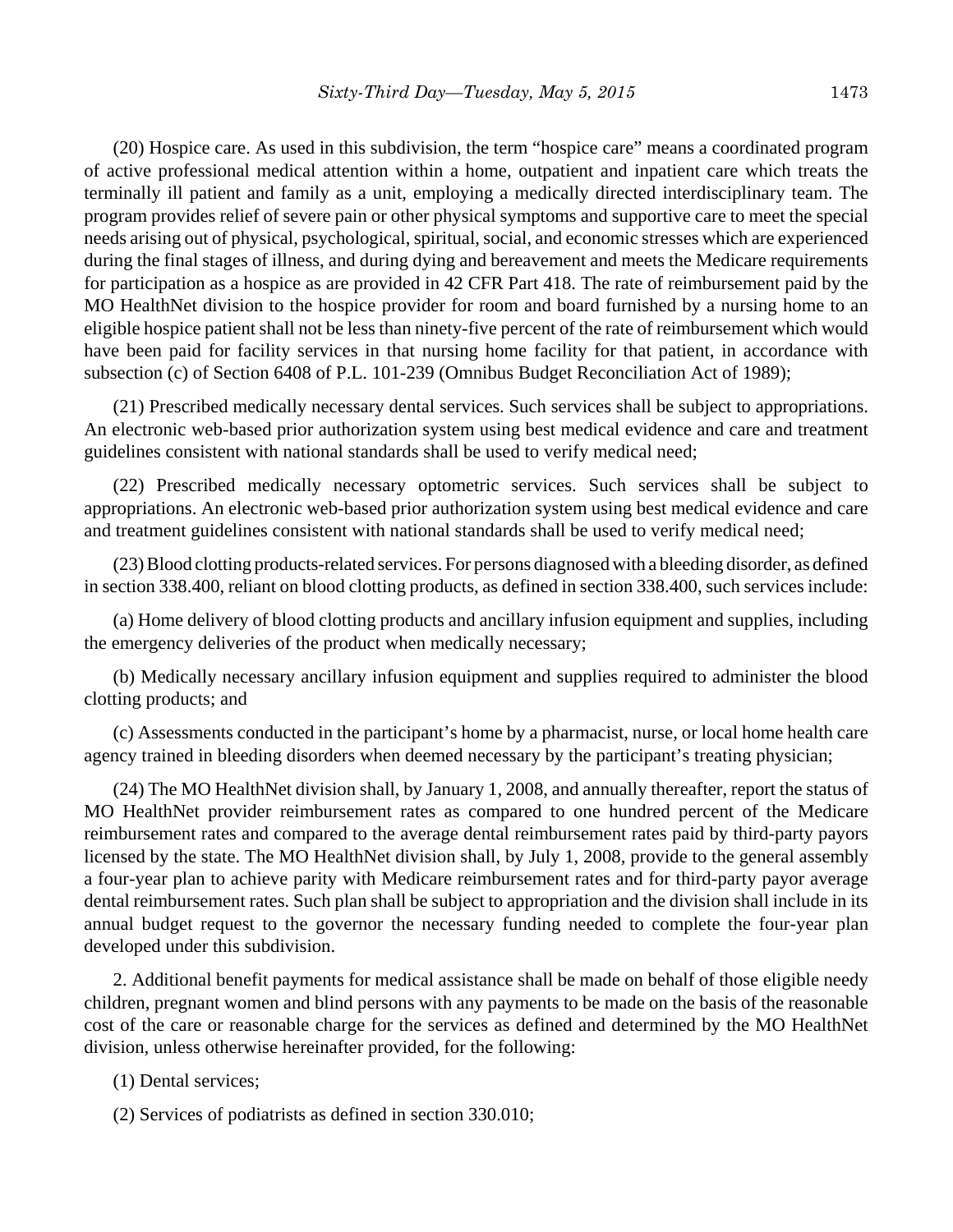(4) Orthopedic devices or other prosthetics, including eye glasses, dentures, hearing aids, and wheelchairs;

(5) Hospice care. As used in this subdivision, the term "hospice care" means a coordinated program of active professional medical attention within a home, outpatient and inpatient care which treats the terminally ill patient and family as a unit, employing a medically directed interdisciplinary team. The program provides relief of severe pain or other physical symptoms and supportive care to meet the special needs arising out of physical, psychological, spiritual, social, and economic stresses which are experienced during the final stages of illness, and during dying and bereavement and meets the Medicare requirements for participation as a hospice as are provided in 42 CFR Part 418. The rate of reimbursement paid by the MO HealthNet division to the hospice provider for room and board furnished by a nursing home to an eligible hospice patient shall not be less than ninety-five percent of the rate of reimbursement which would have been paid for facility services in that nursing home facility for that patient, in accordance with subsection (c) of Section 6408 of P.L. 101-239 (Omnibus Budget Reconciliation Act of 1989);

(6) Comprehensive day rehabilitation services beginning early posttrauma as part of a coordinated system of care for individuals with disabling impairments. Rehabilitation services must be based on an individualized, goal-oriented, comprehensive and coordinated treatment plan developed, implemented, and monitored through an interdisciplinary assessment designed to restore an individual to optimal level of physical, cognitive, and behavioral function. The MO HealthNet division shall establish by administrative rule the definition and criteria for designation of a comprehensive day rehabilitation service facility, benefit limitations and payment mechanism. Any rule or portion of a rule, as that term is defined in section 536.010, that is created under the authority delegated in this subdivision shall become effective only if it complies with and is subject to all of the provisions of chapter 536 and, if applicable, section 536.028. This section and chapter 536 are nonseverable and if any of the powers vested with the general assembly pursuant to chapter 536 to review, to delay the effective date, or to disapprove and annul a rule are subsequently held unconstitutional, then the grant of rulemaking authority and any rule proposed or adopted after August 28, 2005, shall be invalid and void.

3. The MO HealthNet division may require any participant receiving MO HealthNet benefits to pay part of the charge or cost until July 1, 2008, and an additional payment after July 1, 2008, as defined by rule duly promulgated by the MO HealthNet division, for all covered services except for those services covered under subdivisions (14) and (15) of subsection 1 of this section and sections 208.631 to 208.657 to the extent and in the manner authorized by Title XIX of the federal Social Security Act (42 U.S.C. Section 1396, et seq.) and regulations thereunder. When substitution of a generic drug is permitted by the prescriber according to section 338.056, and a generic drug is substituted for a name-brand drug, the MO HealthNet division may not lower or delete the requirement to make a co-payment pursuant to regulations of Title XIX of the federal Social Security Act. A provider of goods or services described under this section must collect from all participants the additional payment that may be required by the MO HealthNet division under authority granted herein, if the division exercises that authority, to remain eligible as a provider. Any payments made by participants under this section shall be in addition to and not in lieu of payments made by the state for goods or services described herein except the participant portion of the pharmacy professional dispensing fee shall be in addition to and not in lieu of payments to pharmacists. A provider may collect the co-payment at the time a service is provided or at a later date. A provider shall not refuse to provide a service if a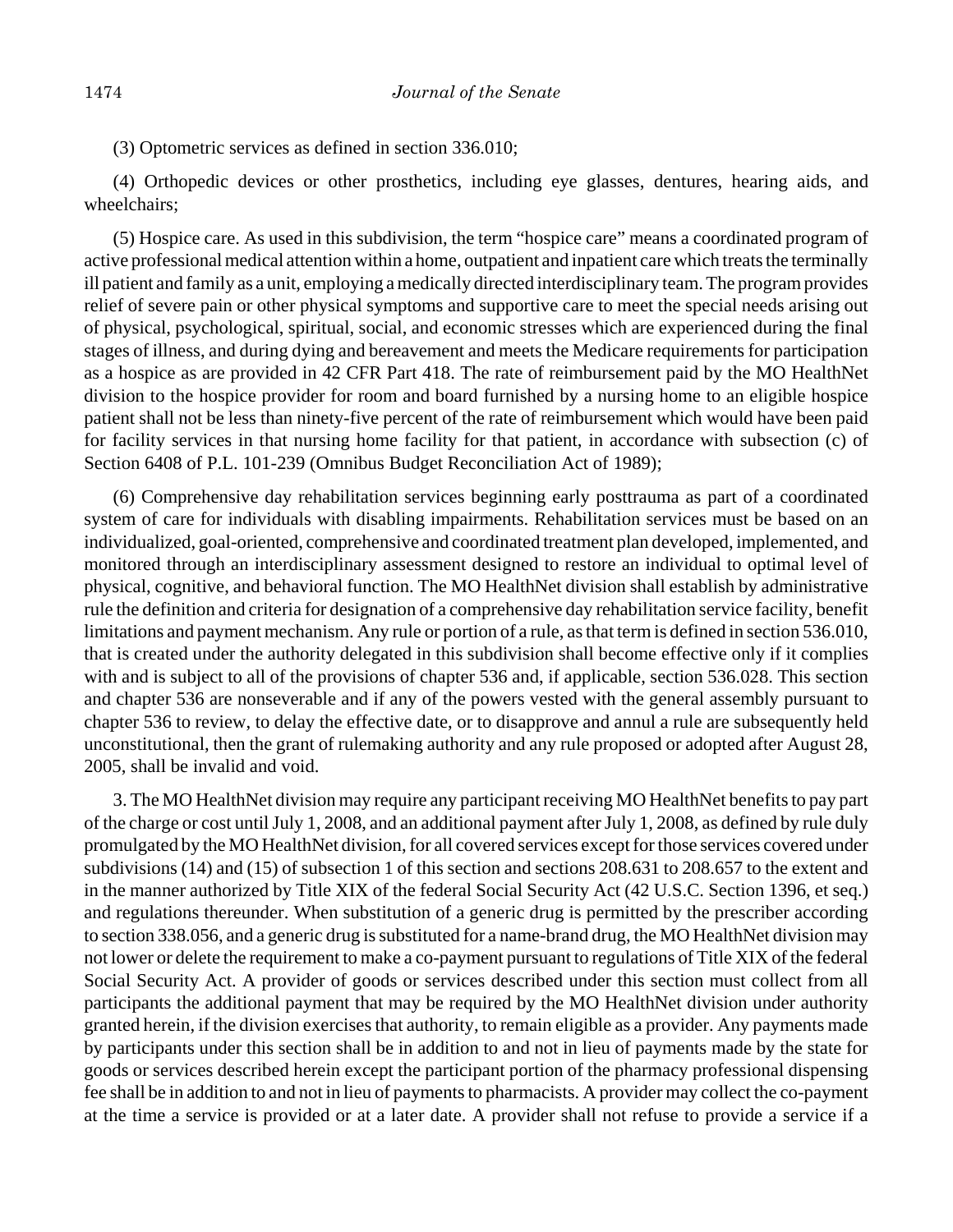participant is unable to pay a required payment. If it is the routine business practice of a provider to terminate future services to an individual with an unclaimed debt, the provider may include uncollected copayments under this practice. Providers who elect not to undertake the provision of services based on a history of bad debt shall give participants advance notice and a reasonable opportunity for payment. A provider, representative, employee, independent contractor, or agent of a pharmaceutical manufacturer shall not make co-payment for a participant. This subsection shall not apply to other qualified children, pregnant women, or blind persons. If the Centers for Medicare and Medicaid Services does not approve the **[**Missouri**]** MO HealthNet state plan amendment submitted by the department of social services that would allow a provider to deny future services to an individual with uncollected co-payments, the denial of services shall not be allowed. The department of social services shall inform providers regarding the acceptability of denying services as the result of unpaid co-payments.

4. The MO HealthNet division shall have the right to collect medication samples from participants in order to maintain program integrity.

5. Reimbursement for obstetrical and pediatric services under subdivision (6) of subsection 1 of this section shall be timely and sufficient to enlist enough health care providers so that care and services are available under the state plan for MO HealthNet benefits at least to the extent that such care and services are available to the general population in the geographic area, as required under subparagraph (a)(30)(A) of 42 U.S.C. Section 1396a and federal regulations promulgated thereunder.

6. Beginning July 1, 1990, reimbursement for services rendered in federally funded health centers shall be in accordance with the provisions of subsection 6402(c) and Section 6404 of P.L. 101-239 (Omnibus Budget Reconciliation Act of 1989) and federal regulations promulgated thereunder.

7. Beginning July 1, 1990, the department of social services shall provide notification and referral of children below age five, and pregnant, breast-feeding, or postpartum women who are determined to be eligible for MO HealthNet benefits under section 208.151 to the special supplemental food programs for women, infants and children administered by the department of health and senior services. Such notification and referral shall conform to the requirements of Section 6406 of P.L. 101-239 and regulations promulgated thereunder.

8. Providers of long-term care services shall be reimbursed for their costs in accordance with the provisions of Section 1902 (a)(13)(A) of the Social Security Act, 42 U.S.C. Section 1396a, as amended, and regulations promulgated thereunder.

9. Reimbursement rates to long-term care providers with respect to a total change in ownership, at arm's length, for any facility previously licensed and certified for participation in the MO HealthNet program shall not increase payments in excess of the increase that would result from the application of Section 1902  $(a)(13)(C)$  of the Social Security Act, 42 U.S.C. Section 1396a  $(a)(13)(C)$ .

10. The MO HealthNet division, may enroll qualified residential care facilities and assisted living facilities, as defined in chapter 198, as MO HealthNet personal care providers.

11. Any income earned by individuals eligible for certified extended employment at a sheltered workshop under chapter 178 shall not be considered as income for purposes of determining eligibility under this section.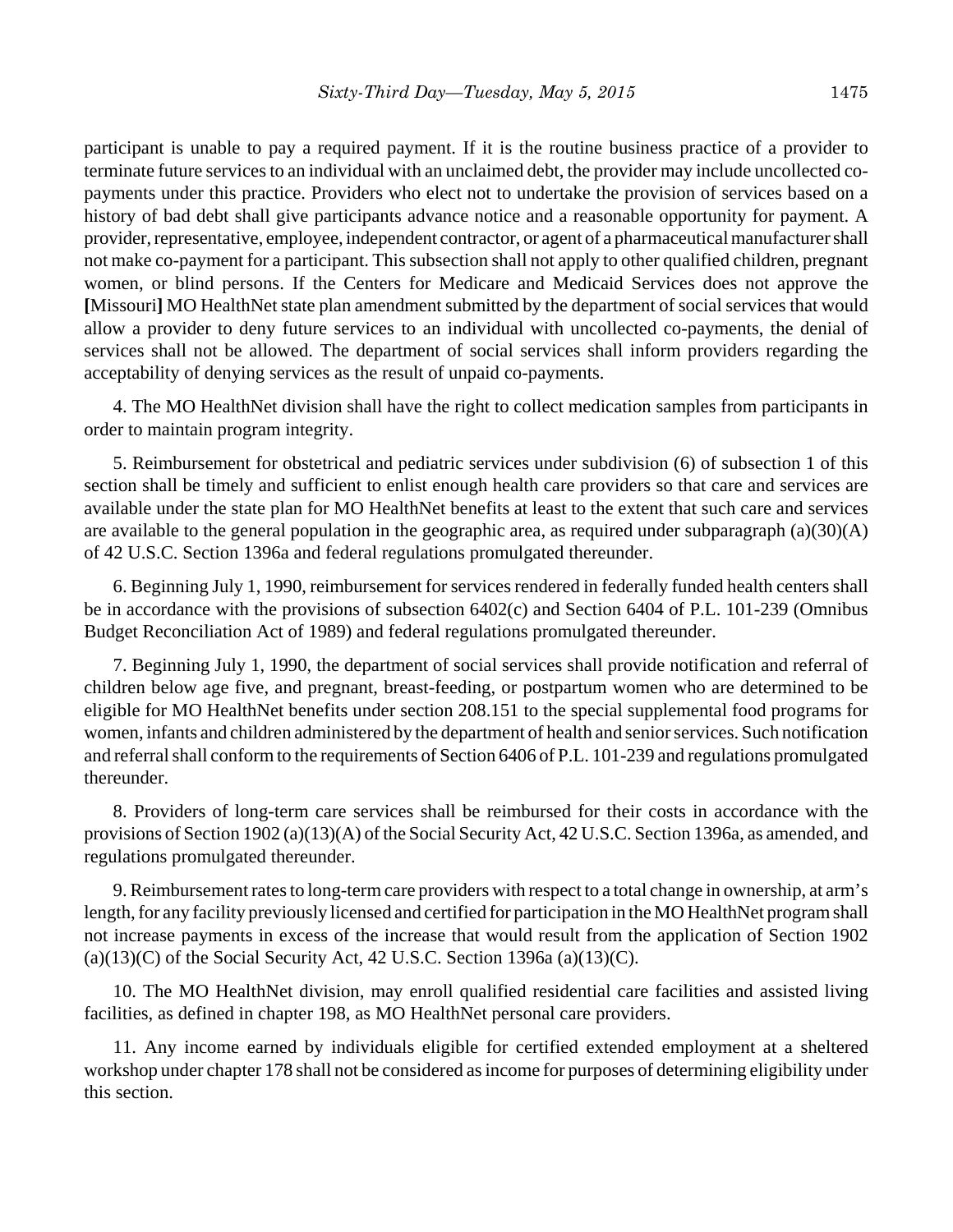**12. If the Missouri Medicaid audit and compliance unit changes any interpretation or application of the requirements for reimbursement for MO HealthNet services from the interpretation or application that has been applied previously by the state in any audit of a MO HealthNet provider, the Missouri Medicaid audit and compliance unit shall notify all affected MO HealthNet providers five business days before such change shall take effect. Failure of the Missouri Medicaid audit and compliance unit to notify a provider of such change shall entitle the provider to continue to receive and retain reimbursement until such notification is provided and shall waive any liability of such provider for recoupment or other loss of any payments previously made prior to the five business days after such notice has been sent. Each provider shall provide the Missouri Medicaid audit and compliance unit a valid email address and shall agree to receive communications electronically. The notification required under this section shall be delivered in writing by the United States Postal Service or electronic mail to each provider.**

## **13. Nothing in this section shall be construed to abrogate or limit the department's statutory requirement to promulgate rules under chapter 536.**"; and

Further amend said bill by amending the title, enacting clause, and intersectional references accordingly.

#### HOUSE AMENDMENT NO. 2

Amend House Committee Substitute for Senate Committee Substitute for Senate Bill No. 210, Page 1, Sections 190.839, Line 1, by deleting the number "**2016**" and inserting the number "**2017**"; and

Further amend said bill, page, Section 198.439, Line 1, by deleting the number "**2016**" and inserting the number "**2017**"; and

Further amend said bill, Page 2, Section 208.437, Line 26, by deleting the number "**2016**" and inserting the number "**2017**"; and

Further amend said bill, page, Section 208.480, Line 2, by deleting the number "**2016**" and inserting the number "**2017**"; and

Further amend said bill, Section 338.550, page, Line 9, and Page 3, Line 16, by deleting the number "**2016**" and inserting the number "**2017**"; and

Further amend said bill, Page 5, Section 633.401, Line 97, by deleting the number "**2016**" and inserting the number "**2017**"; and

Further amend said bill by amending the title, enacting clause, and intersectional references accordingly.

In which the concurrence of the Senate is respectfully requested.

Also,

Mr. President: I am instructed by the House of Representatives to inform the Senate that the House has taken up and passed **SCS** for **SB 345**.

With House Amendment No. 1.

#### HOUSE AMENDMENT NO. 1

Amend Senate Committee Substitute for Senate Bill No. 345, Page 1, Lines 4 and 5 of the Title by deleting all of said lines and inserting in lieu thereof the following: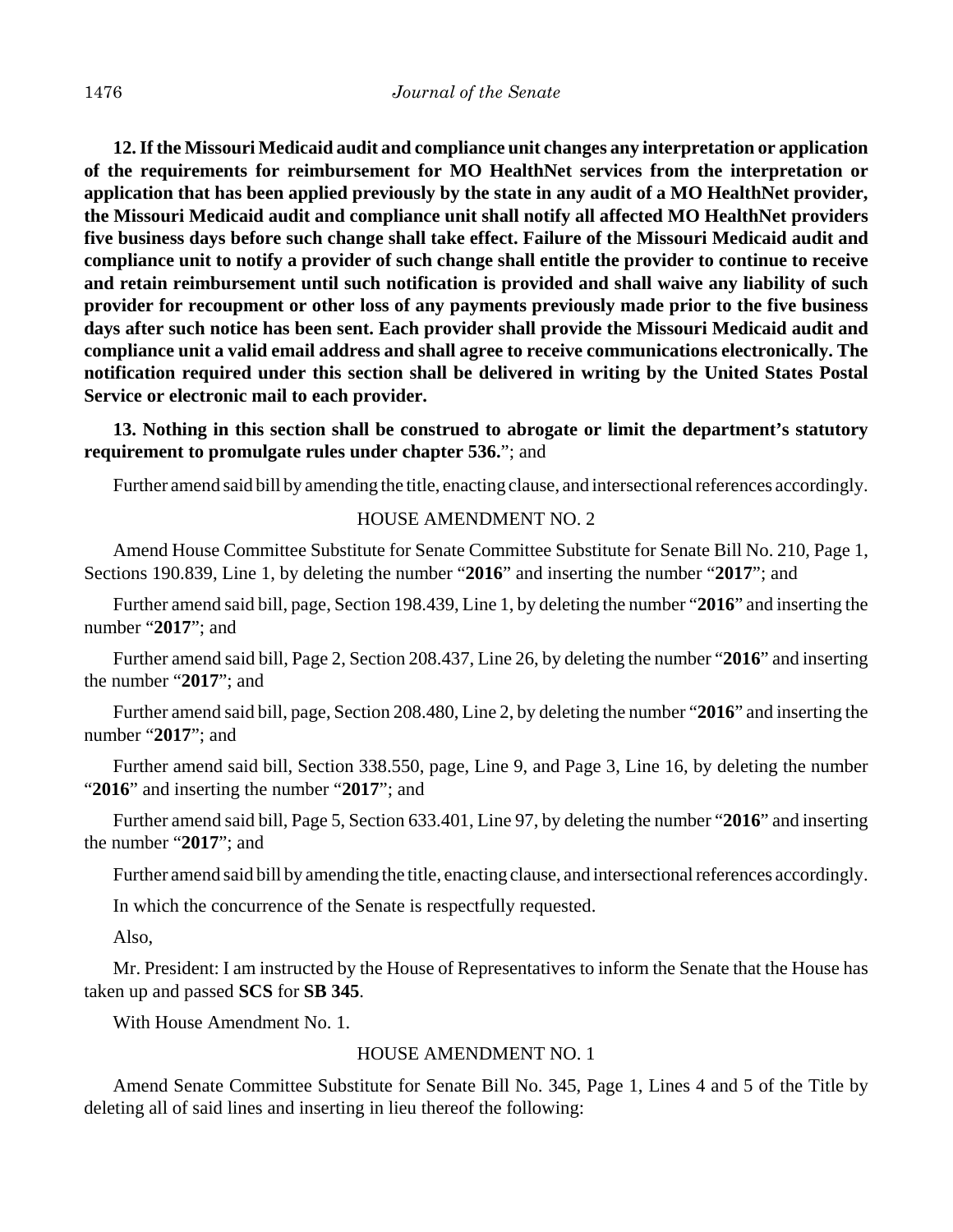"financial transactions, with an existing penalty provision."; and

Further amend said bill, Page 6, Section 407.640, Line 27, by inserting after said line the following:

"408.140. 1. No further or other charge or amount whatsoever shall be directly or indirectly charged, contracted for or received for interest, service charges or other fees as an incident to any such extension of credit except as provided and regulated by sections 367.100 to 367.200 and except:

(1) On loans for thirty days or longer which are other than "open-end credit" as such term is defined in the federal Consumer Credit Protection Act and regulations thereunder, a fee, not to exceed ten percent of the principal amount loaned not to exceed **[**seventy-five**] one hundred** dollars may be charged by the lender; however, no such fee shall be permitted on any extension, refinance, restructure or renewal of any such loan, unless any investigation is made on the application to extend, refinance, restructure or renew the loan;

(2) The lawful fees actually and necessarily paid out by the lender to any public officer for filing, recording, or releasing in any public office any instrument securing the loan, which fees may be collected when the loan is made or at any time thereafter; however, premiums for insurance in lieu of perfecting a security interest required by the lender may be charged if the premium does not exceed the fees which would otherwise be payable;

(3) If the contract so provides, a charge for late payment on each installment or minimum payment in default for a period of not less than fifteen days in an amount not to exceed five percent of each installment due or the minimum payment due or fifteen dollars, whichever is greater, not to exceed fifty dollars. If the contract so provides, a charge for late payment on each twenty-five dollars or less installment in default for a period of not less than fifteen days shall not exceed five dollars;

(4) If the contract so provides, a charge for late payment for a single payment note in default for a period of not less than fifteen days in an amount not to exceed five percent of the payment due; provided that, the late charge for a single payment note shall not exceed fifty dollars;

(5) Charges or premiums for insurance written in connection with any loan against loss of or damage to property or against liability arising out of ownership or use of property as provided in section 367.170; however, notwithstanding any other provision of law, with the consent of the borrower, such insurance may cover property all or part of which is pledged as security for the loan, and charges or premiums for insurance providing life, health, accident, or involuntary unemployment coverage;

(6) Reasonable towing costs and expenses of retaking, holding, preparing for sale, and selling any personal property in accordance with section 400.9;

(7) Charges assessed by any institution for processing a refused instrument plus a handling fee of not more than twenty-five dollars;

(8) If the contract or promissory note, signed by the borrower, provides for attorney fees, and if it is necessary to bring suit, such attorney fees may not exceed fifteen percent of the amount due and payable under such contract or promissory note, together with any court costs assessed. The attorney fees shall only be applicable where the contract or promissory note is referred for collection to an attorney, and is not handled by a salaried employee of the holder of the contract;

(9) Provided the debtor agrees in writing, the lender may collect a fee in advance for allowing the debtor to defer up to three monthly loan payments, so long as the fee is no more than the lesser of fifty dollars or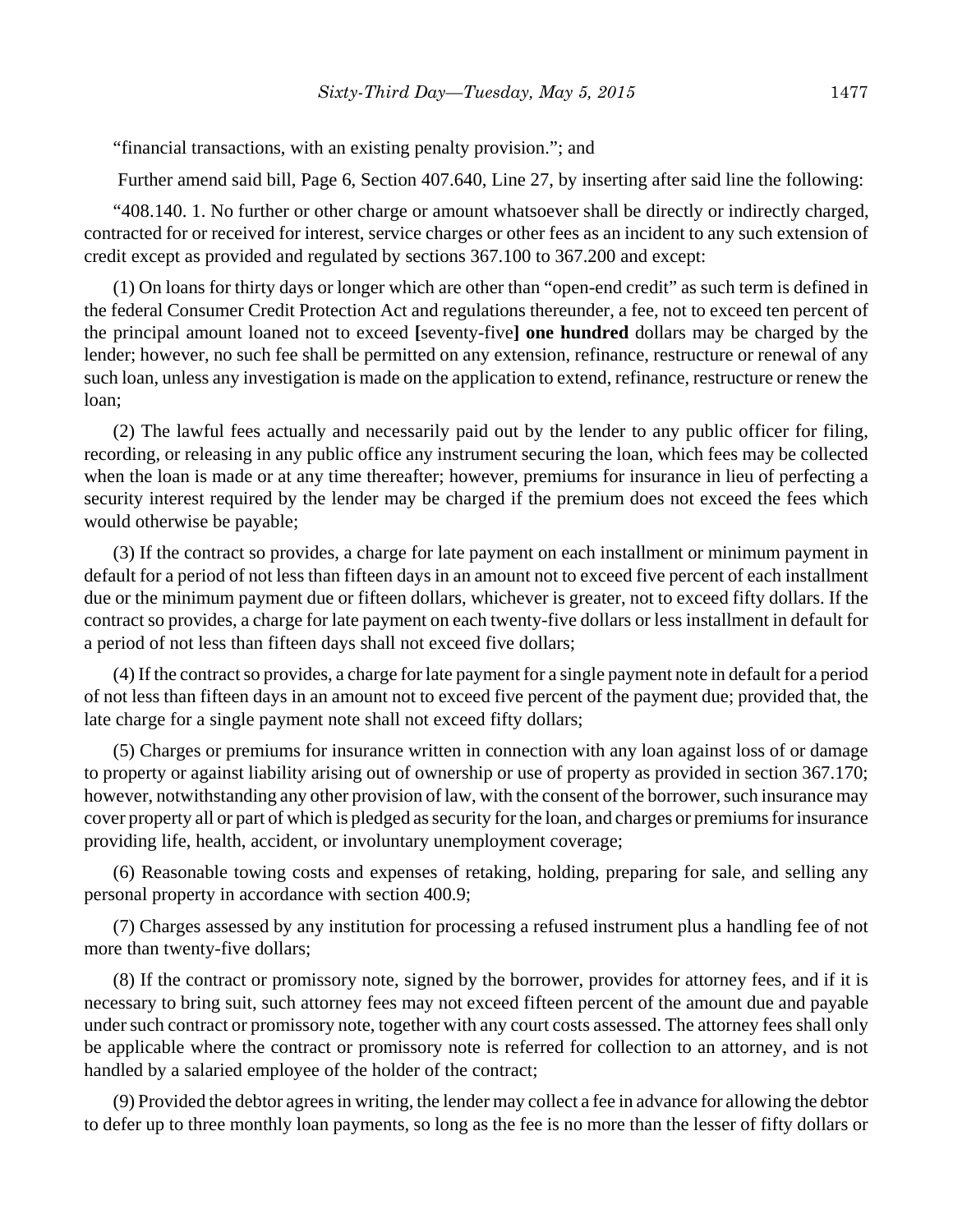ten percent of the loan payments deferred, no extensions are made until the first loan payment is collected and no more than one deferral in a twelve-month period is agreed to and collected on any one loan; this subdivision applies to nonprecomputed loans only and does not affect any other subdivision;

(10) If the open-end credit contract is tied to a transaction account in a depository institution, such account is in the institution's assets and such contract provides for loans of thirty-one days or longer which are "open-end credit", as such term is defined in the federal Consumer Credit Protection Act and regulations thereunder, the creditor may charge a credit advance fee of up to the lesser of seventy-five dollars or ten percent of the credit advanced from time to time from the line of credit; such credit advance fee may be added to the open-end credit outstanding along with any interest, and shall not be considered the unlawful compounding of interest as that term is defined in section 408.120;

(11) A deficiency waiver addendum, guaranteed asset protection, or a similar product purchased as part of a loan transaction with collateral and at the borrower's consent, provided the cost of the product is disclosed in the loan contract, is reasonable, and the requirements of section 408.380 are met.

2. Other provisions of law to the contrary notwithstanding, an open-end credit contract under which a credit card is issued by a company, financial institution, savings and loan or other credit issuing company whose credit card operations are located in Missouri may charge an annual fee, provided that no finance charge shall be assessed on new purchases other than cash advances if such purchases are paid for within twenty-five days of the date of the periodic statement therefor.

3. Notwithstanding any other provision of law to the contrary, in addition to charges allowed pursuant to section 408.100, an open-end credit contract provided by a company, financial institution, savings and loan or other credit issuing company which is regulated pursuant to this chapter may charge an annual fee not to exceed fifty dollars."; and

Further amend said bill, Page 8, Section 408.500, Line 67, by inserting after said line the following:

"443.719. 1. In order to meet the written test requirement under sections 443.701 to 443.893, an individual shall pass, in accordance with the standards established under this section, a qualified written test developed by the NMLSR based upon reasonable standards**, and designated as the NMLSR'S National Test Component with Uniform State Content for Mortgage Loan Originator licensing**.

2. A written test shall not be treated as a qualified written test for purposes of subsection 1 of this section unless the test adequately measures the applicant's knowledge and comprehension in appropriate subject areas, including:

(1) Ethics;

(2) Federal law and regulation pertaining to mortgage origination;

(3) State law and regulation pertaining to mortgage origination;

(4) Federal and state law and regulation on fraud, consumer protection, the nontraditional mortgage marketplace, and fair lending issues.

3. Nothing in this section shall prohibit a test provider approved by the NMLSR from providing a test at the location of the employer of the applicant or the location of any subsidiary or affiliate of the employer of the applicant, or the location of any person with which the applicant holds an exclusive arrangement to conduct the business of a mortgage loan originator.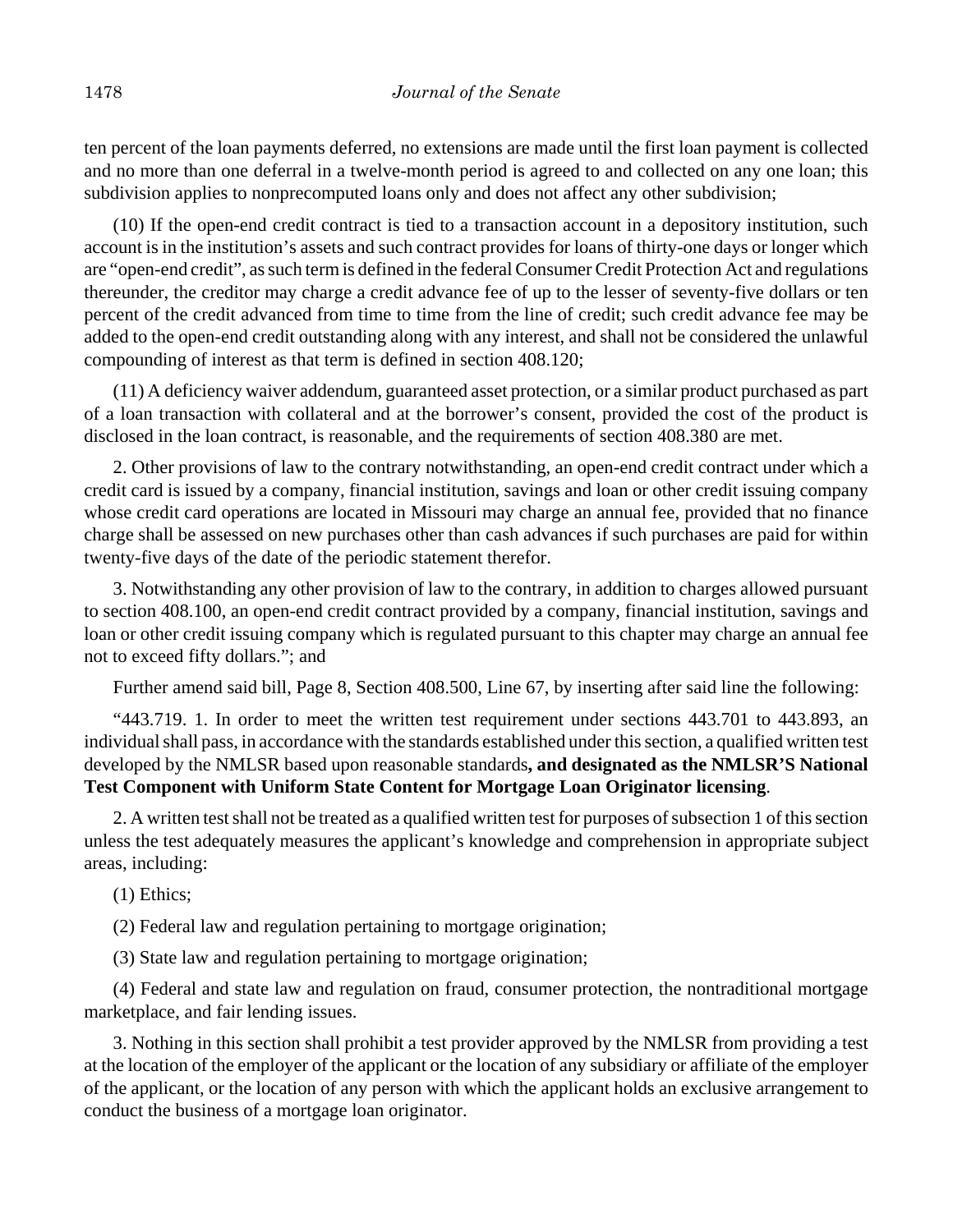4. An applicant for licensure as a mortgage loan originator shall demonstrate minimum competence as follows:

(1) An individual shall not be considered to have passed a qualified written test unless the individual achieves a test score of not less than seventy-five percent correct answers to questions;

(2) An individual may retake a test two times with each consecutive taking occurring at least thirty days after the preceding test;

(3) After failing three consecutive tests, an individual shall wait at least six months before taking the test again;

(4) A licensed mortgage loan originator who fails to maintain a valid license for a period of five years or longer shall retake the test, not taking into account any time during which such individual is a registered mortgage loan originator."; and

Further amend said bill by amending the title, enacting clause, and intersectional references accordingly.

In which the concurrence of the Senate is respectfully requested.

Also,

Mr. President: I am instructed by the House of Representatives to inform the Senate that the House has taken up and passed **SCR 31**.

Also,

Mr. President: The Speaker of the House has appointed the following committee to act with a like committee from the Senate on **HCS** for **SS** for **SCS** for **SB 278**, as amended. Representatives: Hinson, Solon, Kolkmeyer, McManus and Otto.

Also,

Mr. President: The Speaker of the House has appointed the following committee to act with a like committee from the Senate on **HCS** for **SB 13**, as amended. Representatives: Spencer, Lichtenegger, Swan, Pierson and Arthur.

### **REPORTS OF STANDING COMMITTEES**

Senator Cunningham, Chairman of the Committee on Governmental Accountability and Fiscal Oversight, submitted the following report:

Mr. President: Your Committee on Governmental Accountability and Fiscal Oversight, to which was referred **SS** for **SCS** for **HB 556**, begs leave to report that it has considered the same and recommends that the bill do pass.

Senator Nasheed requested unanimous consent of the Senate for conferees on **HCS** for **SCS** for **SB 270**, as amended, to meet while the Senate is in session, which request was granted.

## **REFERRALS**

President Pro Tem Dempsey referred **HCS** for **HB 807**, with **SCS**; **HB 254**, with **SCS**; **HCS** for **HB 811**, with **SCS**; and **HB 32** to the Committee on Governmental Accountability and Fiscal Oversight.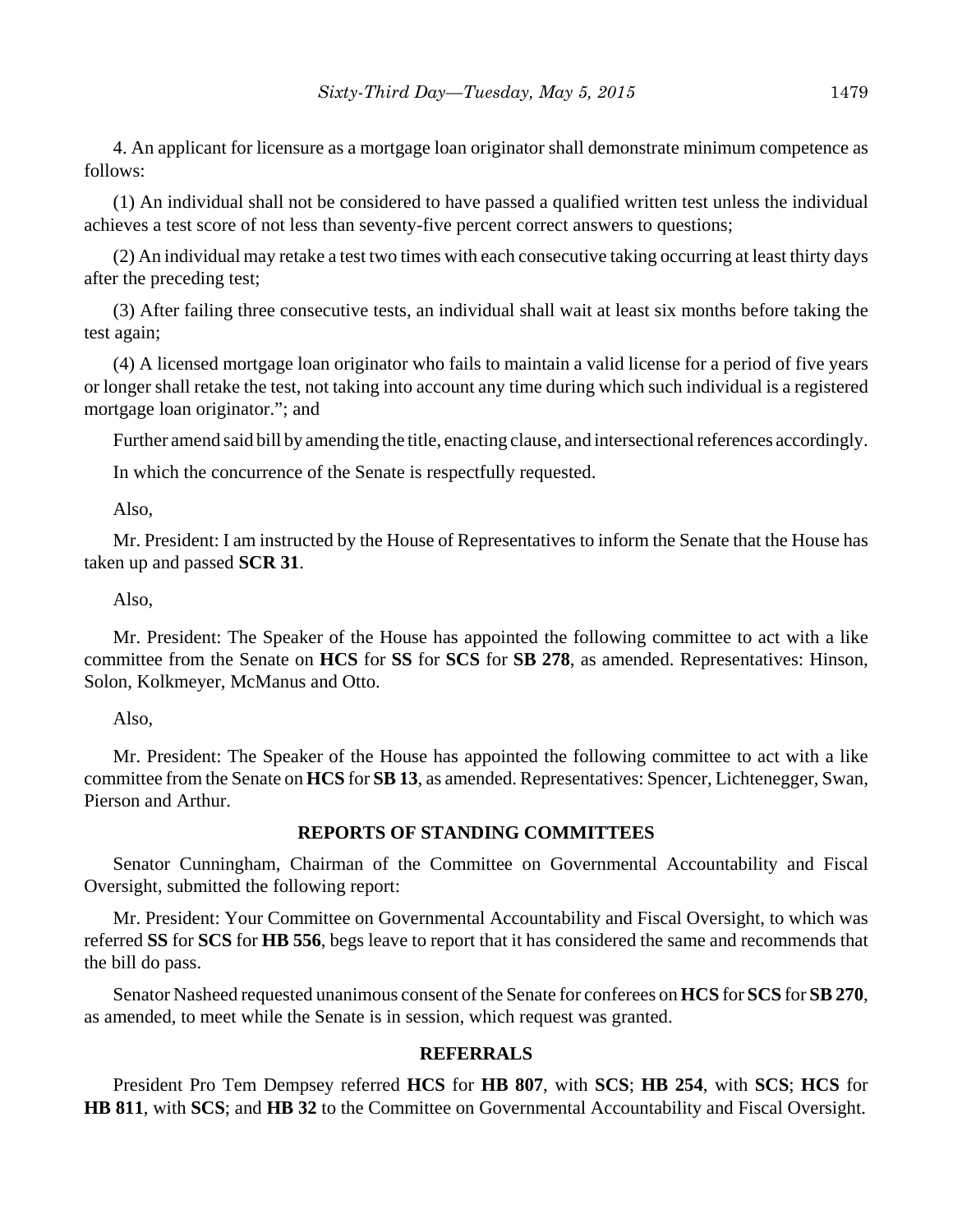## **HOUSE BILLS ON THIRD READING**

At the request of Senator Schmitt, **HCS** for **HJR 34**, with **SCS**, was placed on the Informal Calendar.

At the request of Senator Wallingford, **HCS** for **HB 478** was placed on the Informal Calendar.

At the request of Senator Sater, **HB 401**, with **SCS**, was placed on the Informal Calendar.

At the request of Senator Riddle, **HB 1093** was placed on the Informal Calendar.

At the request of Senator Wasson, **HCS** for **HB 112** was placed on the Informal Calendar.

At the request of Senator Schaefer, **HCS** for **HB 385** was placed on the Informal Calendar.

At the request of Senator Wasson, **HCS** for **HB 618**, with **SCS**, was placed on the Informal Calendar.

At the request of Senator Schaefer, **HCS** for **HB 104** was placed on the Informal Calendar.

At the request of Senator Parson, **HCS** for **HB 33**, with **SCS**, was placed on the Informal Calendar.

**HCS** for **HB 864** was placed on the Informal Calendar.

At the request of Senator Kraus, **HB 440** was placed on the Informal Calendar.

At the request of Senator Kraus, **HB 502**, with **SCS**, was placed on the Informal Calendar.

At the request of Senator Onder, **HCS** for **HB 769** was placed on the Informal Calendar.

**HB 923**, with **SCS**, was placed on the Informal Calendar.

At the request of Senator Romine, **HCS** for **HB 1084** was placed on the Informal Calendar.

At the request of Senator Brown, **HB 523**, with **SCS**, was placed on the Informal Calendar.

**HB 522**, **HB 34**, **HB 133**, **HB 134**, **HB 810**, **HB 338** and **HB 873**, with **SCS**, was placed on the Informal Calendar.

At the request of Senator Parson, **HCS** for **HB 613**, with **SCS**, was placed on the Informal Calendar.

At the request of Senator Kraus, **HB 616** was placed on the Informal Calendar.

At the request of Senator Munzlinger, **HCS** for **HB 830**, with **SCS**, was placed on the Informal Calendar.

At the request of Senator Parson, **HB 233**, with **SCS**, was placed on the Informal Calendar.

**HCS** for **HB 692**, with **SCS**, was placed on the Informal Calendar.

At the request of Senator Cunningham, **HCS** for **HB 926** was placed on the Informal Calendar.

**HCS** for **HB 807**, with **SCS**, was placed on the Informal Calendar.

At the request of Senator Parson, **HB 254**, with **SCS**, was placed on the Informal Calendar.

At the request of Senator Riddle, **HCS** for **HB 811**, with **SCS**, was placed on the Informal Calendar.

At the request of Senator Pearce, **HB 32** was placed on the Informal Calendar.

**HCS** for **HB 592** was placed on the Informal Calendar.

At the request of Senator Parson, **HB 1022** was placed on the Informal Calendar.

At the request of Senator Hegeman, **HB 808**, with **SCS**, was placed on the Informal Calendar.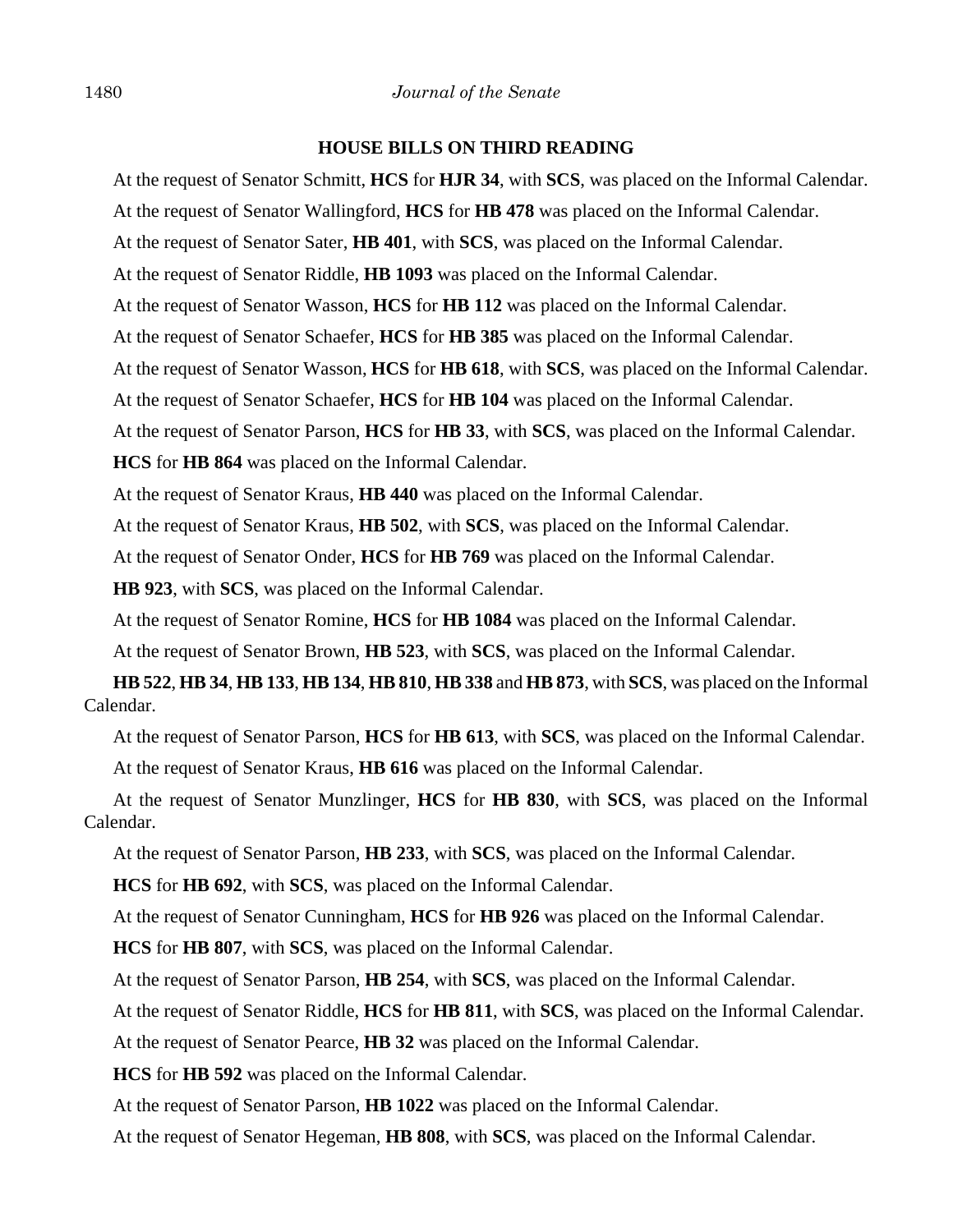At the request of Senator Brown, **HCS** for **HB 538**, with **SCS**, was placed on the Informal Calendar.

At the request of Senator Wallingford, **HCS** for **HB 119** was placed on the Informal Calendar.

At the request of Senator Brown, **HCS** for **HB 1058**, with **SCS**, was placed on the Informal Calendar.

**HB 684** was placed on the Informal Calendar.

At the request of Senator Romine, **HB 1149**, with **SCS**, was placed on the Informal Calendar.

**HCS** for **HB 1063** was placed on the Informal Calendar.

At the request of Senator Schatz, **HB 686**, with **SCS**, was placed on the Informal Calendar.

At the request of Senator Wasson, **HB 562** was placed on the Informal Calendar.

**HCS** for **HB 709**, with **SCS**, entitled:

An Act to amend chapter 374, RSMo, by adding thereto two new sections relating to informational documents issued by the department of insurance, financial institutions and professional registration.

Was taken up by Senator Parson.

## **SCS** for **HCS** for **HB 709**, entitled:

## SENATE COMMITTEE SUBSTITUTE FOR HOUSE COMMITTEE SUBSTITUTE FOR HOUSE BILL NO. 709

An Act to repeal sections 195.070, 334.037, 334.104, and 334.747, RSMo, and to enact in lieu thereof seven new sections relating to entities regulated by the department of insurance, financial institutions and professional registration.

Was taken up.

Senator Parson moved that **SCS** for **HCS** for **HB 709** be adopted.

Senator Sater offered **SA 1**:

#### SENATE AMENDMENT NO. 1

Amend Senate Committee Substitute for House Committee Substitute for House Bill No. 709, Page 2, Section 195.070, Line 32, by inserting after all of said line the following:

"**324.023. 1. Notwithstanding any law to the contrary, any board or commission established under chapters 330, 331, 332, 334, 335, 336, 337, 338, 340, and 345 may, at its discretion, issue oral or written opinions addressing topics relating to the qualifications, functions, or duties of any profession licensed by the specific board or commission issuing such guidance. Any such opinion is for educational purposes only, is in no way binding on the licensees of the respective board or commission, and cannot be used as the basis for any discipline against any licensee under chapters 330, 331, 332, 334, 335, 336, 337, 338, 340, and 345. No board or commission may address topics relating to the qualifications, functions, or duties of any profession licensed by a different board or commission.**

**2. The recipient of an opinion given under this section shall be informed that the opinion is for educational purposes only, is in no way binding on the licensees of the board, and cannot be used as**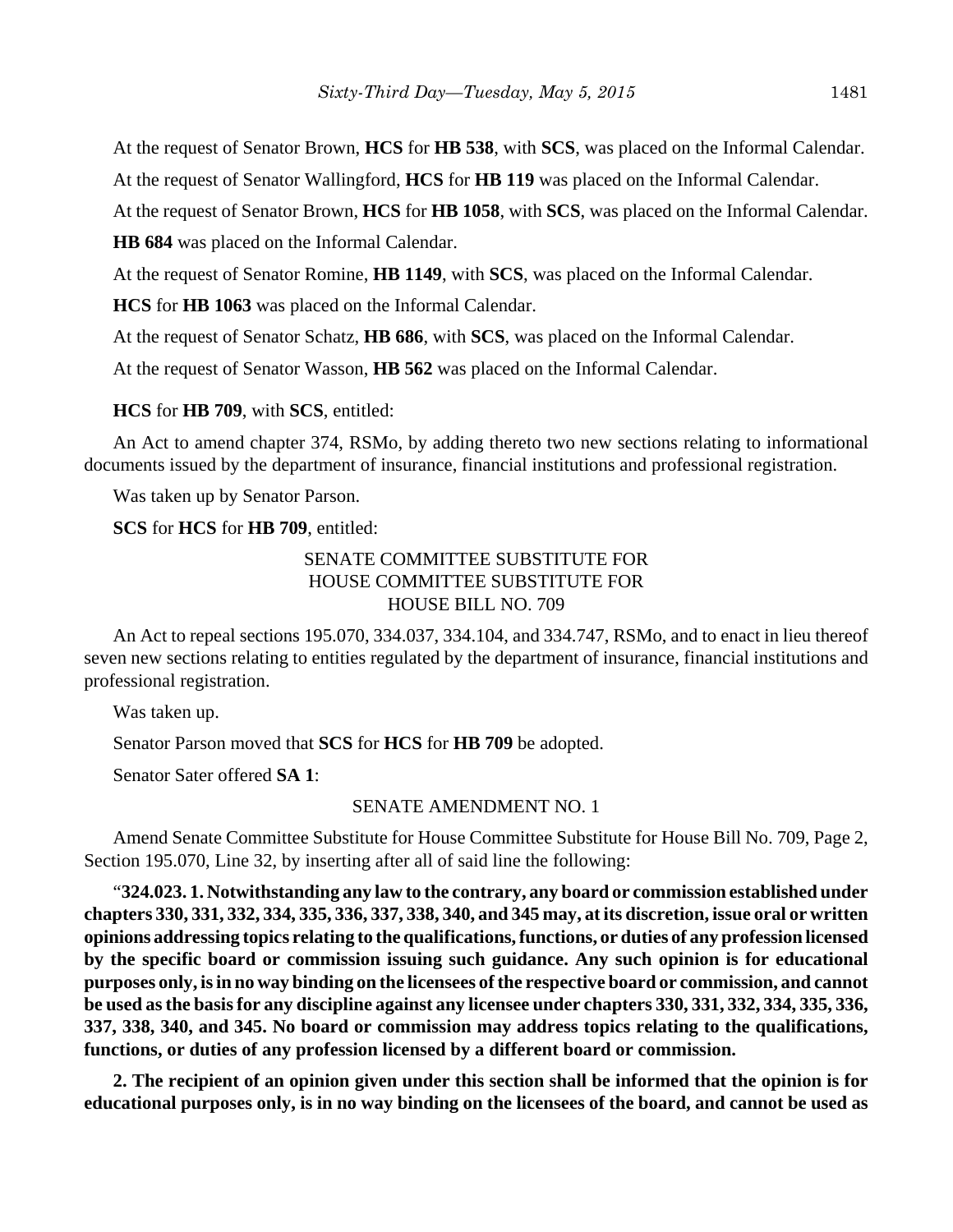**the basis for any discipline against any licensee under chapters 330, 331, 332, 334, 335, 336, 337, 338, 340, and 345.**"; and

Further amend the title and enacting clause accordingly.

Senator Sater moved that the above amendment be adopted, which motion prevailed.

Senator Parson moved that **SCS** for **HCS** for **HB 709**, as amended, be adopted, which motion prevailed.

On motion of Senator Parson, **SCS** for **HCS** for **HB 709**, as amended, was read the 3rd time and passed by the following vote:

| YEAS—Senators |                 |            |         |         |        |             |         |
|---------------|-----------------|------------|---------|---------|--------|-------------|---------|
| <b>Brown</b>  | Chappelle-Nadal | Cunningham | Curls   | Dempsey | Dixon  | Emery       | Hegeman |
| Holsman       | Keaveny         | Kehoe      | Kraus   | LeVota  | Libla  | Munzlinger  | Nasheed |
| Onder         | Parson          | Pearce     | Richard | Riddle  | Romine | Sater       | Schaaf  |
| Schaefer      | Schatz          | Schmitt    | Schupp  | Sifton  | Silvey | Wallingford | Walsh   |
| Wasson        | Wieland-34      |            |         |         |        |             |         |

NAYS—Senators—None

Absent—Senators—None

Absent with leave—Senators—None

Vacancies—None

The President declared the bill passed.

On motion of Senator Parson, title to the bill was agreed to.

Senator Parson moved that the vote by which the bill passed be reconsidered.

Senator Richard moved that motion lay on the table, which motion prevailed.

Senator Riddle moved that **SS** for **SCS** for **HB 556** be called from the Informal Calendar and again taken up for 3rd reading and final passage, which motion prevailed.

**SS** for **SCS** for **HB 556** was read the 3rd time and passed by the following vote:

| YEAS—Senators |                 |            |         |         |             |            |         |
|---------------|-----------------|------------|---------|---------|-------------|------------|---------|
| <b>Brown</b>  | Chappelle-Nadal | Cunningham | Curls   | Dempsey | Dixon       | Emery      | Hegeman |
| Holsman       | Keaveny         | Kehoe      | Kraus   | LeVota  | Libla       | Munzlinger | Nasheed |
| Onder         | Parson          | Pearce     | Richard | Riddle  | Romine      | Sater      | Schaaf  |
| Schaefer      | Schatz          | Schupp     | Sifton  | Silvey  | Wallingford | Walsh      | Wasson  |
| Wieland-33    |                 |            |         |         |             |            |         |

NAYS—Senators—None

```
Absent—Senator Schmitt—1
```
Absent with leave—Senators—None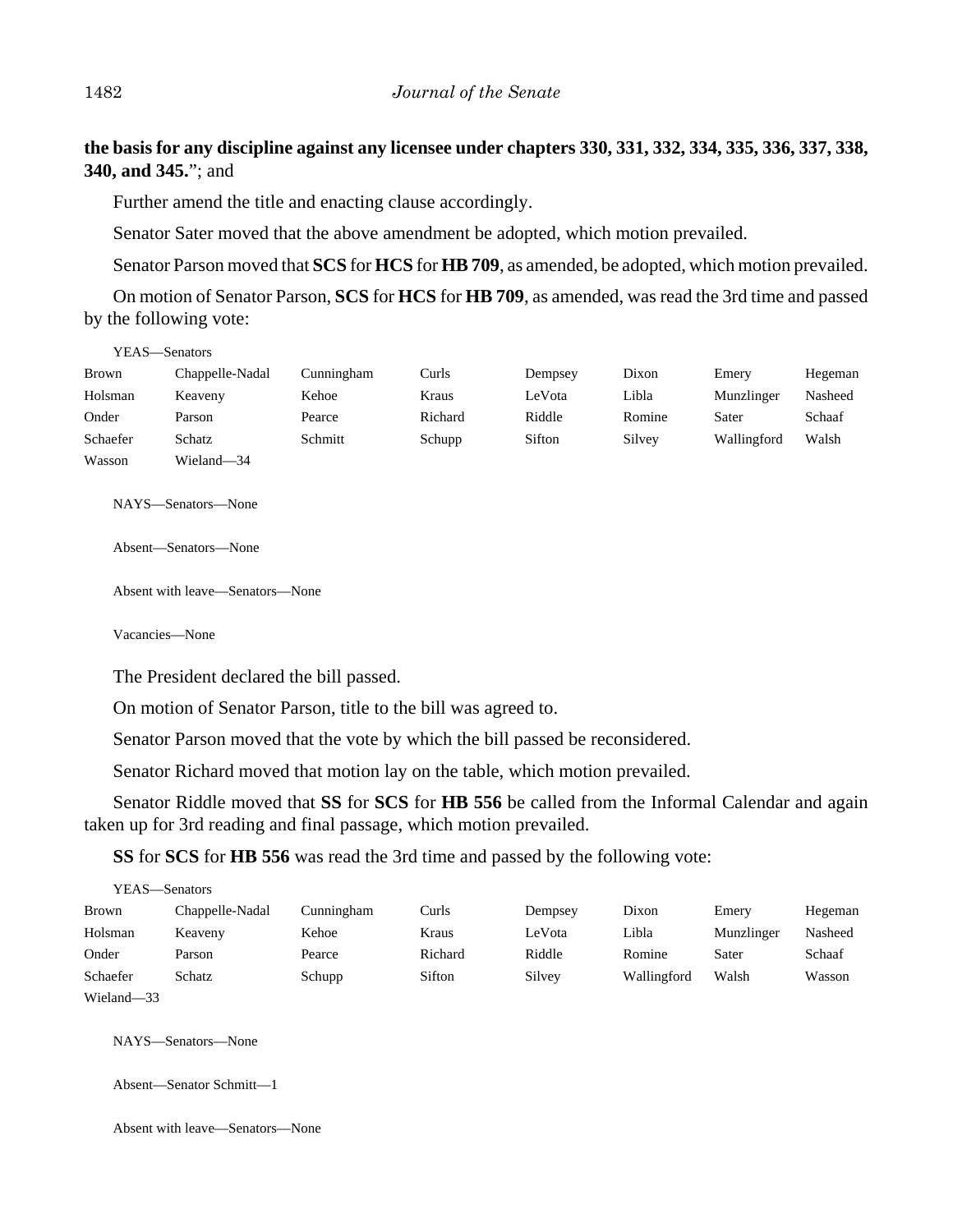#### Vacancies—None

The President declared the bill passed.

On motion of Senator Riddle, title to the bill was agreed to.

Senator Riddle moved that the vote by which the bill passed be reconsidered.

Senator Richard moved that motion lay on the table, which motion prevailed.

**HB 1022**, introduced by Representative Gosen, entitled:

An Act to repeal section 379.470, RSMo, and to enact in lieu thereof one new sectin relating to authorized return of premiums paid by insureds.

Was called from the Informal Calendar and taken up by Senator Wasson.

On motion of Senator Wasson, **HB 1022** was read the 3rd time and passed by the following vote:

| YEAS—Senators |                 |            |        |         |        |            |          |
|---------------|-----------------|------------|--------|---------|--------|------------|----------|
| <b>Brown</b>  | Chappelle-Nadal | Cunningham | Curls  | Dempsey | Dixon  | Emery      | Hegeman  |
| Holsman       | Keaveny         | Kehoe      | Kraus  | LeVota  | Libla  | Munzlinger | Onder    |
| Parson        | Pearce          | Richard    | Riddle | Romine  | Sater  | Schaaf     | Schaefer |
| Schatz        | Schupp          | Sifton     | Silvey | Walsh   | Wasson | Wieland-31 |          |

NAYS—Senators—None

Absent—Senator Schmitt—1

Absent with leave—Senators Nasheed Wallingford—2

Vacancies—None

The President declared the bill passed.

On motion of Senator Wasson, title to the bill was agreed to.

Senator Wasson moved that the vote by which the bill passed be reconsidered.

Senator Richard moved that motion lay on the table, which motion prevailed.

**HB 686**, introduced by Representative Hinson, with **SCS**, entitled:

An Act to repeal sections 301.010 and 301.227, RSMo, and to enact in lieu thereof two new sections relating to junking certificates on motor vehicles.

Was called from the Informal Calendar and taken up by Senator Schatz.

**SCS** for **HB 686**, entitled: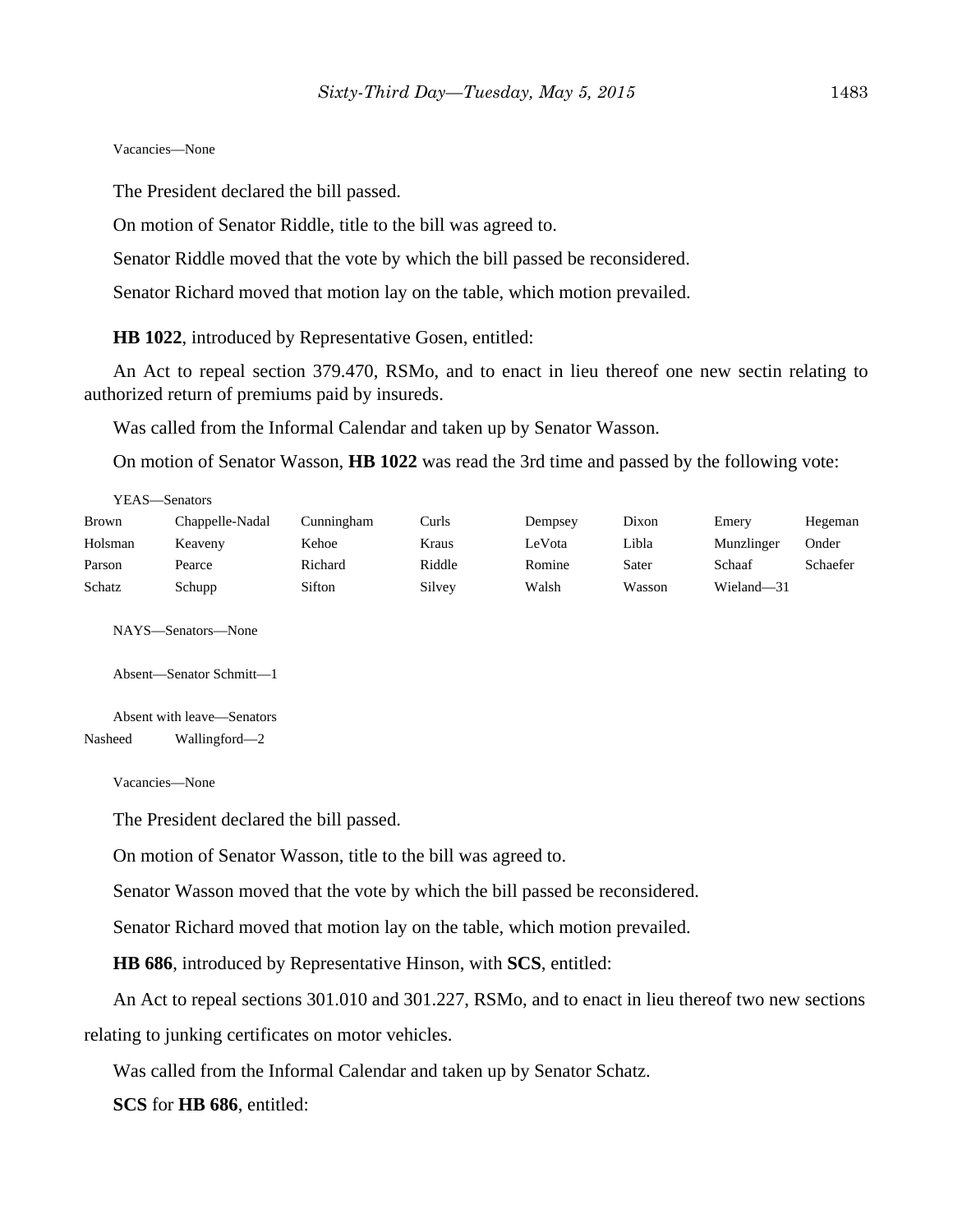#### 1484 *Journal of the Senate*

# SENATE COMMITTEE SUBSTITUTE FOR HOUSE BILL NO. 686

An Act to repeal sections 301.010, 301.196, 301.227, and 301.280, RSMo, and to enact in lieu thereof four new sections relating to the registration of motor vehicles, with an existing penalty provision.

Was taken up.

Senator Schatz moved that **SCS** for **HB 686** be adopted.

Senator Schatz offered **SA 1**, which was read:

## SENATE AMENDMENT NO. 1

Amend Senate Committee Substitute for House Bill No. 686, Page 15, Section 301.280, Line 16, by striking the words "thirty-day"; and

Further amend said bill, page, and section, line 19 by striking the words "thirty-day".

Senator Schatz moved that the above amendment be adopted, which motion prevailed.

Senator Schatz moved that **SCS** for **HB 686**, as amended, be adopted, which motion prevailed.

On motion of Senator Schatz, **SCS** for **HB 686** was read the 3rd time and passed by the following vote:

| YEAS—Senators |                 |            |         |         |        |             |         |
|---------------|-----------------|------------|---------|---------|--------|-------------|---------|
| <b>Brown</b>  | Chappelle-Nadal | Cunningham | Curls   | Dempsey | Dixon  | Emery       | Hegeman |
| Holsman       | Keaveny         | Kehoe      | Kraus   | LeVota  | Libla  | Munzlinger  | Nasheed |
| Onder         | Parson          | Pearce     | Richard | Riddle  | Romine | Sater       | Schaaf  |
| Schaefer      | Schatz          | Schmitt    | Schupp  | Sifton  | Silvey | Wallingford | Walsh   |
| Wasson        | Wieland-34      |            |         |         |        |             |         |

NAYS—Senators—None

Absent—Senators—None

Absent with leave—Senators—None

Vacancies—None

The President declared the bill passed.

On motion of Senator Schatz, title to the bill was agreed to.

Senator Schatz moved that the vote by which the bill passed be reconsidered.

Senator Richard moved that motion lay on the table, which motion prevailed.

#### **HCS** for **HB 769,** entitled:

An Act to amend chapter 376, RSMo, by adding thereto one new section relating to direct health care services.

Was called from the Informal Calendar and taken up by Senator Onder.

President Pro Tem Dempsey assumed the Chair.

On motion of Senator Onder, **HCS** for **HB 769** was read the 3rd time and passed by the following vote: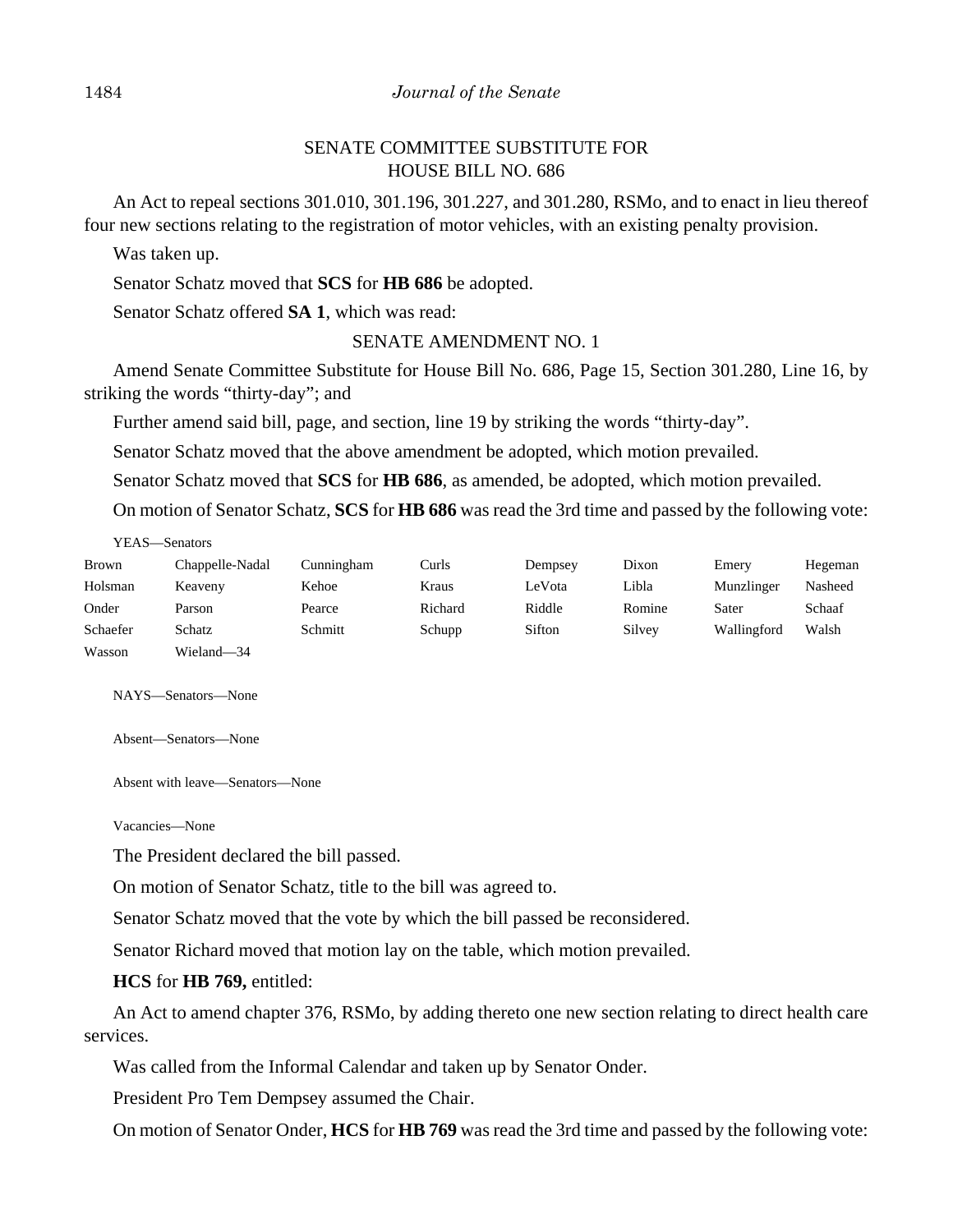| <b>Brown</b> | Chappelle-Nadal | Cunningham | Curls   | Dempsey | Dixon  | Emery       | Hegeman |
|--------------|-----------------|------------|---------|---------|--------|-------------|---------|
| Holsman      | Keaveny         | Kehoe      | Kraus   | LeVota  | Libla  | Munzlinger  | Nasheed |
| Onder        | Parson          | Pearce     | Richard | Riddle  | Romine | Sater       | Schaaf  |
| Schaefer     | Schatz          | Schmitt    | Schupp  | Sifton  | Silvey | Wallingford | Walsh   |
| Wasson       | Wieland-34      |            |         |         |        |             |         |

YEAS—Senators

NAYS—Senators—None

Absent—Senators—None

Absent with leave—Senators—None

Vacancies—None

The President declared the bill passed.

On motion of Senator Onder, title to the bill was agreed to.

Senator Onder moved that the vote by which the bill passed be reconsidered.

Senator Richard moved that motion lay on the table, which motion prevailed.

**HB 92**, introduced by Representative Miller, entitled:

An Act to repeal sections 260.500 and 644.016, RSMo, and to enact in lieu thereof two new sections relating to the definition of waters of the state.

Was called from the Informal Calendar and taken up by Senator Kehoe.

Senator Kehoe offered **SS** for **HB 92**, entitled:

## SENATE SUBSTITUTE FOR HOUSE BILL NO. 92

An Act to repeal sections 259.010, 259.020, 259.030, 259.050, 259.070, 259.080, 259.100, 259.190, 259.210, 260.235, 260.395, 260.500, 444.600, 444.773, 621.250, 640.115, 643.075, 643.078, 644.011, 644.016, 644.051, and 644.056, RSMo, and to enact in lieu thereof twenty-five new sections relating to the department of natural resources.

Senator Kehoe moved that **SS** for **HB 92** be adopted.

Senator Wallingford offered **SA 1**:

## SENATE AMENDMENT NO. 1

Amend Senate Substitute for House Bill No. 92, Page 1, Section A, Line 10 of said page, by inserting immediately after said line the following:

"29.380. 1. The state auditor shall have the authority to audit solid waste management districts created under section 260.305 in the same manner as the auditor may audit any agency of the state.

2. Beginning August 28, **[**2012**] 2015**, the state auditor **[**shall conduct an audit of each solid waste management district created under section 260.305 and thereafter shall**] may** conduct audits of **[**each**]** solid waste management [district] **districts** as he or she deems necessary. The state auditor may request reimbursement from the district for the costs of conducting the audit. **If the auditor requests such reimbursement, the solid waste management district shall reimburse the auditor for the costs of conducting the audit and the moneys shall be deposited in the petition audit revolving trust fund**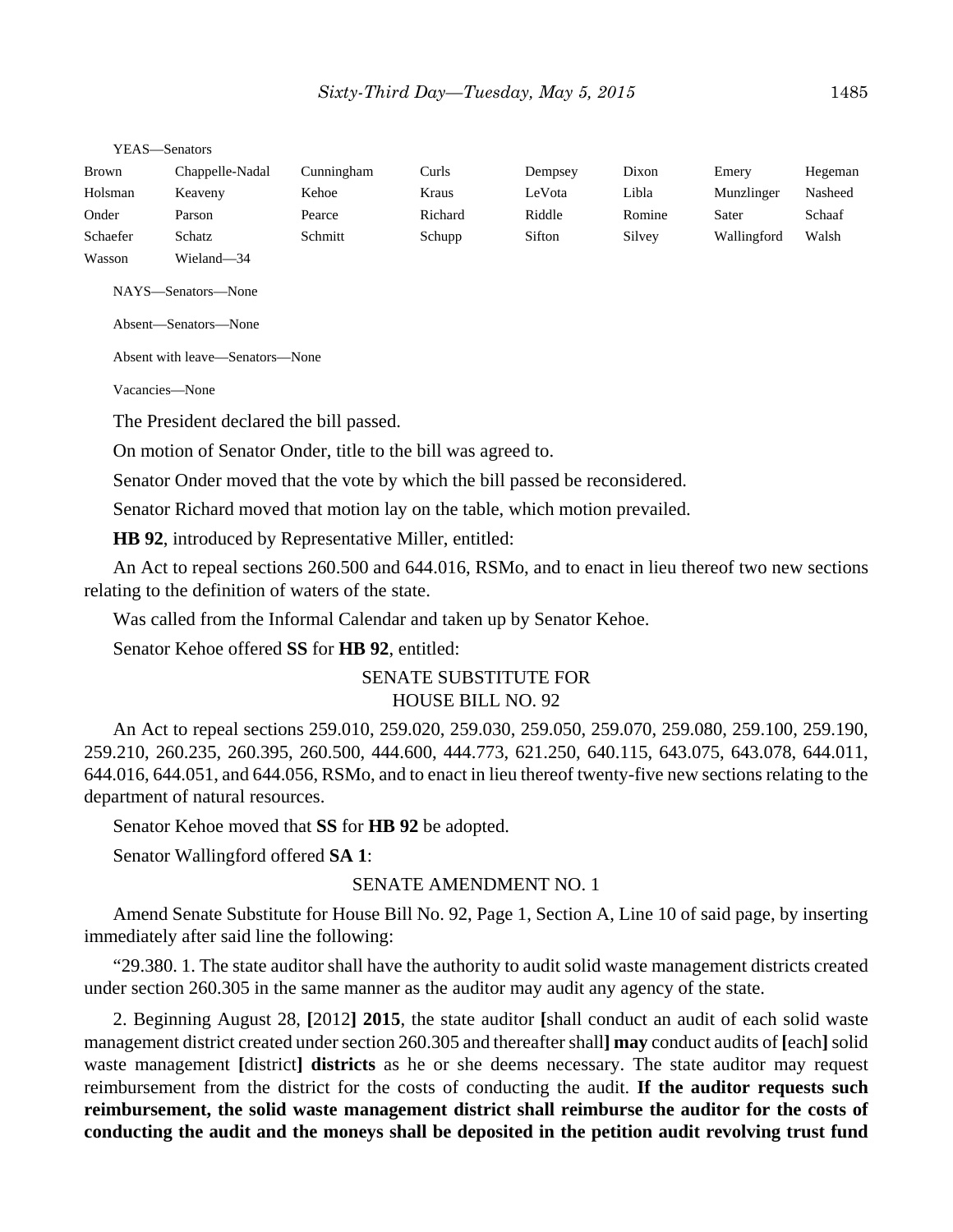**created under section 29.230. Such reimbursement shall be limited to two percent of the solid waste management district's annual monetary allocation.**"; and

Further amend said bill, page 22, section 259.210, line 6 of said page, by inserting immediately after said line the following:

"260.200. 1. The following words and phrases when used in sections 260.200 to 260.345 shall mean:

(1) "Alkaline-manganese battery" or "alkaline battery", a battery having a manganese dioxide positive electrode, a zinc negative electrode, an alkaline electrolyte, including alkaline-manganese button cell batteries intended for use in watches, calculators, and other electronic products, and larger-sized alkaline-manganese batteries in general household use;

(2) "Applicant", a person or persons seeking or holding a facility permit;

(3) "Bioreactor", a municipal solid waste disposal area or portion of a municipal solid waste disposal area where the controlled addition of liquid waste or water accelerates both the decomposition of waste and landfill gas generation;

(4) "Button cell battery" or "button cell", any small alkaline-manganese or mercuric-oxide battery having the size and shape of a button;

(5) "City", any incorporated city, town, or village;

(6) "Clean fill", uncontaminated soil, rock, sand, gravel, concrete, asphaltic concrete, cinderblocks, brick, minimal amounts of wood and metal, and inert solids as approved by rule or policy of the department for fill, reclamation or other beneficial use;

(7) "Closure", the permanent cessation of active disposal operations, abandonment of the disposal area, revocation of the permit or filling with waste of all areas and volumes specified in the permit and preparing the area for long-term care;

(8) "Closure plan", plans, designs and relevant data which specify the methods and schedule by which the operator will complete or cease disposal operations, prepare the area for long-term care, and make the area suitable for other uses, to achieve the purposes of sections 260.200 to 260.345 and the regulations promulgated thereunder;

(9) "Conference, conciliation and persuasion", a process of verbal or written communications consisting of meetings, reports, correspondence or telephone conferences between authorized representatives of the department and the alleged violator. The process shall, at a minimum, consist of one offer to meet with the alleged violator tendered by the department. During any such meeting, the department and the alleged violator shall negotiate in good faith to eliminate the alleged violation and shall attempt to agree upon a plan to achieve compliance;

(10) "Construction and demolition waste", waste materials from the construction and demolition of residential, industrial, or commercial structures, but shall not include materials defined as clean fill under this section;

(11) "Demolition landfill", a solid waste disposal area used for the controlled disposal of demolition wastes, construction materials, brush, wood wastes, soil, rock, concrete and inert solids insoluble in water;

(12) "Department", the department of natural resources;

(13) "Director", the director of the department of natural resources;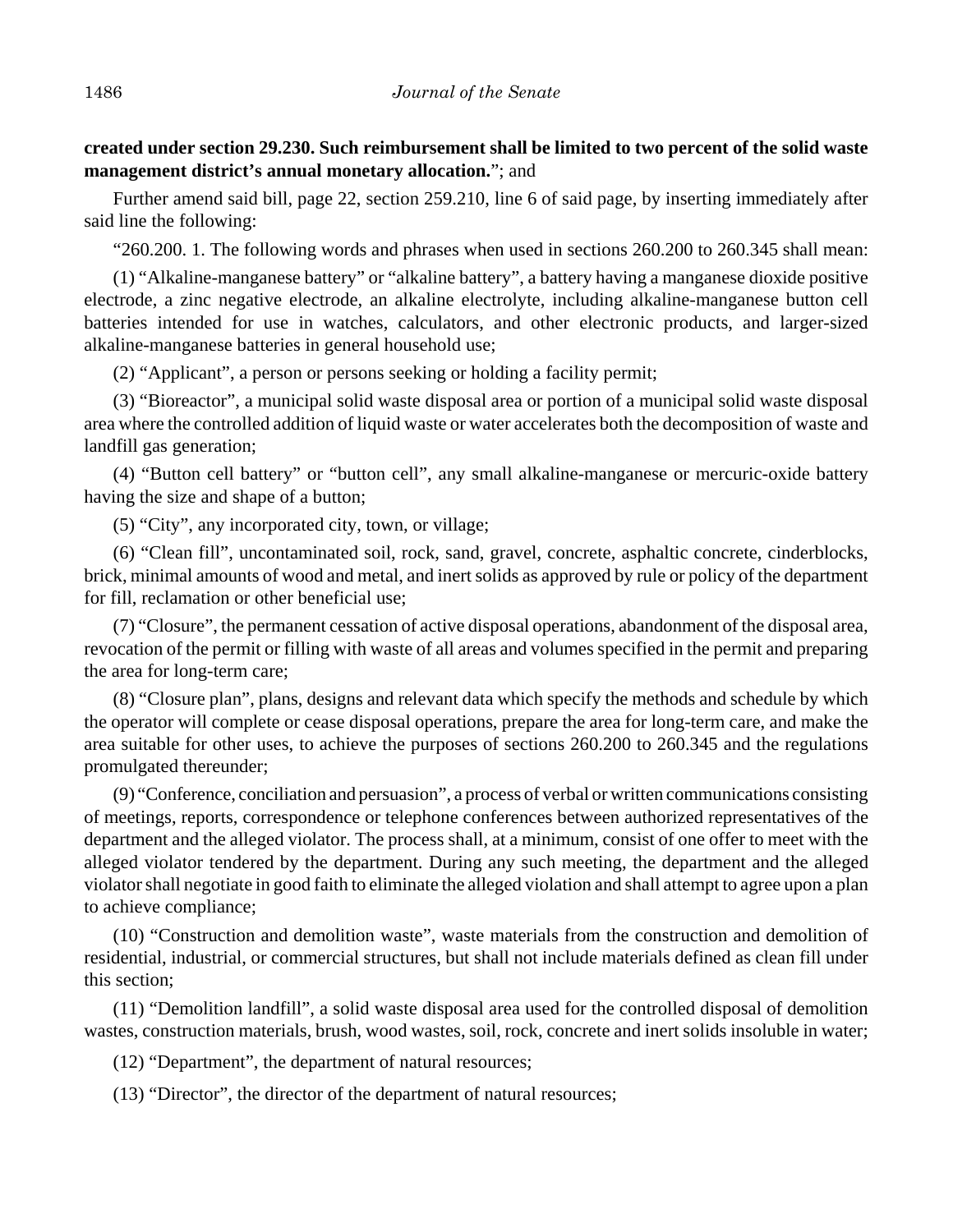(14) "Disclosure statement", a sworn statement or affirmation, in such form as may be required by the director of the department of natural resources, which includes:

(a) The full names and business address of key personnel;

(b) The full name and business address of any entity, other than a natural person, that collects, transfers, processes, treats, stores, or disposes of solid waste in which all key personnel holds an equity interest of seven percent or more;

(c) A description of the business experience of all key personnel listed in the disclosure statement;

(d) For the five-year period ending on the date the sworn disclosure statement or affirmation is signed by key personnel:

a. A listing organized by issuing federal, state, or county or county-equivalent regulatory body of all environmental permits or licenses for the collection, transfer, treatment, processing, storage, or disposal of solid waste issued to or held by any key personnel;

b. A listing and explanation of notices of violation which shall by rule be defined, prosecutions, or other administrative enforcement actions resulting in an adjudication or conviction;

c. A listing of license or permit suspensions, revocations, or denials issued by any state, the federal government or a county or county equivalent, which are pending or have concluded with a finding of violation or entry of a consent agreement regarding an allegation of civil or criminal violation of law, regulation or requirement relating to the collection, transfer, treatment, processing, storage, or disposal of solid waste or violation of the environmental statutes of other states or federal statutes;

d. An itemized list of all felony convictions under the laws of the state of Missouri or the equivalent thereof under the laws of any other jurisdiction; and a listing of any findings of guilt for any crimes or criminal acts an element of which involves restraint of trade, price-fixing, intimidation of the customers of another person or for engaging in any other acts which may have the effect of restraining or limiting competition concerning activities regulated pursuant to this chapter or similar laws of other states or the federal government including, but not limited to, racketeering or violation of antitrust laws of any key personnel;

(15) "District", a solid waste management district established under section 260.305;

(16) "Financial assurance instrument", an instrument or instruments, including, but not limited to, cash or surety bond, letters of credit, corporate guarantee or secured trust fund, submitted by the applicant to ensure proper closure and postclosure care and corrective action of a solid waste disposal area in the event that the operator fails to correctly perform closure and postclosure care and corrective action requirements, except that the financial test for the corporate guarantee shall not exceed one and one-half times the estimated cost of closure and postclosure. The form and content of the financial assurance instrument shall meet or exceed the requirements of the department. The instrument shall be reviewed and approved or disapproved by the attorney general;

(17) "Flood area", any area inundated by the one hundred year flood event, or the flood event with a one percent chance of occurring in any given year;

(18) "Household consumer", an individual who generates used motor oil through the maintenance of the individual's personal motor vehicle, vessel, airplane, or other machinery powered by an internal combustion engine;

(19) "Household consumer used motor oil collection center", any site or facility that accepts or aggregates and stores used motor oil collected only from household consumers or farmers who generate an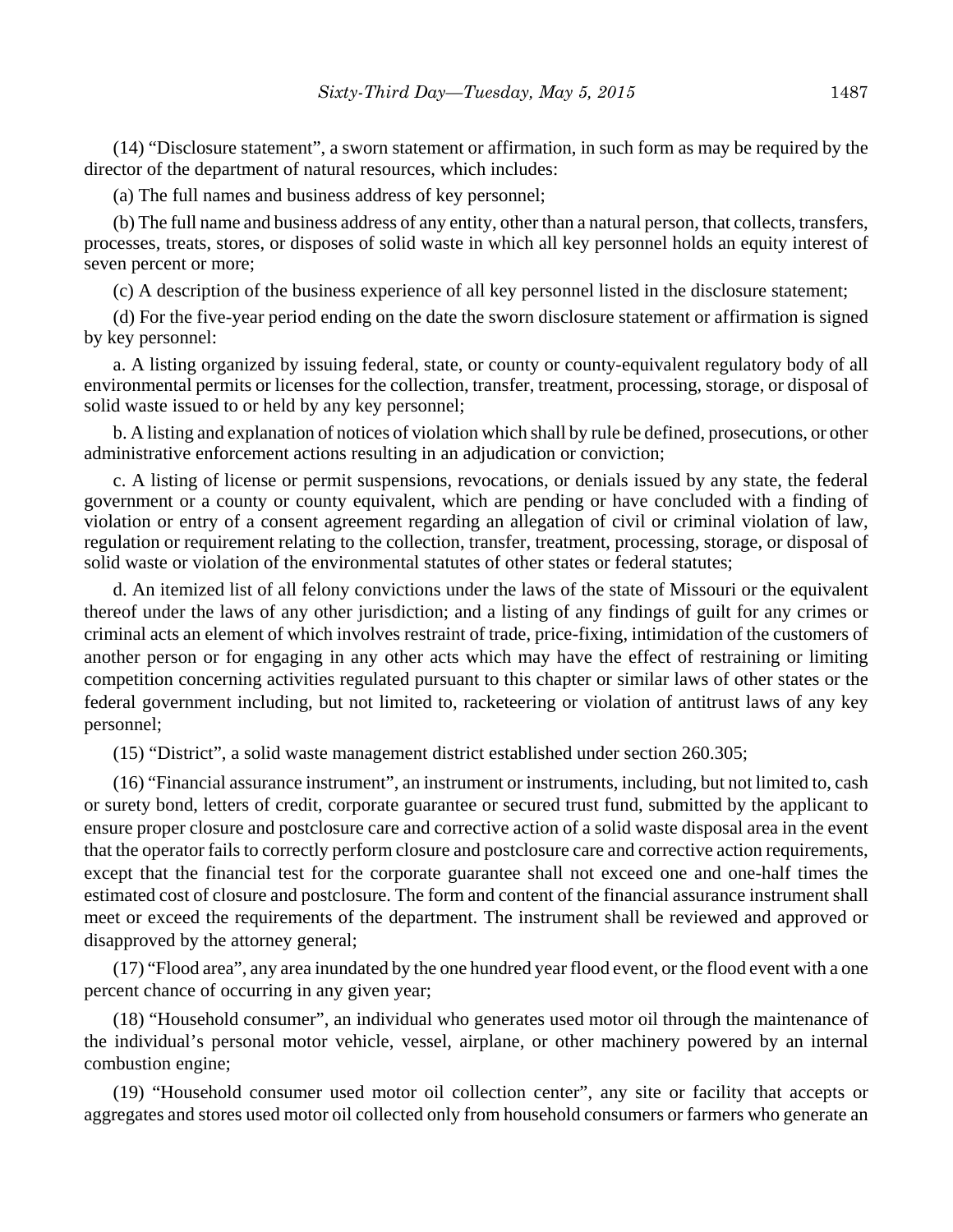average of twenty-five gallons per month or less of used motor oil in a calendar year. This section shall not preclude a commercial generator from operating a household consumer used motor oil collection center;

(20) "Household consumer used motor oil collection system", any used motor oil collection center at publicly owned facilities or private locations, any curbside collection of household consumer used motor oil, or any other household consumer used motor oil collection program determined by the department to further the purposes of sections 260.200 to 260.345;

(21) "Infectious waste", waste in quantities and characteristics as determined by the department by rule, including isolation wastes, cultures and stocks of etiologic agents, blood and blood products, pathological wastes, other wastes from surgery and autopsy, contaminated laboratory wastes, sharps, dialysis unit wastes, discarded biologicals known or suspected to be infectious; provided, however, that infectious waste does not mean waste treated to department specifications;

(22) "Key personnel", the applicant itself and any person employed by the applicant in a managerial capacity, or empowered to make discretionary decisions with respect to the solid waste operations of the applicant in Missouri, but shall not include employees exclusively engaged in the physical or mechanical collection, transfer, transportation, treatment, processing, storage, or disposal of solid waste and such other employees as the director of the department of natural resources may designate by regulation. If the applicant has not previously conducted solid waste operations in Missouri, the term also includes any officer, director, partner of the applicant, or any holder of seven percent or more of the equity or debt of the applicant. If any holder of seven percent or more of the equity or debt of the applicant or of any key personnel is not a natural person, the term includes all key personnel of that entity, provided that where such entity is a chartered lending institution or a reporting company under the federal Securities Exchange Act of 1934, the term does not include key personnel of such entity. Provided further that the term means the chief executive officer of any agency of the United States or of any agency or political subdivision of the state of Missouri, and all key personnel of any person, other than a natural person, that operates a landfill or other facility for the collection, transfer, treatment, processing, storage, or disposal of nonhazardous solid waste under contract with or for one of those governmental entities;

(23) "Lead-acid battery", a battery designed to contain lead and sulfuric acid with a nominal voltage of at least six volts and of the type intended for use in motor vehicles and watercraft;

(24) "Major appliance", clothes washers and dryers, water heaters, trash compactors, dishwashers, conventional ovens, ranges, stoves, woodstoves, air conditioners, refrigerators and freezers;

(25) "Mercuric-oxide battery" or "mercury battery", a battery having a mercuric-oxide positive electrode, a zinc negative electrode, and an alkaline electrolyte, including mercuric-oxide button cell batteries generally intended for use in hearing aids and larger size mercuric-oxide batteries used primarily in medical equipment;

(26) "Minor violation", a violation which possesses a small potential to harm the environment or human health or cause pollution, was not knowingly committed, and is not defined by the United States Environmental Protection Agency as other than minor;

(27) "Motor oil", any oil intended for use in a motor vehicle, as defined in section 301.010, train, vessel, airplane, heavy equipment, or other machinery powered by an internal combustion engine;

(28) "Motor vehicle", as defined in section 301.010;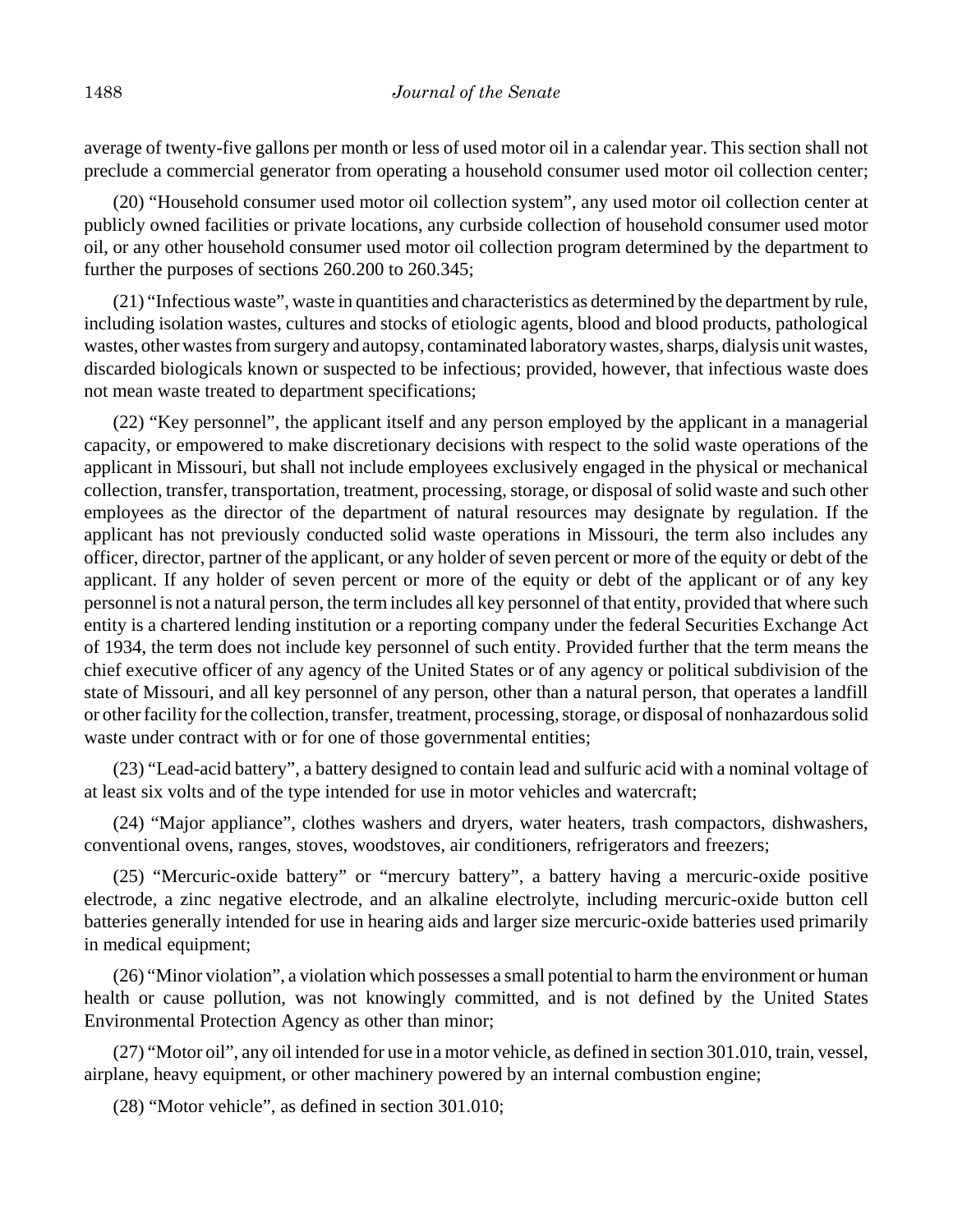(29) "Operator" and "permittee", anyone so designated, and shall include cities, counties, other political subdivisions, authority, state agency or institution, or federal agency or institution;

(30) "Permit modification", any permit issued by the department which alters or modifies the provisions of an existing permit previously issued by the department;

(31) "Person", any individual, partnership, limited liability company, corporation, association, trust, institution, city, county, other political subdivision, authority, state agency or institution, or federal agency or institution, or any other legal entity;

(32) "Plasma arc technology", a process that converts electrical energy into thermal energy. This electric arc is created when an ionized gas transfers electric power between two or more electrodes;

(33) "Postclosure plan", plans, designs and relevant data which specify the methods and schedule by which the operator shall perform necessary monitoring and care for the area after closure to achieve the purposes of sections 260.200 to 260.345 and the regulations promulgated thereunder;

(34) "Recovered materials", those materials which have been diverted or removed from the solid waste stream for sale, use, reuse or recycling, whether or not they require subsequent separation and processing;

(35) "Recycled content", the proportion of fiber in a newspaper which is derived from postconsumer waste;

(36) "Recycling", the separation and reuse of materials which might otherwise be disposed of as solid waste;

(37) "Resource recovery", a process by which recyclable and recoverable material is removed from the waste stream to the greatest extent possible, as determined by the department and pursuant to department standards, for reuse or remanufacture;

(38) "Resource recovery facility", a facility in which recyclable and recoverable material is removed from the waste stream to the greatest extent possible, as determined by the department and pursuant to department standards, for reuse or remanufacture;

(39) "Sanitary landfill", a solid waste disposal area which accepts commercial and residential solid waste;

(40) "Scrap tire", a tire that is no longer suitable for its original intended purpose because of wear, damage, or defect;

(41) "Scrap tire collection center", a site where scrap tires are collected prior to being offered for recycling or processing and where fewer than five hundred tires are kept on site on any given day;

(42) "Scrap tire end-user facility", a site where scrap tires are used as a fuel or fuel supplement or converted into a usable product. Baled or compressed tires used in structures, or used at recreational facilities, or used for flood or erosion control shall be considered an end use;

(43) "Scrap tire generator", a person who sells tires at retail or any other person, firm, corporation, or government entity that generates scrap tires;

(44) "Scrap tire processing facility", a site where tires are reduced in volume by shredding, cutting, or chipping or otherwise altered to facilitate recycling, resource recovery, or disposal;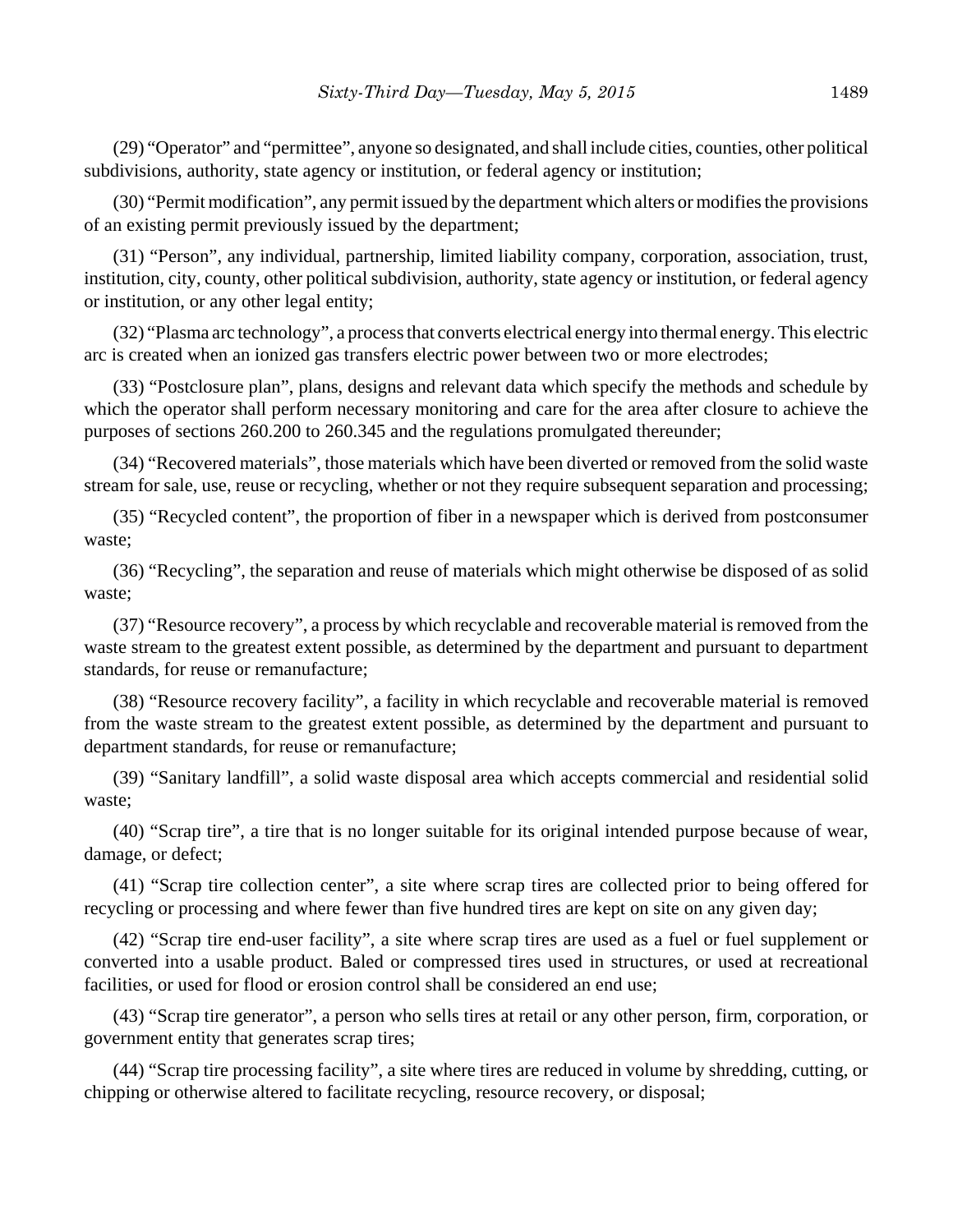(45) "Scrap tire site", a site at which five hundred or more scrap tires are accumulated, but not including a site owned or operated by a scrap tire end-user that burns scrap tires for the generation of energy or converts scrap tires to a useful product;

(46) "Solid waste", garbage, refuse and other discarded materials including, but not limited to, solid and semisolid waste materials resulting from industrial, commercial, agricultural, governmental and domestic activities, but does not include hazardous waste as defined in sections 260.360 to 260.432, recovered materials, overburden, rock, tailings, matte, slag or other waste material resulting from mining, milling or smelting;

(47) "Solid waste disposal area", any area used for the disposal of solid waste from more than one residential premises, or one or more commercial, industrial, manufacturing, recreational, or governmental operations;

(48) "Solid waste fee", a fee imposed pursuant to sections 260.200 to 260.345 and may be:

(a) A solid waste collection fee imposed at the point of waste collection; or

(b) A solid waste disposal fee imposed at the disposal site;

(49) "Solid waste management area", a solid waste disposal area which also includes one or more of the functions contained in the definitions of recycling, resource recovery facility, waste tire collection center, waste tire processing facility, waste tire site or solid waste processing facility, excluding incineration;

# (50) **"Solid waste management project", a targeted project that meets statewide waste reduction and recycling priorities, and for which no solid waste management district grant applicant has applied to perform, and for which no qualified applicants have applied to perform such project by a competitive bid issued by the solid waste management district for the completion of such project;**

**(51)** "Solid waste management system", the entire process of managing solid waste in a manner which minimizes the generation and subsequent disposal of solid waste, including waste reduction, source separation, collection, storage, transportation, recycling, resource recovery, volume minimization, processing, market development, and disposal of solid wastes;

**[**(51)**](52)** "Solid waste processing facility", any facility where solid wastes are salvaged and processed, including:

(a) A transfer station; or

(b) An incinerator which operates with or without energy recovery but excluding waste tire end-user facilities; or

(c) A material recovery facility which operates with or without composting;

(d) A plasma arc technology facility;

**[**(52)**] (53)** "Solid waste technician", an individual who has successfully completed training in the practical aspects of the design, operation and maintenance of a permitted solid waste processing facility or solid waste disposal area in accordance with sections 260.200 to 260.345;

**[**(53)**] (54)** "Tire", a continuous solid or pneumatic rubber covering encircling the wheel of any self-propelled vehicle not operated exclusively upon tracks, or a trailer as defined in chapter 301, except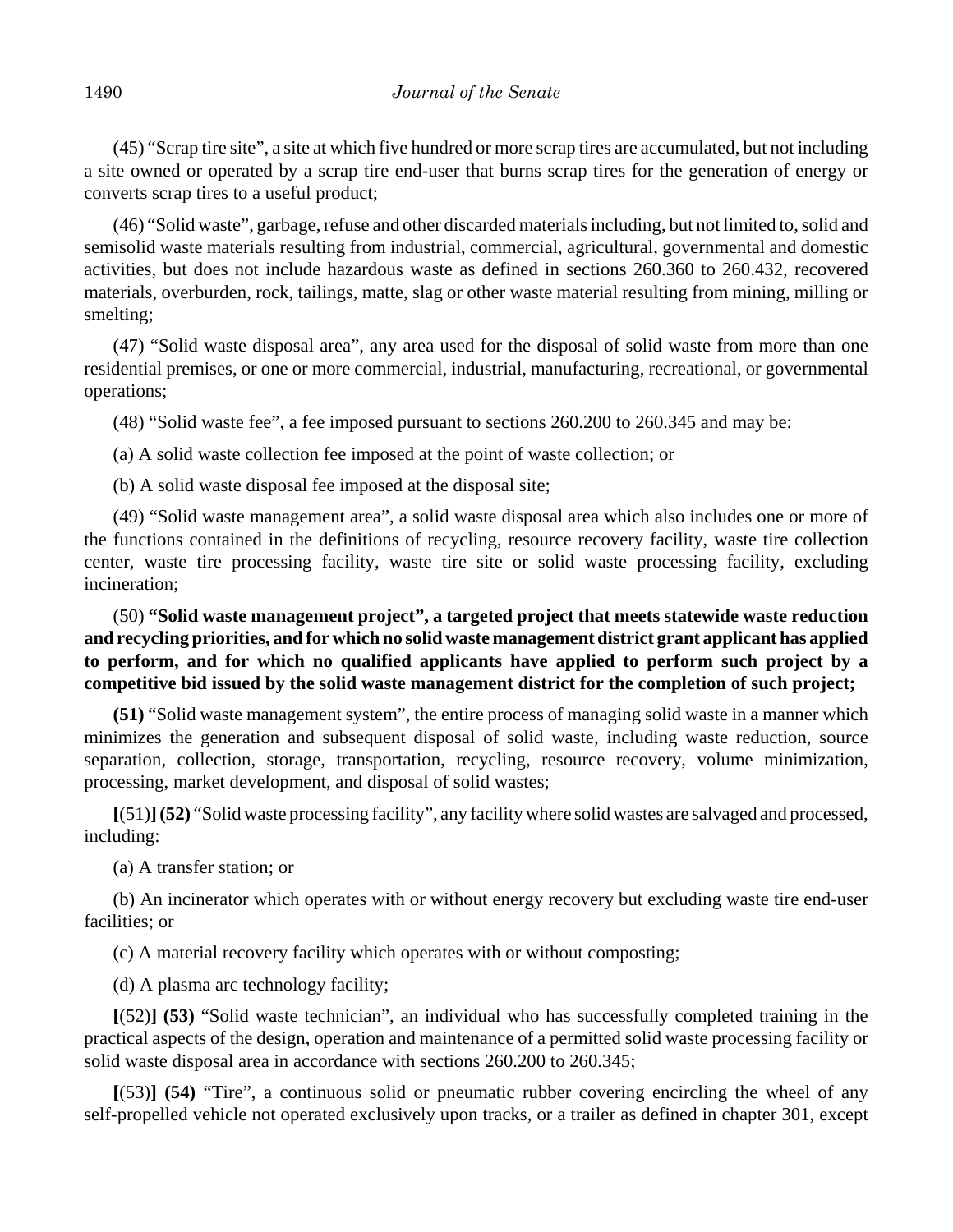farm tractors and farm implements owned and operated by a family farm or family farm corporation as defined in section 350.010;

**[**(54)**] (55)** "Used motor oil", any motor oil which, as a result of use, becomes unsuitable for its original purpose due to loss of original properties or the presence of impurities, but used motor oil shall not include ethylene glycol, oils used for solvent purposes, oil filters that have been drained of free flowing used oil, oily waste, oil recovered from oil tank cleaning operations, oil spilled to land or water, or industrial nonlube oils such as hydraulic oils, transmission oils, quenching oils, and transformer oils;

**[**(55)**] (56)** "Utility waste landfill", a solid waste disposal area used for fly ash waste, bottom ash waste, slag waste and flue gas emission control waste generated primarily from the combustion of coal or other fossil fuels;

**[**(56)**] (57)** "Yard waste", leaves, grass clippings, yard and garden vegetation and Christmas trees. The term does not include stumps, roots or shrubs with intact root balls.

2. For the purposes of this section and sections 260.270 to 260.279 and any rules in place as of August 28, 2005, or promulgated under said sections, the term "scrap" shall be used synonymously with and in place of waste, as it applies only to scrap tires.

260.225. 1. The department shall administer sections 260.200 to 260.345 to maximize the amount of recovered materials and to minimize disposal of solid waste in sanitary landfills. The department shall, through its rules and regulations, policies and programs, encourage to the maximum extent practical, the use of alternatives to disposal. To accomplish these objectives, the department shall:

(1) Administer the state solid waste management program pursuant to the provisions of sections 260.200 to 260.345;

(2) Cooperate with appropriate federal, state, and local units of government of this or any other state, and with appropriate private organizations in carrying out its authority under sections 260.200 to 260.345;

(3) Promulgate and adopt, after public hearing, such rules and regulations relating to solid waste management systems as shall be necessary to carry out the purposes and provisions of sections 260.200 to 260.345;

(4) Develop a statewide solid waste management plan in cooperation with local governments, regional planning commissions, districts, and appropriate state agencies;

(5) Provide technical assistance to cities, counties, districts, and authorities;

(6) Develop and conduct a mandatory solid waste technician training course of study;

(7) Conduct and contract for research and investigations in the overall area of solid waste storage, collection, recycling, recovery, processing, transportation and disposal, including, but not limited to, new and novel procedures;

(8) Subject to appropriation by the general assembly, establish criteria for awarding state-funded solid waste management **[**planning**]** grants to cities, counties, and districts, allocate funds, and monitor the proper expenditure of funds;

(9) Issue such permits and orders and conduct such inspections as may be necessary to implement the provisions of sections 260.200 to 260.345 and the rules and regulations adopted pursuant to sections 260.200 to 260.345;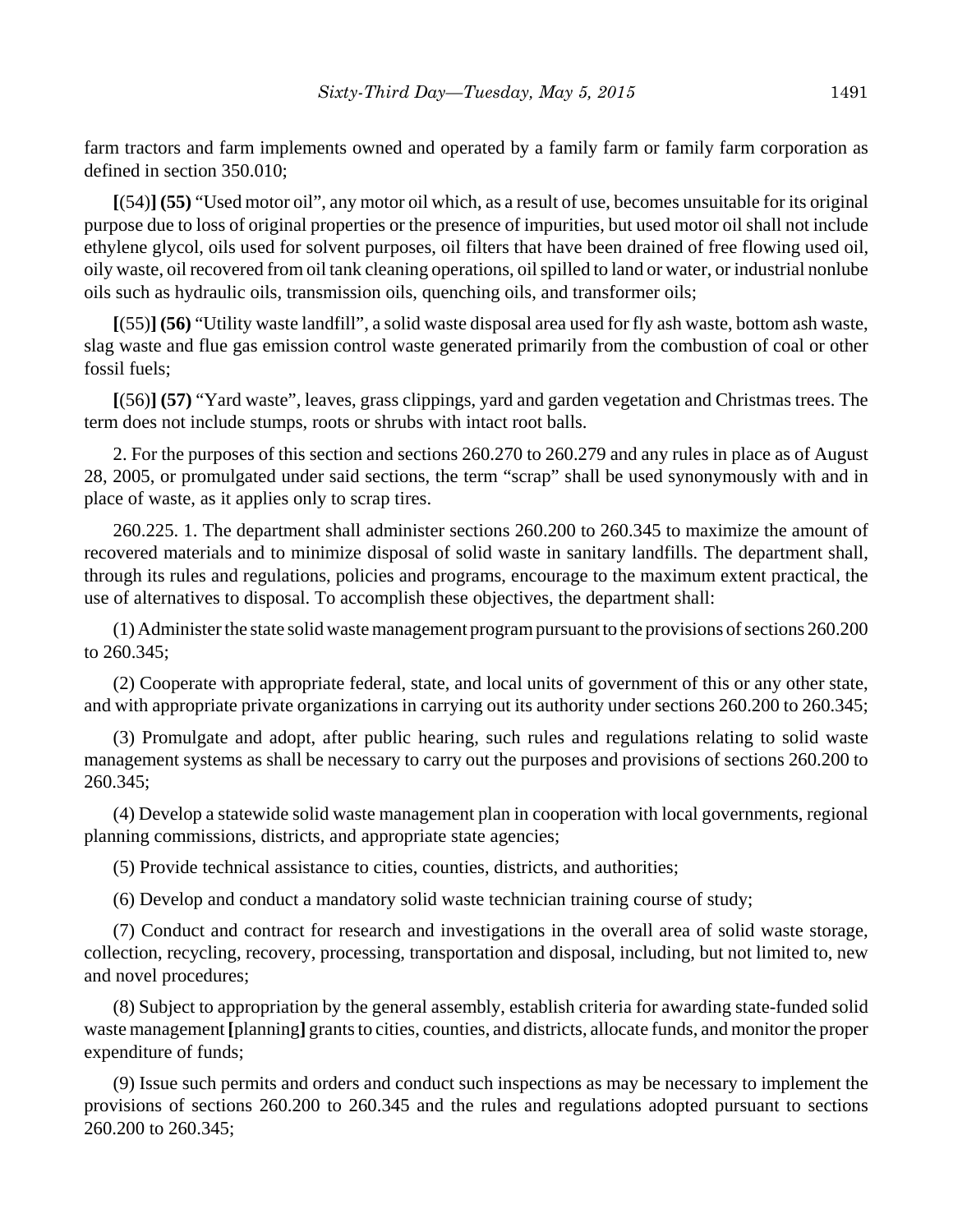(10) Initiate, conduct and support research, demonstration projects, and investigations with applicable federal programs pertaining to solid waste management systems;

(11) Contract with cities, counties, districts and other persons to act as its agent in carrying out the provisions of sections 260.200 to 260.345 under procedures and conditions as the department shall prescribe.

2. The department shall prepare model solid waste management plans suitable for rural and urban areas which may be used by districts, counties and cities. In preparing the model plans, the department shall consider the findings and recommendations of the study of resource recovery conducted pursuant to section 260.038, and other relevant information. The plans shall conform with the requirements of section 260.220 and section 260.325 and shall:

(1) Emphasize waste reduction and recycling;

(2) Provide for economical waste management through regional **and district** cooperation;

(3) Be designed to achieve a reduction of forty percent in solid waste disposed, by weight, by January 1, 1998;

(4) Establish a means to measure the amount of reduction in solid waste disposal;

(5) Provide for the elimination of small quantities of hazardous waste, including household hazardous waste, from the solid waste stream; and

(6) Be designed to guide planning in districts, cities and counties including cities and counties not within a district.

3. The model plan shall be distributed to the executive board of each solid waste district and to counties and cities not within a district by December 1, 1991.

4. No rule or portion of a rule promulgated under the authority of sections 260.200 to 260.345 shall become effective unless it has been promulgated pursuant to the provisions of section 536.024.

5. In coordination with other appropriate state agencies, including, but not limited to, the division of commerce and industrial development, the office of administration, the environmental improvement and energy resource authority, and the public service commission, the department shall perform the following duties in order to promote resource recovery in the state in ways which are economically feasible:

(1) Identify markets for recovered materials and for energy which could be produced from solid waste and household hazardous waste;

(2) Provide technical assistance pertaining to all aspects of resource recovery to cities, counties, districts, industries and other persons;

(3) Identify opportunities for resource recovery programs in state government and initiate actions to implement such programs;

(4) Expand state contracts for procurement of items made from recovered materials;

(5) Initiate recycling programs within state government;

(6) Provide a clearinghouse of consumer information regarding the need to support resource recovery, utilize and develop new resource recovery programs around existing enterprises, request and purchase recycled products, participate in resource conservation activities and other relevant issues;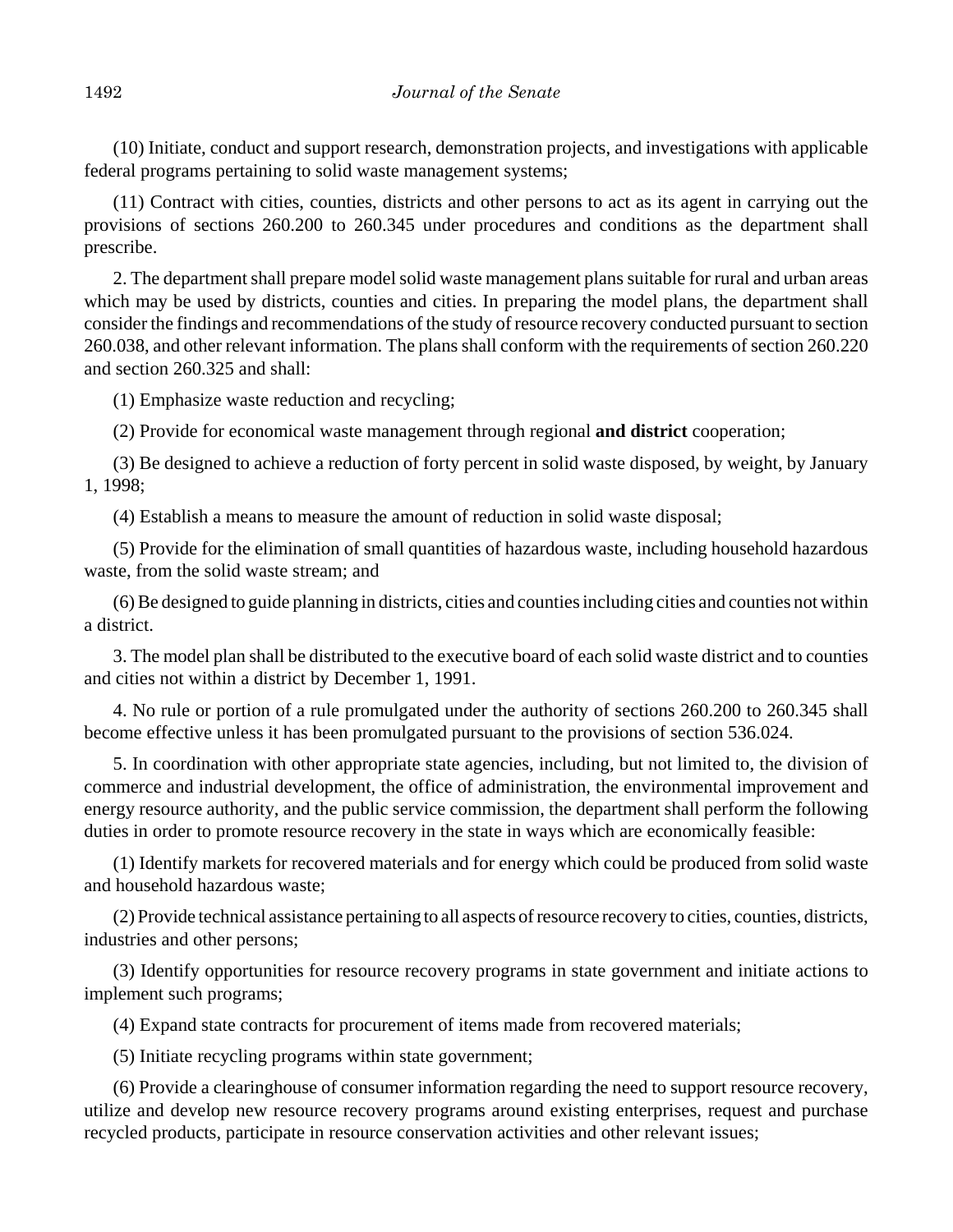(7) Identify barriers to resource recovery and resource conservation, and propose remedies to these barriers; and

(8) Initiate activities with appropriate state and local entities to develop markets for recovered materials."; and

Further amend said bill, page 23, section 260.235, line 19 of said page, by inserting immediately after said line the following:

"260.250. 1. After January 1, 1991, major appliances, waste oil and lead-acid batteries shall not be disposed of in a solid waste disposal area. After January 1, 1992, yard waste shall not be disposed of in a solid waste disposal area, except as otherwise provided in this subsection. After August 28, 2007, yard waste may be disposed of in a municipal solid waste disposal area or portion of a municipal solid waste disposal area provided that:

(1) The department has approved the municipal solid waste disposal area or portion of a solid waste disposal area to operate as a bioreactor under 40 CFR Part 258.4; and

(2) The landfill gas produced by the bioreactor shall be used for the generation of electricity.

2. After January 1, 1991, waste oil shall not be incinerated without energy recovery.

3. Each **solid waste management** district**[**, county and city**]** shall address the recycling, reuse and handling of aluminum containers, glass containers, newspapers, **textiles,** whole tires, plastic beverage containers and steel containers in its solid waste management plan consistent with sections 260.250 to 260.345.

260.320. 1. The executive board shall meet within thirty days after the selection of the initial members. The time and place of the first meeting of the board shall be designated by the council. A majority of the members of the board shall constitute a quorum. At its first meeting the board shall elect a chairman from its members and select a secretary, treasurer and such officers or employees as it deems expedient or necessary for the accomplishment of its purposes. The secretary and treasurer need not be members of the board.

2. The executive board may adopt, alter or repeal its own bylaws, rules and regulations governing the manner in which its business may be transacted, including procedures for the replacement of persons who habitually fail to attend board meetings, and may establish its fiscal year, adopt an official seal, apply for and accept grants, gifts or appropriations from any public or private sector, make all expenditures which are incidental and necessary to carry out its purposes and powers, and take such action, enter into such agreements and exercise all other powers and functions necessary or appropriate to carry out the duties and purposes of sections 260.200 to 260.345.

3. The executive board shall:

(1) Review and comment upon applications for permits submitted pursuant to section 260.205, for solid waste processing facilities and solid waste disposal areas which are to be located within the region or, if located in an adjacent region, which will impact solid waste management practices within the region;

(2) Prepare and recommend to the council a solid waste management plan for the district;

(3) Identify illegal dump sites and provide all available information about such sites to the appropriate county prosecutor and to the department;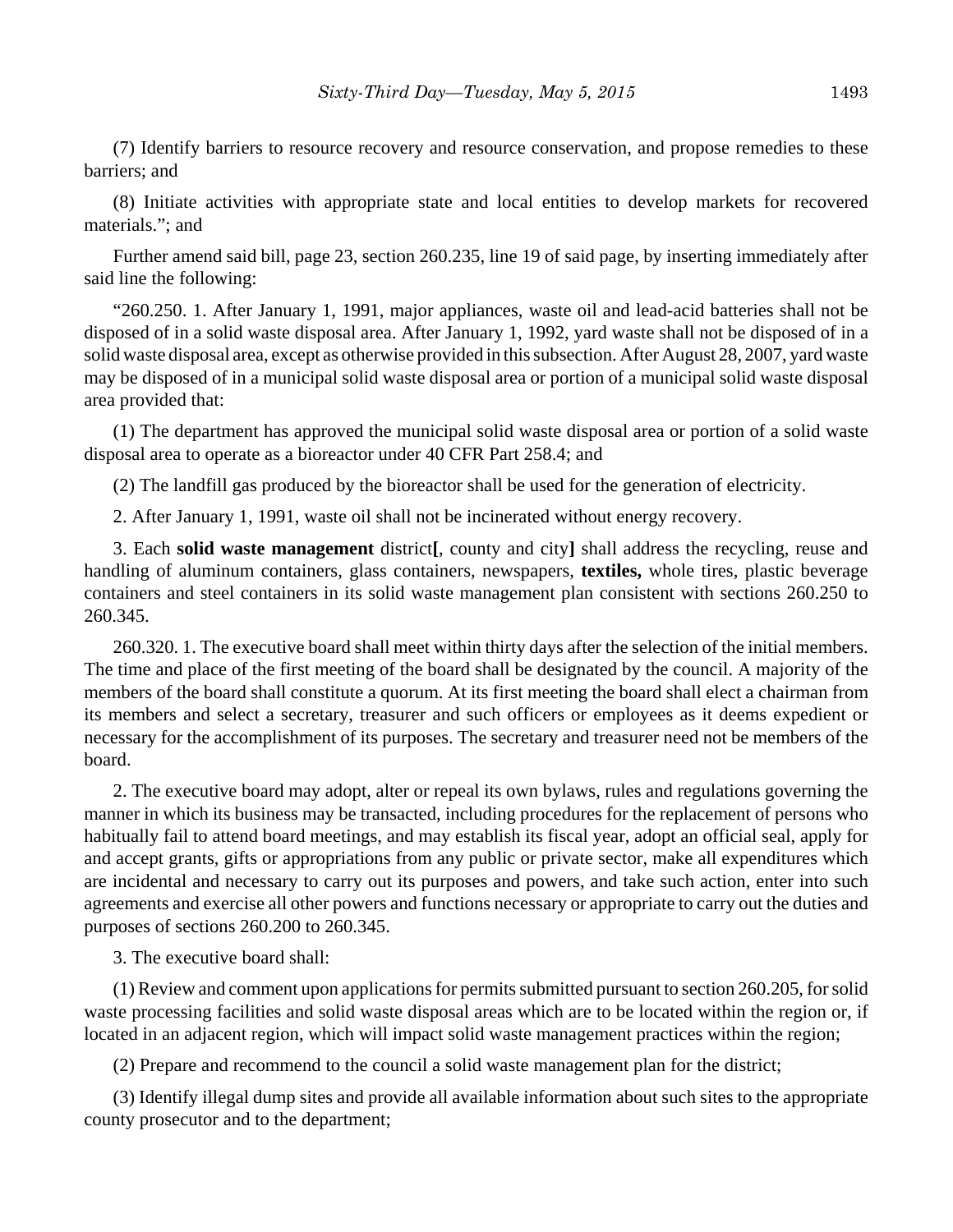(4) Establish an education program to inform the public about responsible **solid** waste management practices;

(5) Establish procedures to minimize the introduction of small quantities of hazardous waste, including household hazardous waste, into the solid waste stream;

(6) Assure adequate capacity to manage waste which is not otherwise removed from the solid waste stream; and

(7) Appoint one or more geographically balanced advisory committees composed of the representatives of commercial generators, representatives of the solid waste management industry, and two citizens unaffiliated with a solid waste facility or operation to assess and make recommendations on solid waste management.

4. The executive board may enter into contracts with any person **or entity** for services related to any component of the solid waste management system. Bid specifications for solid waste management services shall be designed to meet the objectives of sections 260.200 to 260.345, encourage small businesses to engage and compete in the delivery of **solid** waste management services and to minimize the long-run cost of managing solid waste. Bid specifications shall enumerate the minimum components and minimum quantities of waste products which shall be recycled by the successful bidder. The board shall divide the district into units to maximize access for small businesses when it requests bids for solid waste management services**, but in no case shall a district executive board perform solid waste management projects that compete with a qualified private enterprise**.

5. No person shall serve as a member of the council or of the executive board who is a stockholder, officer, agent, attorney or employee or who is in any way pecuniarily interested in any business which engages in any aspect of solid waste management regulated under sections 260.200 to 260.345; provided, however, that such member may own stock in a publicly traded corporation which may be involved in **solid** waste management as long as such holdings are not substantial.

**260.324. 1. Any person or entity that applies for a grant under section 260.335 shall not be disqualified from receiving such grant on the basis that there exists a familial relationship between the applicant and any member of the solid waste management district executive board within the fourth degree by consanguinity or affinity. For applicants with a familial relationship with any member of the solid waste management district executive board within the fourth degree by consanguinity or affinity, the solid waste management district executive board shall only approve such grant application if approved by a vote of two-thirds of the solid waste management district executive board.**

**2. If a person, who by virtue of his or her membership on a solid waste management district executive board, does not abstain from a vote to award a solid waste management district grant to any person or entity providing solid waste management services who is a relative within the fourth degree by consanguinity or affinity, the person shall forfeit membership on the solid waste management district executive board and the solid waste management district council.**

260.325. 1. The executive board of each district shall submit to the department a plan which has been approved by the council for a solid waste management system serving areas within its jurisdiction and shall, from time to time, submit officially adopted revisions of its plan as it deems necessary or the department may require. In developing the district's solid waste management plan, the board shall consider the model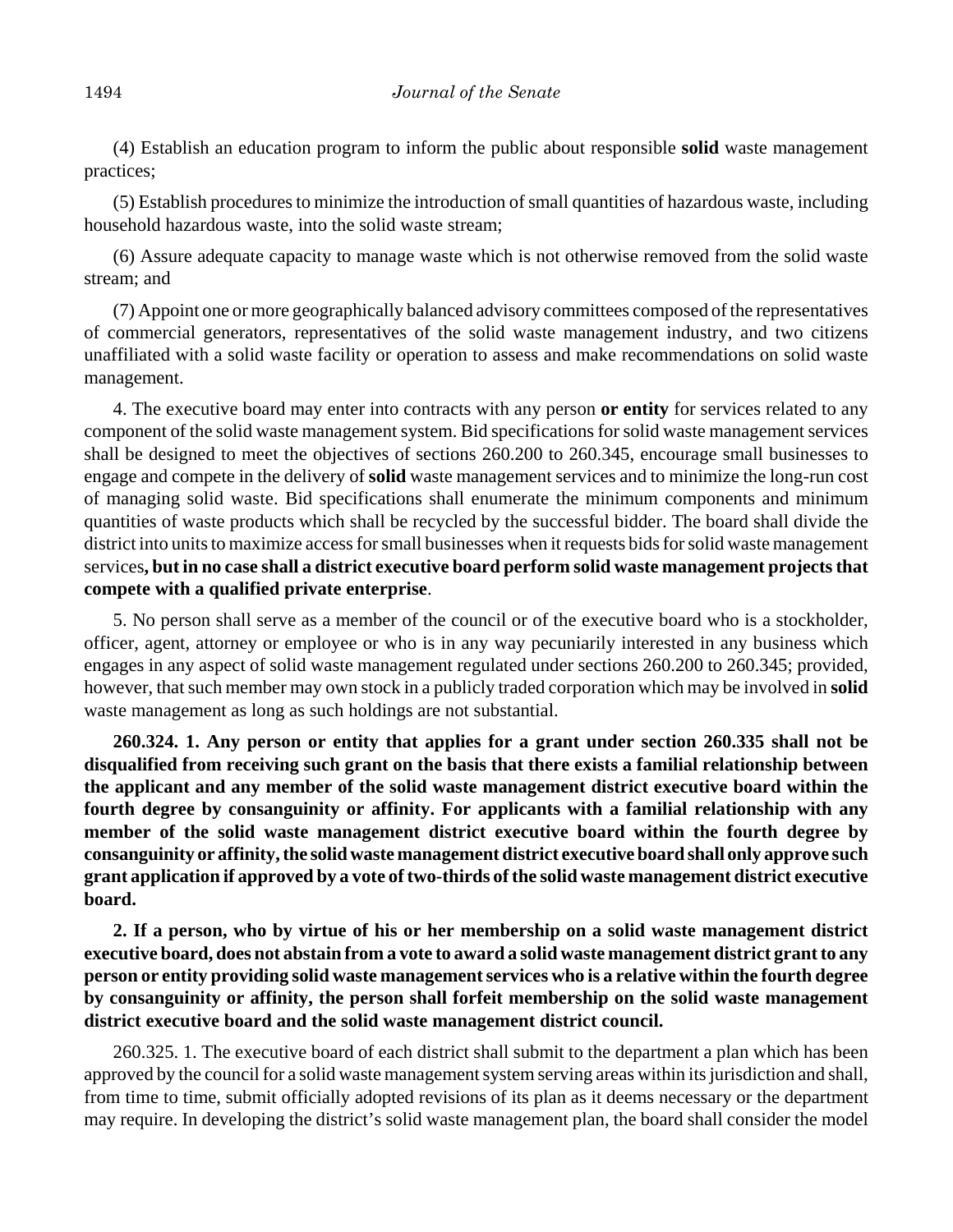plan distributed to the board pursuant to section 260.225. Districts may contract with a licensed professional engineer or as provided in chapter 70 for the development and submission of a joint plan.

2. The board shall hold at least one public hearing in each county in the district when it prepares a proposed plan or substantial revisions to a plan in order to solicit public comments on the plan.

3. The solid waste management plan shall be submitted to the department within eighteen months of the formation of the district. The plan shall be prepared and submitted according to the procedures specified in section 260.220 and this section.

4. Each plan shall:

(1) Delineate areas within the district where solid waste management systems are in existence;

(2) Reasonably conform to the rules and regulations adopted by the department for implementation of sections 260.200 to 260.345;

(3) Delineate provisions for the collection of recyclable materials or collection points for recyclable materials;

(4) Delineate provisions for the collection of compostable materials or collection points for compostable materials;

(5) Delineate provisions for the separation of household waste and other small quantities of hazardous waste at the source or prior to disposal;

(6) Delineate provisions for the orderly extension of solid waste management services in a manner consistent with the needs of the district, including economic impact, and in a manner which will minimize degradation of the waters or air of the state, prevent public nuisances or health hazards, promote recycling and waste minimization and otherwise provide for the safe and sanitary management of solid waste;

(7) Take into consideration existing comprehensive plans, population trend projections, engineering and economics so as to delineate those portions of the district which may reasonably be expected to be served by a solid waste management system;

(8) Specify how the district will achieve a reduction in solid waste placed in sanitary landfills through waste minimization, reduction and recycling;

(9) Establish a timetable, with milestones, for the reduction of solid waste placed in a landfill through waste minimization, reduction and recycling;

(10) Establish an education program to inform the public about responsible waste management practices;

(11) Establish procedures to minimize the introduction of small quantities of hazardous waste, including household hazardous waste, into the solid waste stream;

(12) Establish a time schedule and proposed method of financing for the development, construction and operation of the planned solid waste management system together with the estimated cost thereof;

(13) Identify methods by which rural households that are not served by a regular solid waste collection service may participate in waste reduction, recycling and resource recovery efforts within the district; and

(14) Include such other reasonable information as the department shall require.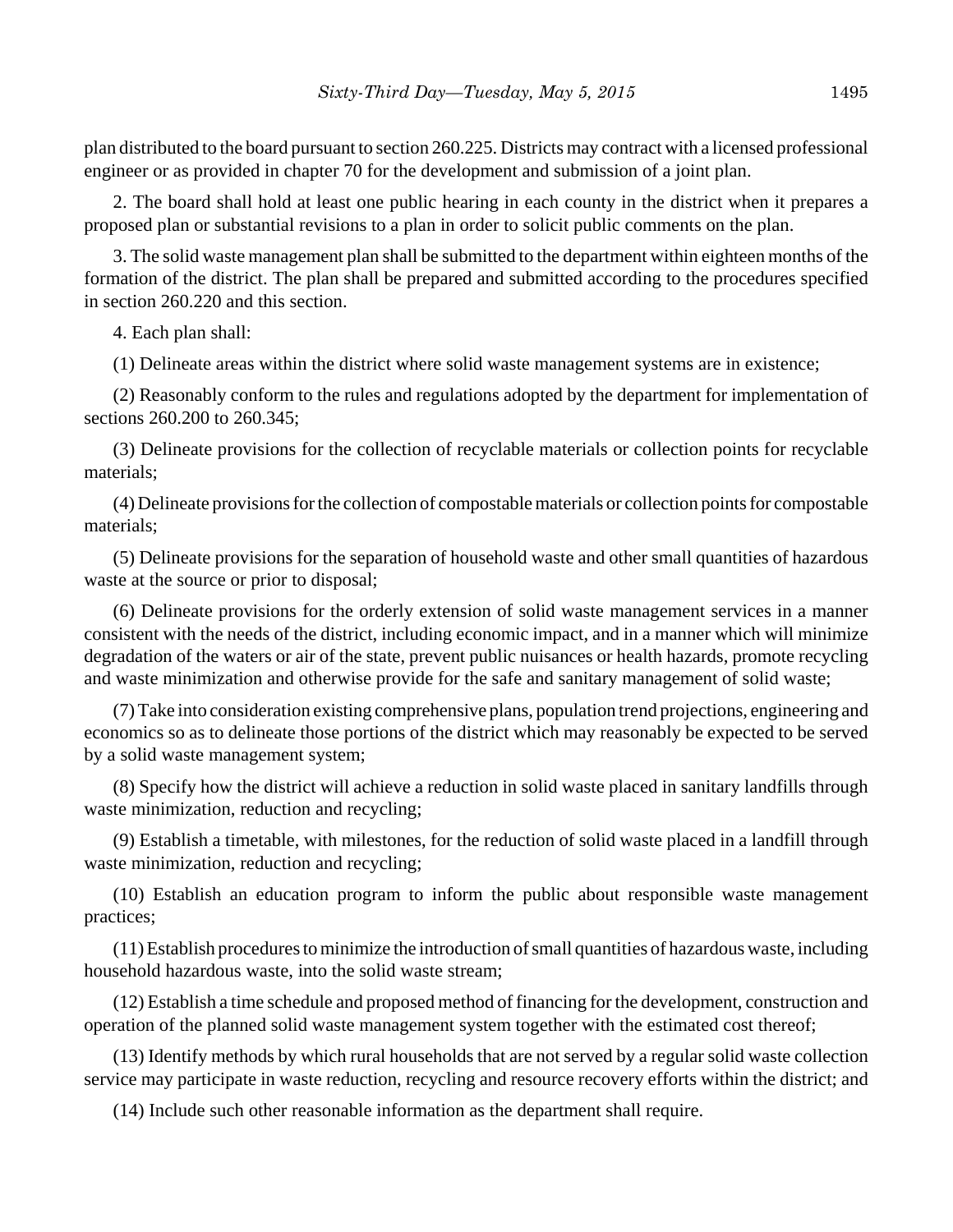5. The board shall review the district's solid waste management plan at least every twenty-four months for the purpose of evaluating the district's progress in meeting the requirements and goals of the plan, and shall submit plan revisions to the department and council.

6. In the event any plan or part thereof is disapproved, the department shall furnish any and all reasons for such disapproval and shall offer assistance for correcting deficiencies. The executive board shall within sixty days revise and resubmit the plan for approval or request a hearing in accordance with section 260.235. Any plan submitted by a district shall stand approved one hundred twenty days after submission unless the department disapproves the plan or some provision thereof.

7. The director may institute appropriate action under section 260.240 to compel submission of plans in accordance with sections 260.200 to 260.345 and the rules and regulations adopted pursuant to sections 260.200 to 260.345.

8. **[**The provisions of section 260.215 to the contrary notwithstanding, any county within a region which on or after January 1, 1995, is not a member of a district shall by June 30, 1995, submit a solid waste management plan to the department of natural resources. Any county which withdraws from a district and all cities within the county with a population over five hundred shall submit a solid waste plan or a revision to an existing plan to the department of natural resources within one hundred eighty days of its decision not to participate. The plan shall meet the requirements of section 260.220 and this section.

9.**]** Funds may, upon appropriation, be made available to **[**cities, counties and**]** districts**[**,**]** under section 260.335, for the purpose of implementing the requirements of this section.

**[**10.**] 9. Based upon the financial assistance amounts set forth in this section,** the district **executive** board shall arrange for **an** independent financial **[**audits**] statement audit** of the records and accounts of its operations by a certified public accountant or a firm of certified public accountants. Districts receiving **[**two**] more than eight** hundred thousand dollars **[**or more**]** of financial assistance **annually** shall have annual independent financial **statement** audits **[**and**];** districts receiving **[**less than**] between** two hundred **fifty** thousand dollars **and eight hundred thousand dollars** of financial assistance **annually** shall have **a biennial** independent financial **[**audits at least once every two years. The state auditor may examine the findings of such audits and may conduct audits of the districts**] statement audit for the two-year period. All other districts shall be monitored biennially by the department and, based upon the findings within the monitoring report, may be required to arrange for an independent financial statement audit for the biennial monitoring period under review**. Subject to limitations caused by the availability **of** resources, the department shall conduct a performance audit of grants to each district at least once every **[**three**]five** years**, or as deemed necessary by the department based upon district grantee performance**.

260.330. 1. Except as otherwise provided in subsection 6 of this section, effective October 1, 1990, each operator of a solid waste sanitary landfill shall collect a charge equal to one dollar and fifty cents per ton or its volumetric equivalent of solid waste accepted and each operator of the solid waste demolition landfill shall collect a charge equal to one dollar per ton or its volumetric equivalent of solid waste accepted. Each operator shall submit the charge, less collection costs, to the department of natural resources for deposit in the "Solid Waste Management Fund" which is hereby created. On October 1, 1992, and thereafter, the charge imposed herein shall be adjusted annually by the same percentage as the increase in the general price level as measured by the Consumer Price Index for All Urban Consumers for the United States, or its successor index, as defined and officially recorded by the United States Department of Labor or its successor agency. No annual adjustment shall be made to the charge imposed under this subsection during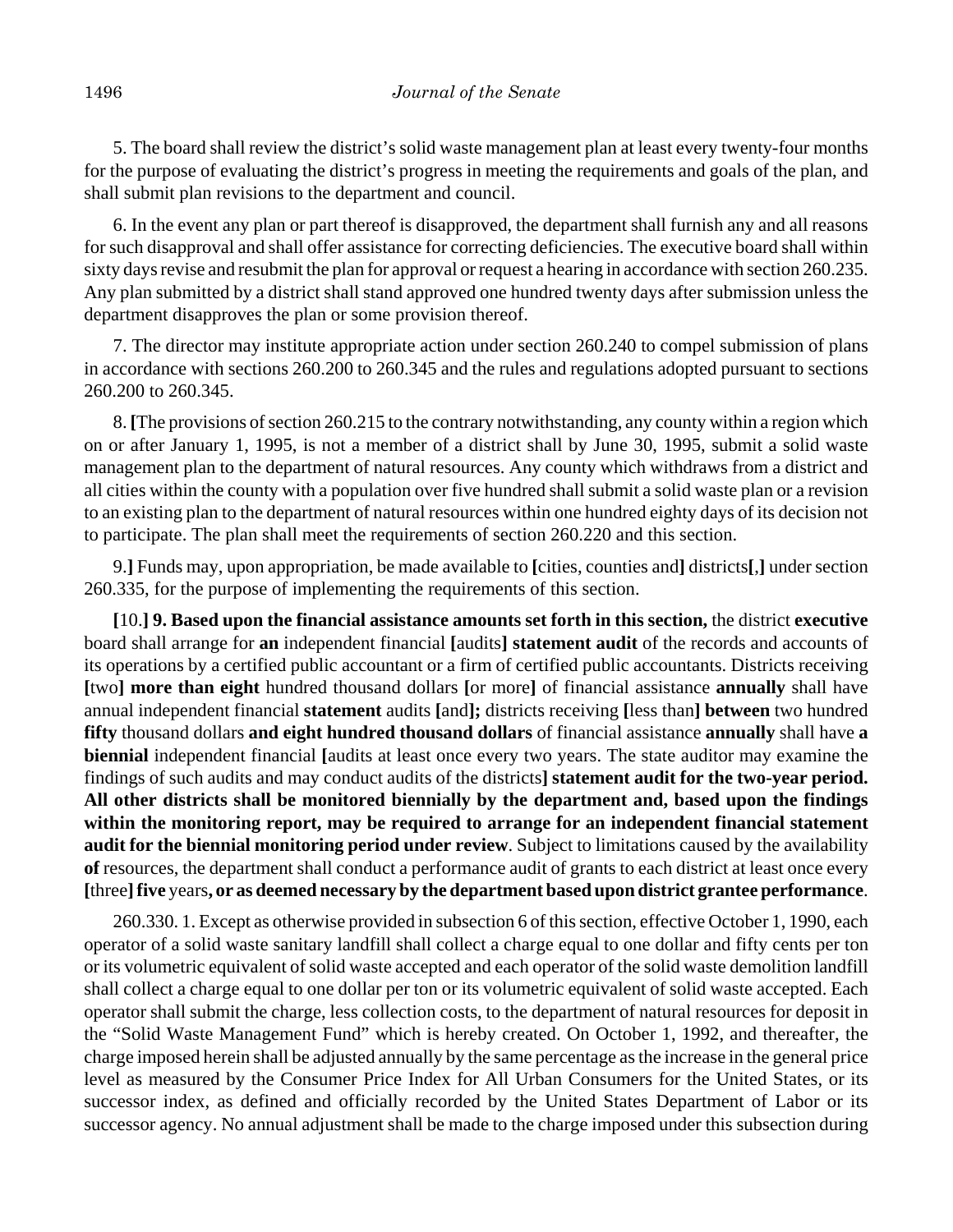October 1, 2005, to October 1, **[**2017**] 2027**, except an adjustment amount consistent with the need to fund the operating costs of the department and taking into account any annual percentage increase in the total of the volumetric equivalent of solid waste accepted in the prior year at solid waste sanitary landfills and demolition landfills and solid waste to be transported out of this state for disposal that is accepted at transfer stations. No annual increase during October 1, 2005, to October 1, **[**2017**] 2027**, shall exceed the percentage increase measured by the Consumer Price Index for All Urban Consumers for the United States, or its successor index, as defined and officially recorded by the United States Department of Labor or its successor agency and calculated on the percentage of revenues dedicated under subdivision (1) of subsection 2 of section 260.335. Any such annual adjustment shall only be made at the discretion of the director, subject to appropriations. Collection costs shall be established by the department and shall not exceed two percent of the amount collected pursuant to this section.

2. The department shall, by rule and regulation, provide for the method and manner of collection.

3. The charges established in this section shall be enumerated separately from the disposal fee charged by the landfill and may be passed through to persons who generated the solid waste. Moneys **[**shall be**]** transmitted to the department shall be no less than the amount collected less collection costs and in a form, manner and frequency as the department shall prescribe. The provisions of section 33.080 to the contrary notwithstanding, moneys in the account shall not lapse to general revenue at the end of each biennium. Failure to collect the charge does not relieve the operator from responsibility for transmitting an amount equal to the charge to the department.

4. The department may examine or audit financial records and landfill activity records and measure landfill usage to verify the collection and transmittal of the charges established in this section. The department may promulgate by rule and regulation procedures to ensure and to verify that the charges imposed herein are properly collected and transmitted to the department.

5. Effective October 1, 1990, any person who operates a transfer station in Missouri shall transmit a fee to the department for deposit in the solid waste management fund which is equal to one dollar and fifty cents per ton or its volumetric equivalent of solid waste accepted. Such fee shall be applicable to all solid waste to be transported out of the state for disposal. On October 1, 1992, and thereafter, the charge imposed herein shall be adjusted annually by the same percentage as the increase in the general price level as measured by the Consumer Price Index for All Urban Consumers for the United States, or its successor index, as defined and officially recorded by the United States Department of Labor or its successor agency. No annual adjustment shall be made to the charge imposed under this subsection during October 1, 2005, to October 1, **[**2017**] 2027**, except an adjustment amount consistent with the need to fund the operating costs of the department and taking into account any annual percentage increase in the total of the volumetric equivalent of solid waste accepted in the prior year at solid waste sanitary landfills and demolition landfills and solid waste to be transported out of this state for disposal that is accepted at transfer stations. No annual increase during October 1, 2005, to October 1, **[**2017**] 2027**, shall exceed the percentage increase measured by the Consumer Price Index for All Urban Consumers for the United States, or its successor index, as defined and officially recorded by the United States Department of Labor or its successor agency and calculated on the percentage of revenues dedicated under subdivision (1) of subsection 2 of section 260.335. Any such annual adjustment shall only be made at the discretion of the director, subject to appropriations. The department shall prescribe rules and regulations governing the transmittal of fees and verification of waste volumes transported out of state from transfer stations. Collection costs shall also be established by the department and shall not exceed two percent of the amount collected pursuant to this subsection. A transfer station with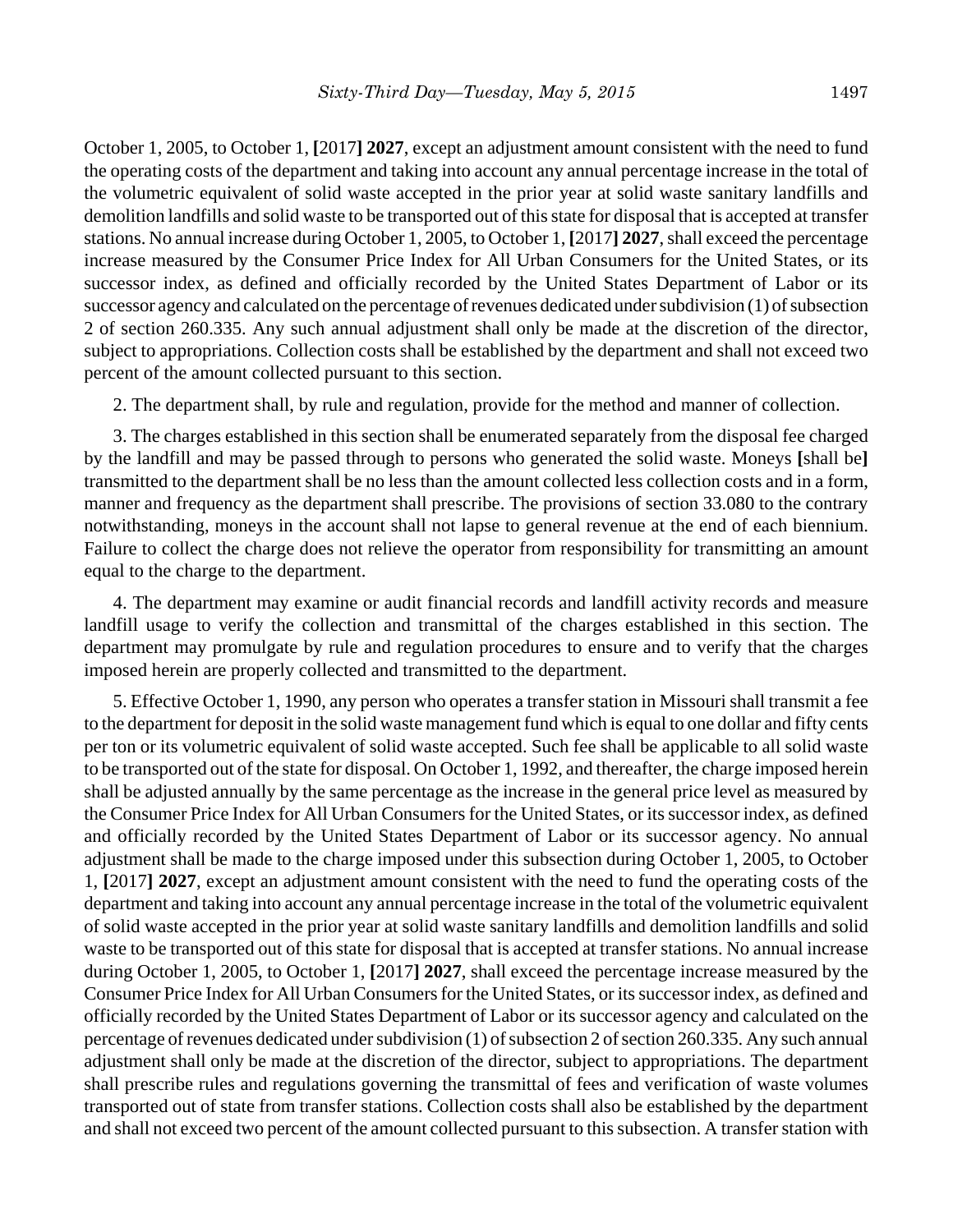the sole function of separating materials for recycling or resource recovery activities shall not be subject to the fee imposed in this subsection.

6. Each political subdivision which owns an operational solid waste disposal area may designate, pursuant to this section, up to two free disposal days during each calendar year. On any such free disposal day, the political subdivision shall allow residents of the political subdivision to dispose of any solid waste which may be lawfully disposed of at such solid waste disposal area free of any charge, and such waste shall not be subject to any state fee pursuant to this section. Notice of any free disposal day shall be posted at the solid waste disposal area site and in at least one newspaper of general circulation in the political subdivision no later than fourteen days prior to the free disposal day.

260.335. 1. Each fiscal year eight hundred thousand dollars from the solid waste management fund shall be made available, upon appropriation, to the department and the environmental improvement and energy resources authority to fund activities that promote the development and maintenance of markets for recovered materials. Each fiscal year up to two hundred thousand dollars from the solid waste management fund **may** be used by the department upon appropriation for grants to solid waste management districts for district grants and district operations. Only those solid waste management districts that are allocated fewer funds under subsection 2 of this section than if revenues had been allocated based on the criteria in effect in this section on August 27, 2004, are eligible for these grants. An eligible district shall receive a proportionate share of these grants based on that district's share of the total reduction in funds for eligible districts calculated by comparing the amount of funds allocated under subsection 2 of this section with the amount of funds that would have been allocated using the criteria in effect in this section on August 27, 2004. The department and the authority shall establish a joint interagency agreement with the department of economic development to identify state priorities for market development and to develop the criteria to be used to judge proposed projects. Additional moneys may be appropriated in subsequent fiscal years if requested. The authority shall establish a procedure to measure the effectiveness of the grant program under this subsection and shall provide a report to the governor and general assembly by January fifteenth of each year regarding the effectiveness of the program.

2. All remaining revenues deposited into the fund each fiscal year after moneys have been made available under subsection 1 of this section shall be allocated as follows:

(1) Thirty-nine percent of the revenues shall be dedicated, upon appropriation, to the elimination of illegal solid waste disposal, to identify and prosecute persons disposing of solid waste illegally, to conduct solid waste permitting activities, to administer grants and perform other duties imposed in sections 260.200 to 260.345 and section 260.432. In addition to the thirty-nine percent of the revenues, the department may receive any annual increase in the charge during October 1, 2005, to October 1, **[**2014**] 2027**, under section 260.330 and such increases shall be used solely to fund the operating costs of the department;

(2) Sixty-one percent of the revenues, except any annual increases in the charge under section 260.330 during October 1, 2005, to October 1, **[**2014**] 2027**, which shall be used solely to fund the operating costs of the department, shall be allocated **[**through grants, upon appropriation, to participating cities, counties, and**] to solid waste management** districts. Revenues to be allocated under this subdivision shall be divided as follows: forty percent shall be allocated based on the population of each district in the latest decennial census, and sixty percent shall be allocated based on the amount of revenue generated within each district. For the purposes of this subdivision, revenue generated within each district shall be determined from the previous year's data. No more than fifty percent of the revenue allocable under this subdivision may be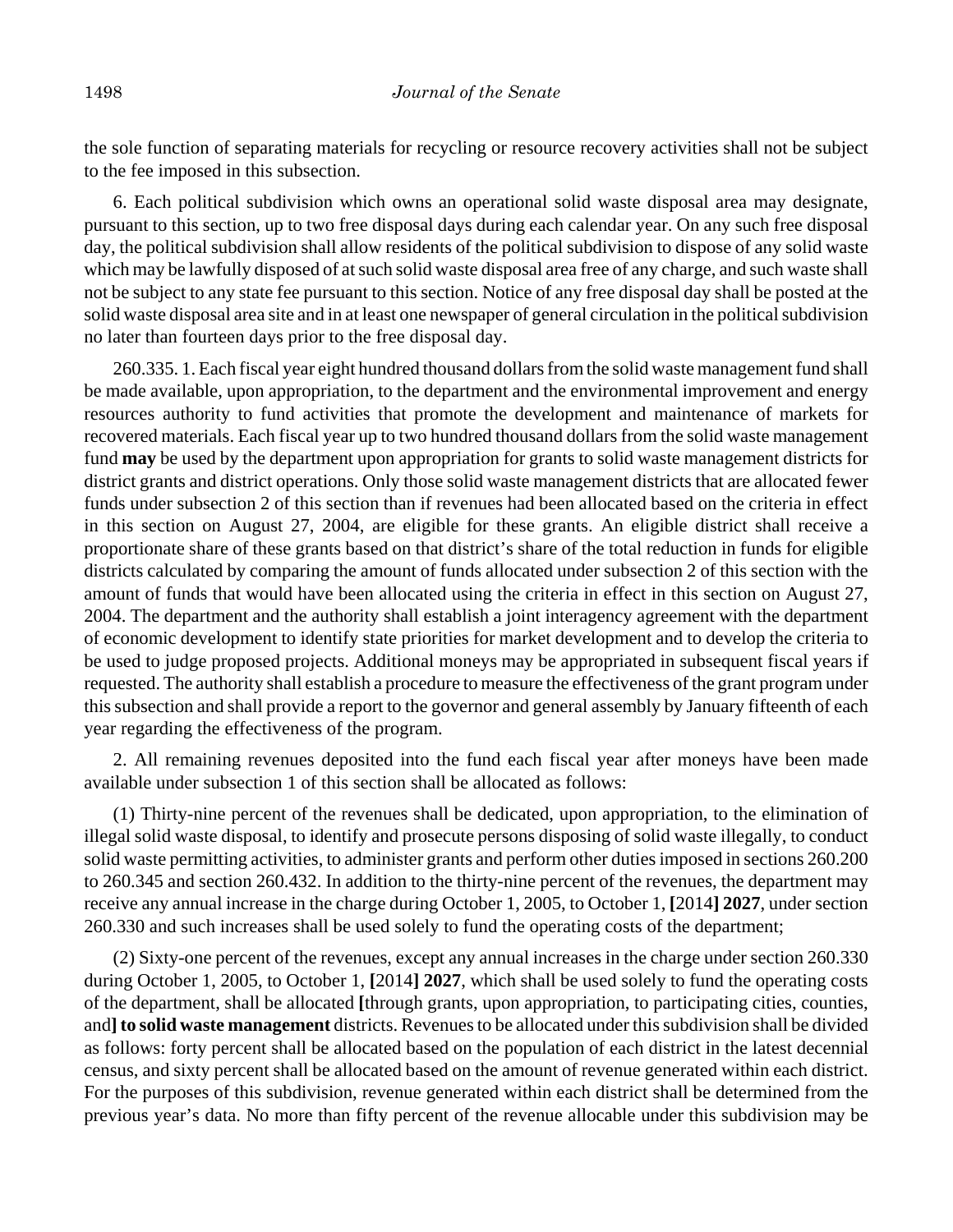allocated to the districts upon approval of the department for implementation of a solid waste management plan and district operations, and at least fifty percent of the revenue allocable to the districts under this subdivision shall be allocated to the cities and counties of the district or to persons or entities providing solid waste management, waste reduction, recycling and related services in these cities and counties. Each district shall receive a minimum of seventy-five thousand dollars under this subdivision. After August 28, **[**2005**] 2015**, each district shall receive a minimum of ninety-five thousand dollars under this subdivision for district grants and district operations. Each district receiving moneys under this subdivision shall expend such moneys pursuant to a solid waste management plan required under section 260.325, and only in the case that the district is in compliance with planning requirements established by the department. Moneys shall be awarded based upon grant applications. **The following criteria may be considered to establish the order of district grant priority:**

**(a) Grants to facilities of organizations employing individuals with disabilities under sections 178.900 to 178.960 or sections 205.968 to 205.972;**

**(b) Grants for proposals that will promote and maximize the sharing of district resources;**

- **(c) Grants for proposals which provide methods of recycling and solid waste reduction; and**
- **(d) All other grants.**

Any **allocated district** moneys remaining in any fiscal year due to insufficient or inadequate **grant** applications **[**may**]shall** be reallocated **[**pursuant to this subdivision**]for grant applications in subsequent years or for solid waste management projects other than district operations, including a district's next request for solid waste management project proposals. Any allocated district moneys remaining after a period of five years shall revert to the credit of the solid waste management fund created under section 260.330**;

(3) Except for the amount up to one-fourth of the department's previous fiscal year expense, any remaining unencumbered funds generated under subdivision (1) of this subsection in prior fiscal years shall be reallocated under this section;

(4) Funds may be made available under this subsection for the administration and grants of the used motor oil program described in section 260.253;

(5) The department and the environmental improvement and energy resources authority shall conduct sample audits of grants provided under this subsection.

3. **In addition to the criteria listed in this section,** the advisory board created in section 260.345 shall recommend criteria to be used to allocate grant moneys to districts, cities and counties. These criteria shall establish a priority for proposals which provide methods of solid waste reduction and recycling. The department shall promulgate criteria for evaluating grants by rule and regulation. Projects of cities and counties located within a district which are funded by grants under this section shall conform to the district solid waste management plan.

4. The funds awarded to the districts**[**, counties and cities**]** pursuant to this section shall be used for the purposes set forth in sections 260.300 to 260.345, and shall be used in addition to existing funds appropriated by counties and cities for solid waste management and shall not supplant county or city appropriated funds.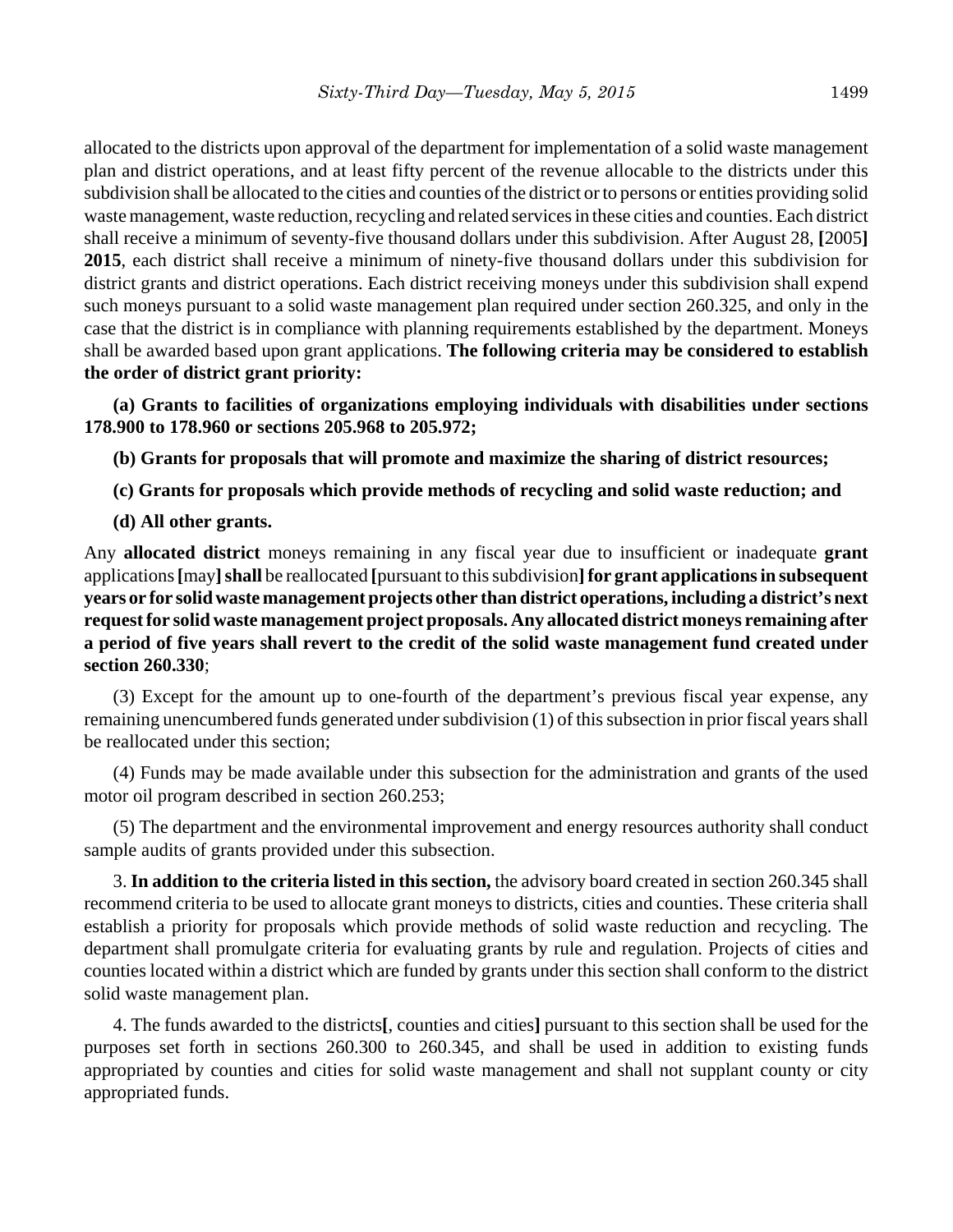#### 1500 *Journal of the Senate*

5. **Once grants are approved by the solid waste management district, the district shall submit to the department the appropriate forms associated with the grant application and any supporting information to verify that appropriate public notice procedures were followed, that grant proposals were reviewed and ranked by the district, and that only eligible costs as set forth in regulations are to be funded. Within thirty days, the department shall review the grant application. If the department finds any deficiencies, or needs more information in order to evaluate the grant application, the department shall notify the district in writing. The district shall have an additional thirty days to respond to the department's request and to submit any additional information to the department. Within thirty days of receiving additional information, the department shall either approve or deny the grant application. If the department takes no action, the grant application shall be deemed approved.** The department, in conjunction with the solid waste advisory board, shall review the performance of all grant recipients to ensure that grant moneys were appropriately and effectively expended to further the purposes of the grant, as expressed in the recipient's grant application. The grant application shall contain specific goals and implementation dates, and grant recipients shall be contractually obligated to fulfill same. The department may require the recipient to submit periodic reports and such other data as are necessary, both during the grant period and up to five years thereafter, to ensure compliance with this section. The department may audit the records of any recipient to ensure compliance with this section. Recipients of grants under sections 260.300 to 260.345 shall maintain such records as required by the department. If a grant recipient fails to maintain records or submit reports as required herein, refuses the department access to the records, or fails to meet the department's performance standards, the department may withhold subsequent grant payments, if any, and may compel the repayment of funds provided to the recipient pursuant to a grant.

6. The department shall provide for a security interest in any machinery or equipment purchased through grant moneys distributed pursuant to this section.

7. If the moneys are not transmitted to the department within the time frame established by the rule promulgated, interest shall be imposed on the moneys due the department at the rate of ten percent per annum from the prescribed due date until payment is actually made. These interest amounts shall be deposited to the credit of the solid waste management fund.

260.345. **1.** A state "Solid Waste Advisory Board" is created within the department of natural resources. The advisory board shall be composed of the chairman of the executive board of each of the solid waste management districts **or his or her designee,** and other members as provided in this section. Up to five additional members shall be appointed by the **program** director **of the solid waste management program** of which two members shall represent the solid waste management industry and have an economic interest in or activity with any solid waste facility or operation, one member may represent the solid waste composting or recycling industry businesses, and the remaining members shall be public members who have demonstrated interest in solid waste management issues and shall have no economic interest in or activity with any solid waste facility or operation but may own stock in a publicly traded corporation which may be involved in waste management as long as such holdings are not substantial. **Beginning January 1, 2016,** the advisory board shall **[**advise**] prepare an annual report due on or before January first advising** the department regarding:

- (1) The efficacy of its technical assistance program;
- (2) Solid waste management problems experienced by solid waste management districts;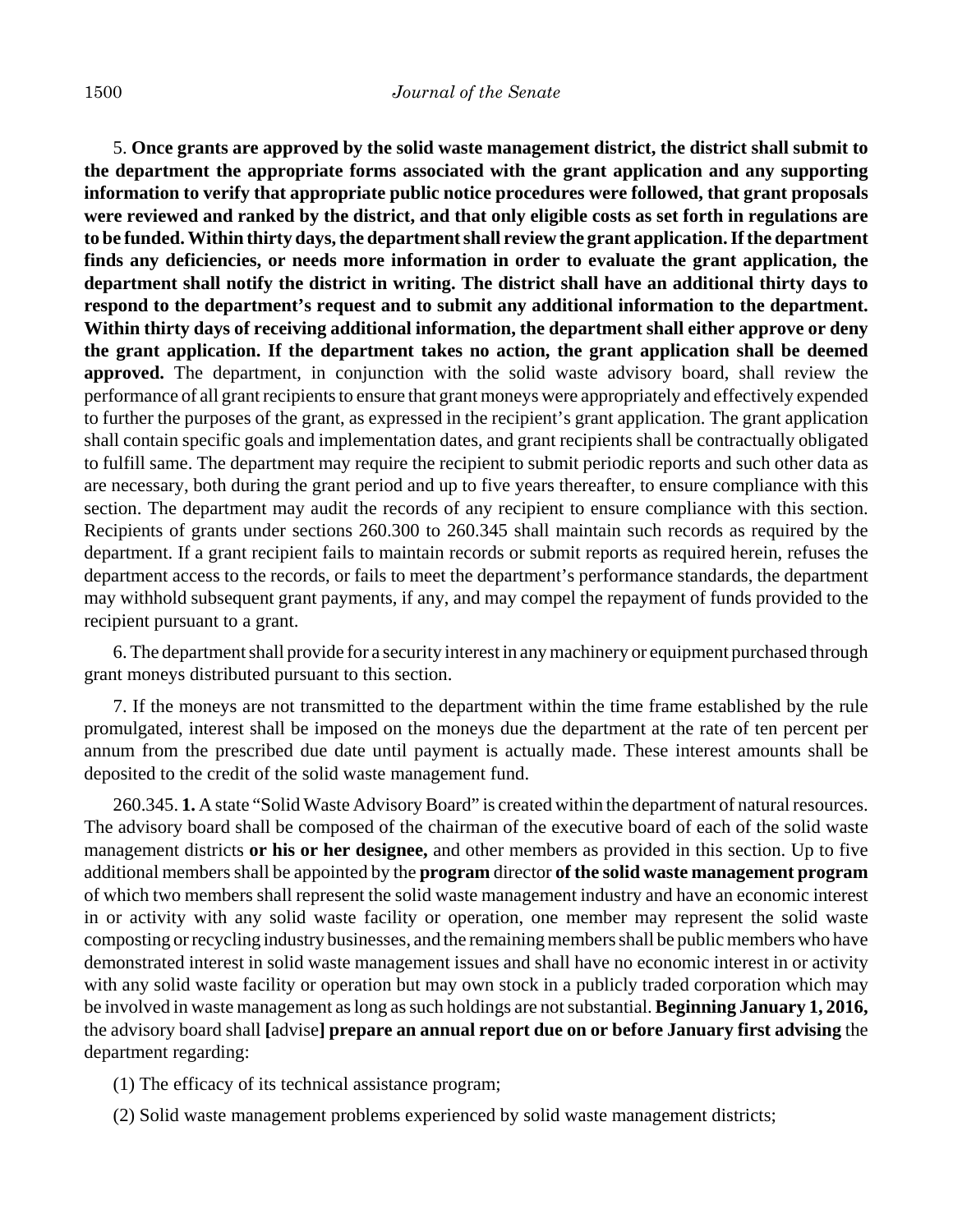(3) The effects of proposed rules and regulations upon solid waste management within the districts;

(4) Criteria to be used in awarding grants pursuant to section 260.335;

(5) Waste management issues pertinent to the districts;

(6) The development of improved methods of solid waste minimization, recycling and resource recovery; **[**and**]**

### (7) **Unfunded solid waste management projects; and**

**(8)** Such other matters as the advisory board may determine.

**2. The advisory board shall also prepare a report on the subjects listed in subdivisions (1) to (8) of subsection 1 of this section for any standing, statutory, interim, or select committee or task force of the general assembly having jurisdiction over solid waste. If a report is so prepared, it shall be delivered to the chair and vice-chair of each committee or task force having such jurisdiction. Such a report shall not be generated and distributed on more than an annual basis.**

**3. The advisory board shall hold regular meetings on a quarterly basis. A special meeting of the advisory board may occur upon a majority vote of all advisory board members at a regular quarterly meeting. Reasonable written notice of all meetings shall be given by the director of the solid waste management program to all members of the advisory board. A majority of advisory board members shall constitute a quorum for the transaction of business. All actions of the advisory board shall be taken at regular quarterly meetings open to the public.**"; and

Further amend the title and enacting clause accordingly.

Senator Wallingford moved that the above amendment be adopted, which motion prevailed.

Senator Romine offered **SA 2**:

### SENATE AMENDMENT NO. 2

Amend Senate Substitute for House Bill No. 92, Page 63, Section 643.078, Line 10, of said page, by striking the opening bracket "[" and the closing bracket "]" from said line; and further amend said line, by striking all of the underlined language from said line and inserting in lieu thereof the following: "**, or renewed**"; and further amend line 11 of said page, by striking the word "revoked"; and further amend said line, by striking the opening bracket "["; and further amend line 12 of said page, by striking the closing bracket "]".

Senator Romine moved that the above amendment be adopted, which motion prevailed.

Senator Brown offered **SA 3**:

### SENATE AMENDMENT NO. 3

Amend Senate Substitute for House Bill No. 92, Page 88, Section 644.056, Line 25, of said page, by inserting after all of said line the following:

"644.145. 1. When issuing permits under this chapter that incorporate a new requirement for discharges from publicly owned combined or separate sanitary or storm sewer systems or **water or sewer** treatment works, or when enforcing provisions of this chapter or the Federal Water Pollution Control Act, 33 U.S.C. Section 1251, et seq., pertaining to any portion of a publicly owned combined or separate sanitary or storm sewer system or **water or sewer** treatment works, the department of natural resources shall make a finding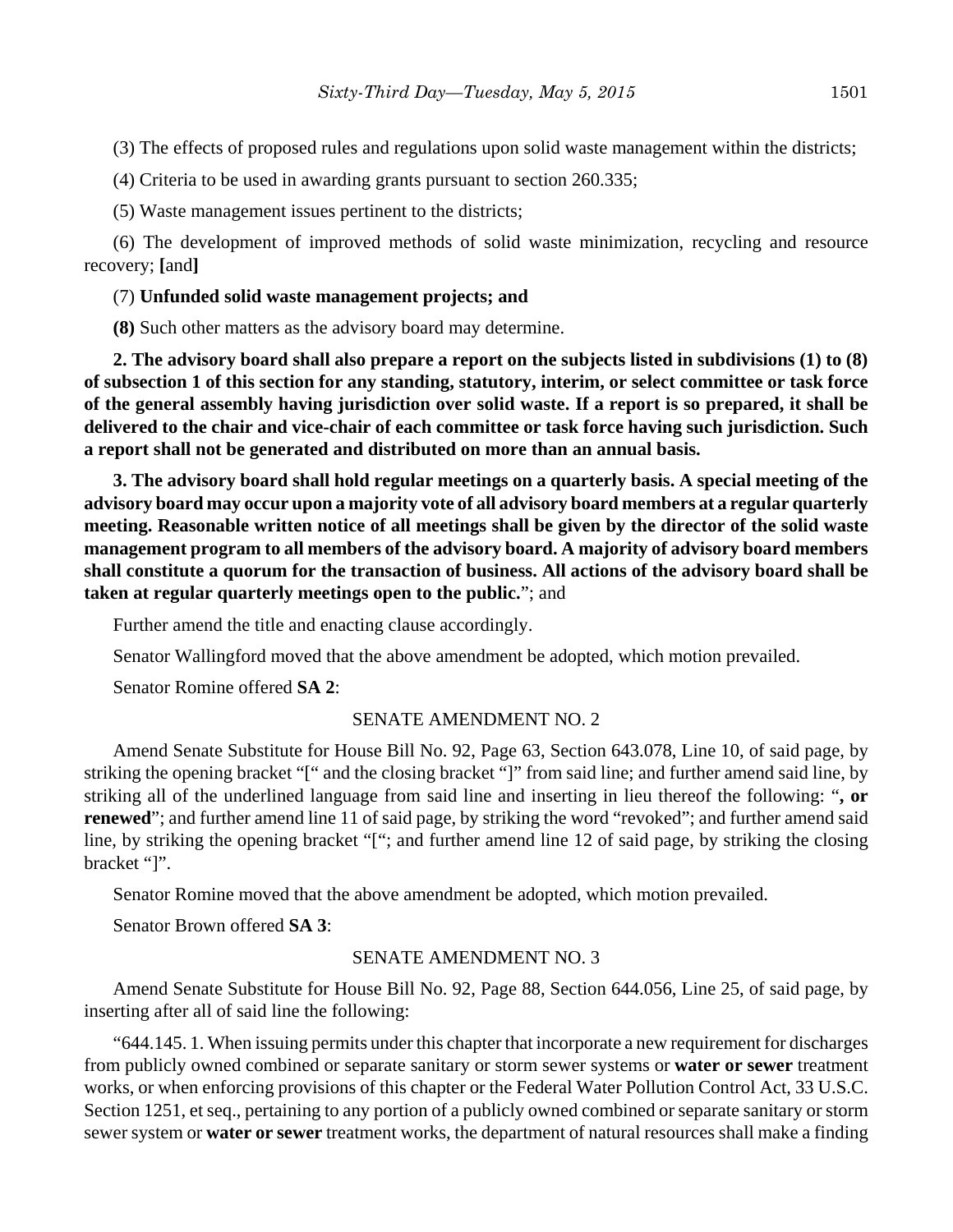of affordability on the costs to be incurred and the impact of any rate changes on ratepayers upon which to base such permits and decisions, to the extent allowable under this chapter and the Federal Water Pollution Control Act.

2. (1) The department of natural resources shall not be required under this section to make a finding of affordability when:

(a) Issuing collection system extension permits;

(b) Issuing National Pollution Discharge Elimination System operating permit renewals which include no new environmental requirements; or

(c) The permit applicant certifies that the applicable requirements are affordable to implement or otherwise waives the requirement for an affordability finding; however, at no time shall the department require that any applicant certify, as a condition to approving any permit, administrative or civil action, that a requirement, condition, or penalty is affordable.

(2) The exceptions provided under paragraph (c) of subdivision (1) of this subsection do not apply when the community being served has less than three thousand three hundred residents.

3. When used in this chapter and in standards, rules and regulations promulgated pursuant to this chapter, the following words and phrases mean:

(1) "Affordability", with respect to payment of a utility bill, a measure of whether an individual customer or household with an income equal to **[**the**] or** lower **[**of**] than** the median household income for their community **[**or the state of Missouri**]** can pay the bill without undue hardship or unreasonable sacrifice in the essential lifestyle or spending patterns of the individual or household, taking into consideration the criteria described in subsection 4 of this section;

(2) "Financial capability", the financial capability of a community to make investments necessary to make water quality-related improvements;

(3) "Finding of affordability", a department statement as to whether an individual or a household receiving as income an amount equal to **[**the**] or** lower **[**of**] than** the median household income for the applicant community **[**or the state of Missouri**]** would be required to make unreasonable sacrifices in **[**their**] the individual's or the household's** essential lifestyle or spending patterns or undergo hardships in order to make the projected monthly payments for sewer services. The department shall make a statement that the proposed changes meet the definition of affordable, or fail to meet the definition of affordable, or are implemented as a federal mandate regardless of affordability.

4. The department of natural resources shall adopt procedures by which it will make affordability findings that evaluate the affordability of permit requirements and enforcement actions described in subsection 1 of this section, and may begin implementing such procedures prior to promulgating implementing regulations. The commission shall have the authority to promulgate rules to implement this section pursuant to chapters 536 and 644, and shall promulgate such rules as soon as practicable. Affordability findings shall be based upon reasonably verifiable data and shall include an assessment of affordability with respect to persons or entities affected. The department shall offer the permittee an opportunity to review a draft affordability finding, and the permittee may suggest changes and provide additional supporting information, subject to subsection 6 of this section. The finding shall be based upon the following criteria: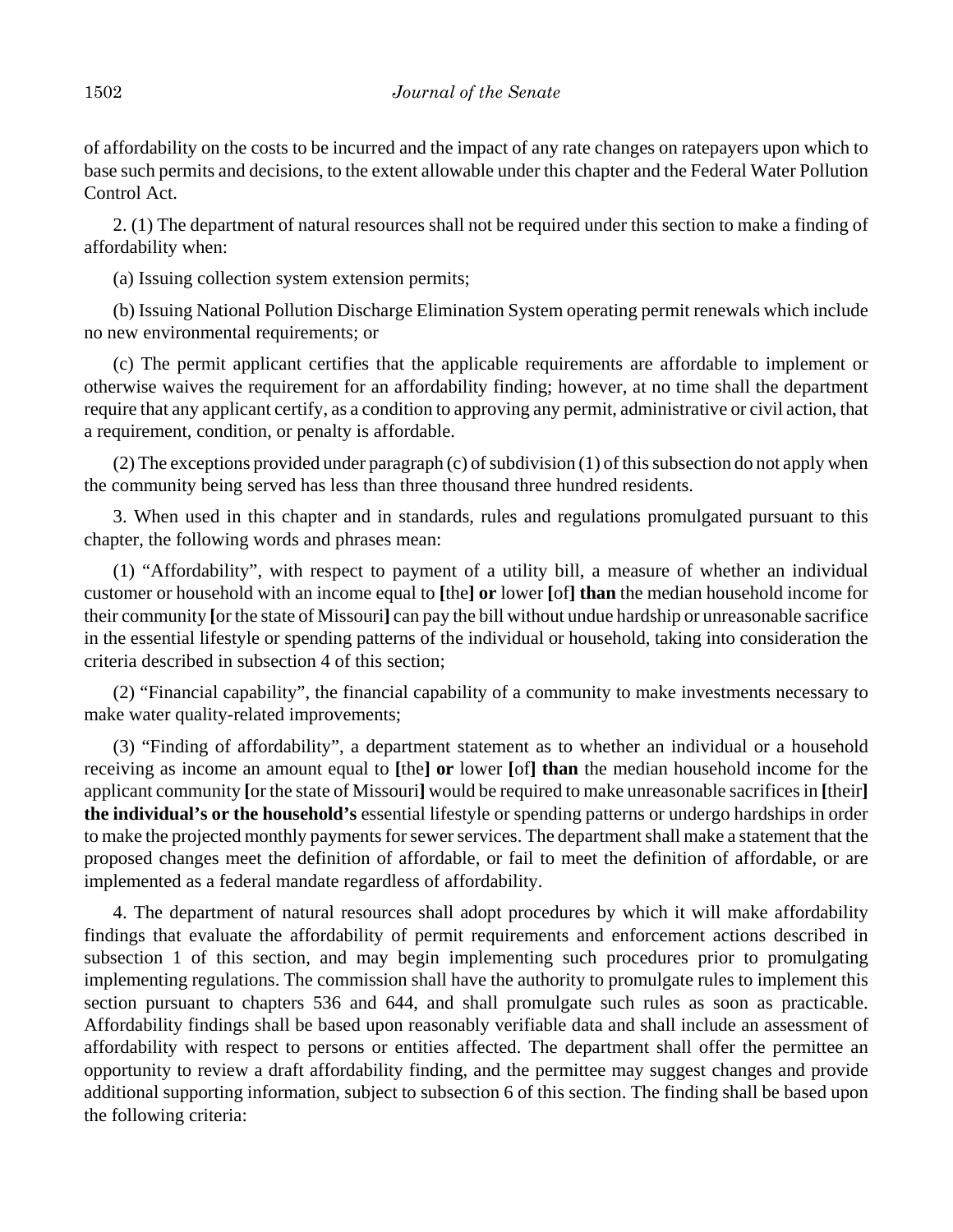(1) A community's financial capability and ability to raise or secure necessary funding;

(2) Affordability of pollution control options for the individuals or households at or below the median household income level of the community;

(3) An evaluation of the overall costs and environmental benefits of the control technologies;

(4) Inclusion of ongoing costs of operating and maintaining the existing wastewater collection and treatment system, including payments on outstanding debts for wastewater collection and treatment systems when calculating projected rates;

(5) An inclusion of ways to reduce economic impacts on distressed populations in the community, including but not limited to low- and fixed-income populations. This requirement includes but is not limited to:

(a) Allowing adequate time in implementation schedules to mitigate potential adverse impacts on distressed populations resulting from the costs of the improvements and taking into consideration local community economic considerations; and

(b) Allowing for reasonable accommodations for regulated entities when inflexible standards and fines would impose a disproportionate financial hardship in light of the environmental benefits to be gained;

(6) An assessment of other community investments and operating costs relating to environmental improvements and public health protection;

(7) An assessment of factors set forth in the United States Environmental Protection Agency's guidance, including but not limited to the "Combined Sewer Overflow Guidance for Financial Capability Assessment and Schedule Development" that may ease the cost burdens of implementing wet weather control plans, including but not limited to small system considerations, the attainability of water quality standards, and the development of wet weather standards; and

(8) An assessment of any other relevant local community economic condition.

5. Prescriptive formulas and measures used in determining financial capability, affordability, and thresholds for expenditure, such as median household income, should not be considered to be the only indicator of a community's ability to implement control technology and shall be viewed in the context of other economic conditions rather than as a threshold to be achieved.

6. Reasonable time spent preparing draft affordability findings, allowing permittees to review draft affordability findings or draft permits, or revising draft affordability findings, shall be allowed in addition to the department's deadlines for making permitting decisions pursuant to section 644.051.

7. If the department of natural resources fails to make a finding of affordability where required by this section, then the resulting permit or decision shall be null, void and unenforceable.

8. The department of natural resources' findings under this section may be appealed to the commission pursuant to subsection 6 of section 644.051.

9. The department shall file an annual report by the beginning of the fiscal year with the governor, the speaker of the house of representatives, the president pro tempore of the senate, and the chairs of the committees in both houses having primary jurisdiction over natural resource issues showing at least the following information on the findings of affordability completed in the previous calendar year: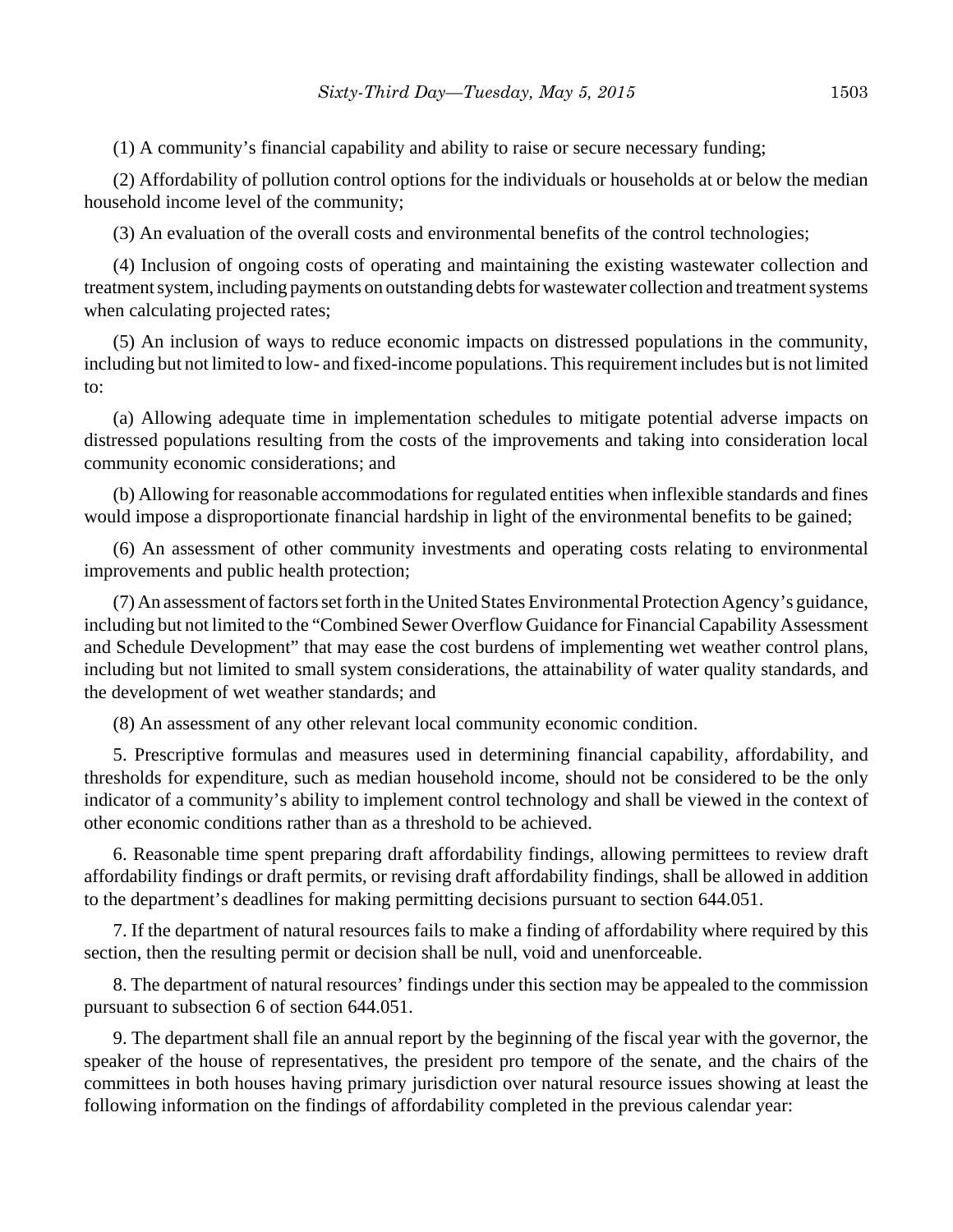(1) The total number of findings of affordability issued by the department, those categorized as affordable, those categorized as not meeting the definition of affordable, and those implemented as a federal mandate regardless of affordability;

(2) The average increase in sewer rates both in dollars and percentage for all findings found to be affordable;

(3) The average increase in sewer rates as a percentage of median house income in the communities for those findings determined to be affordable and a separate calculation of average increases in sewer rates for those found not to meet the definition of affordable;

(4) A list of all the permit holders receiving findings, and for each permittee the following data taken from the finding of affordability shall be listed:

(a) Current and projected monthly residential sewer rates in dollars;

(b) Projected monthly residential sewer rates as a percentage of median **[**house**] household** income;

(c) Percentage of households at or below the state poverty rate."; and

Further amend the title and enacting clause accordingly.

Senator Brown moved that the above amendment be adopted, which motion prevailed.

Senator Kehoe moved that **SS** for **HB 92**, as amended, be adopted, which motion prevailed.

On motion of Senator Kehoe, **SS** for **HB 92**, as amended, was read the 3rd time and passed by the following vote:

YEAS—Senators

| Brown      | Chappelle-Nadal | Cunningham | Curls   | Dempsey | Dixon       | Emery      | Hegeman  |
|------------|-----------------|------------|---------|---------|-------------|------------|----------|
| Holsman    | Keaveny         | Kehoe      | Kraus   | LeVota  | Libla       | Munzlinger | Nasheed  |
| Onder      | Parson          | Pearce     | Richard | Riddle  | Romine      | Schaaf     | Schaefer |
| Schatz     | Schmitt         | Schupp     | Sifton  | Silvey  | Wallingford | Walsh      | Wasson   |
| Wieland-33 |                 |            |         |         |             |            |          |

NAYS—Senators—None

Absent—Senator Sater—1

Absent with leave—Senators—None

Vacancies—None

The President declared the bill passed.

On motion of Senator Kehoe, title to the bill was agreed to.

Senator Kehoe moved that the vote by which the bill passed be reconsidered.

Senator Richard moved that motion lay on the table, which motion prevailed.

**HB 1149**, introduced by Representative Lauer, with **SCS**, entitled:

An Act to repeal sections 219.011, 219.021, and 219.091, RSMo, and to enact in lieu thereof four new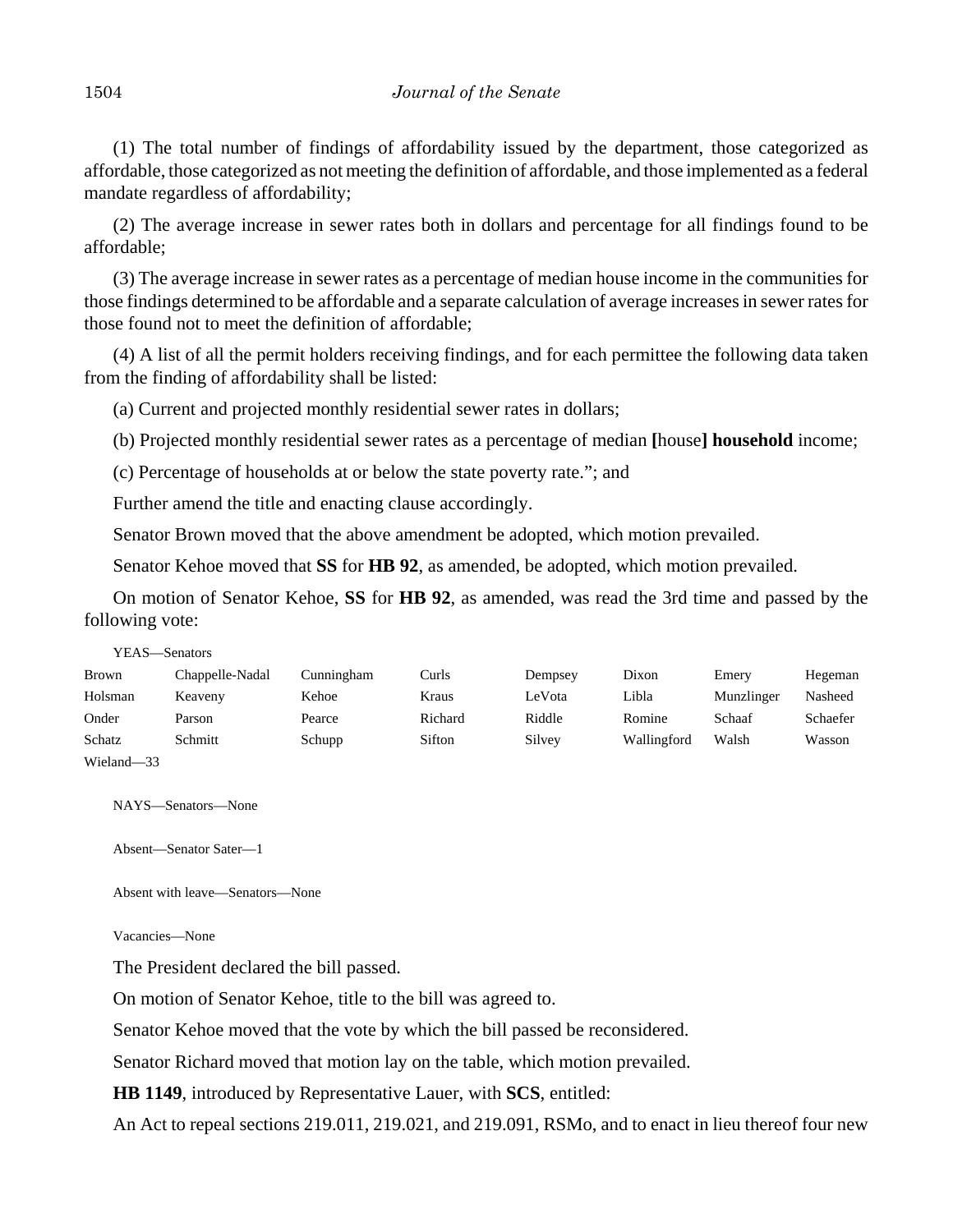sections relating to the division of youth services.

Was called from the Informal Calendar and taken up by Senator Romine.

#### **SCS** for **HB 1149**, entitled:

## SENATE COMMITTEE SUBSTITUTE FOR HOUSE BILL NO. 1149

An Act to repeal sections 219.011, 219.021, and 219.091, RSMo, and to enact in lieu thereof four new sections relating to the division of youth services.

Was taken up.

YEAS—Senators

Senator Romine moved that **SCS** for **HB 1149** be adopted, which motion prevailed.

Having voted on the prevailing side, Senator Schaaf moved that the vote by which **SCS** for **HB 1149** was adopted, be reconsidered, which motion prevailed by the following vote:

| 1 LAS—SCHAUIS   |            |        |             |            |         |            |  |
|-----------------|------------|--------|-------------|------------|---------|------------|--|
| Chappelle-Nadal | Cunningham | Curls  | Dempsey     | Dixon      | Emery   | Hegeman    |  |
| Keaveny         | Kehoe      | Kraus  | Libla       | Munzlinger | Nasheed | Onder      |  |
| Pearce          | Richard    | Riddle | Romine      | Sater      | Schaaf  | Schaefer   |  |
| Schupp          | Sifton     | Silvey | Wallingford | Walsh      | Wasson  | Wieland-32 |  |
|                 |            |        |             |            |         |            |  |

NAYS—Senator LeVota—1

Absent—Senator Schmitt—1

Absent with leave—Senators—None

Vacancies—None

Senator Romine offered **SA 1**:

#### SENATE AMENDMENT NO. 1

Amend Senate Committee Substitute for House Bill No. 1149, Pages 8-9, Section 219.095, Lines 76-95, by striking all of said lines; and further amend said section by renumbering the remaining subsection accordingly.

Senator Romine moved that the above amendment be adopted, which motion prevailed.

Senator Romine moved that **SCS** for **HB 1149**, as amended, be adopted, which motion prevailed.

On motion of Senator Romine, **SCS** for **HB 1149** was read the 3rd time and passed by the following vote:

| YEAS—Senators |                 |            |         |         |        |             |         |  |
|---------------|-----------------|------------|---------|---------|--------|-------------|---------|--|
| <b>Brown</b>  | Chappelle-Nadal | Cunningham | Curls   | Dempsey | Dixon  | Emery       | Hegeman |  |
| Holsman       | Keaveny         | Kehoe      | Kraus   | LeVota  | Libla  | Munzlinger  | Nasheed |  |
| Onder         | Parson          | Pearce     | Richard | Riddle  | Romine | Sater       | Schaaf  |  |
| Schaefer      | Schatz          | Schmitt    | Schupp  | Sifton  | Silvey | Wallingford | Walsh   |  |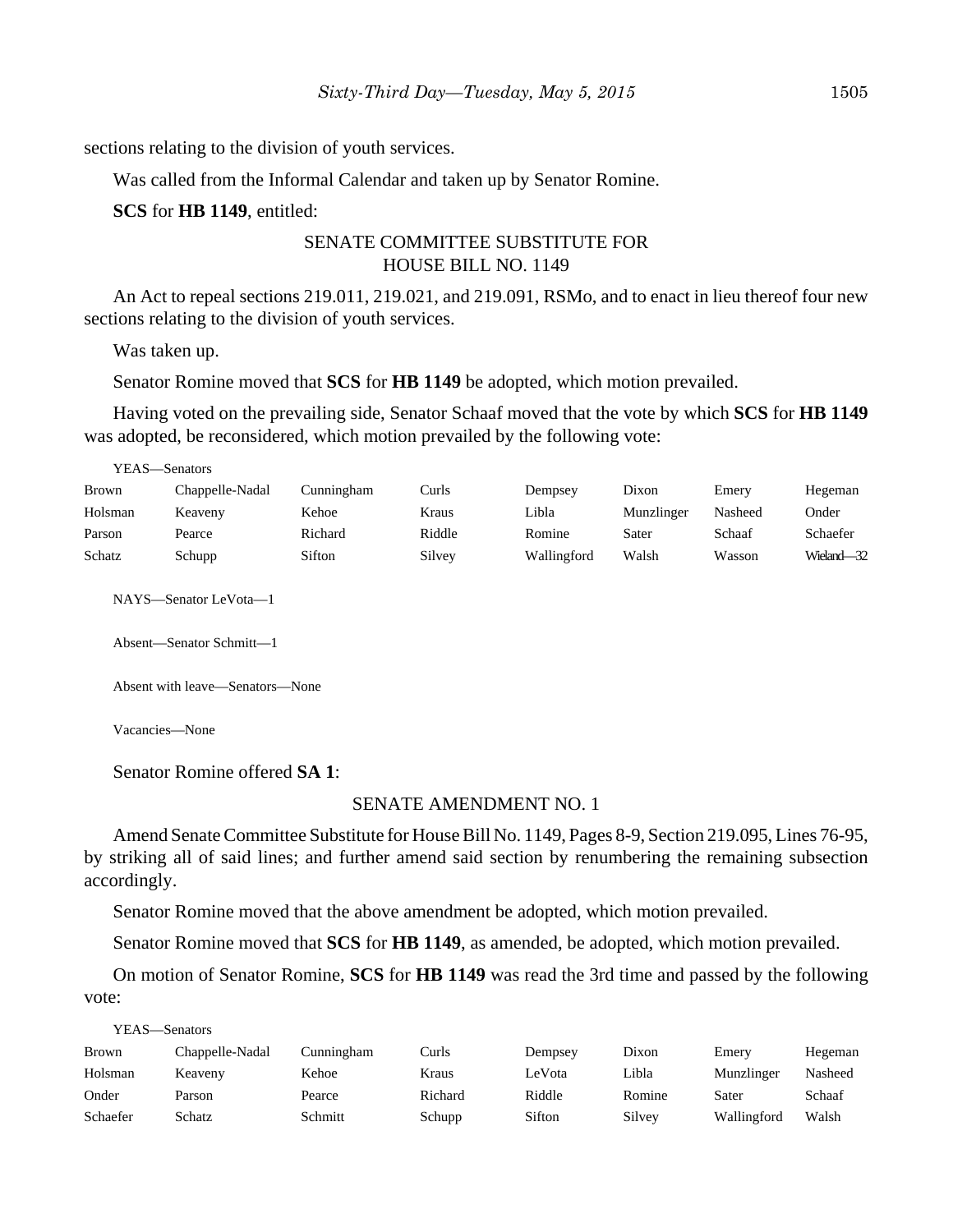Wasson Wieland—34

NAYS—Senators—None

Absent—Senators—None

Absent with leave—Senators—None

Vacancies—None

The President declared the bill passed.

On motion of Senator Romine, title to the bill was agreed to.

Senator Romine moved that the vote by which the bill passed be reconsidered.

Senator Richard moved that motion lay on the table, which motion prevailed.

**HCS** for **HB 618**, with **SCS**, entitled:

An Act to repeal sections 194.119 and 214.208, RSMo, and to enact in lieu thereof two new sections relating to human remains.

Was called from the Informal Calendar and taken up by Senator Wasson.

**SCS** for **HCS** for **HB 618**, entitled:

## SENATE COMMITTEE SUBSTITUTE FOR HOUSE COMMITTEE SUBSTITUTE FOR HOUSE BILL NO. 618

An Act to repeal sections 193.015, 193.145, 194.119, and 214.208, RSMo, and to enact in lieu thereof four new sections relating to human remains.

Was taken up.

Senator Wasson moved that **SCS** for **HCS** for **HB 618** be adopted, which motion prevailed.

On motion of Senator Wasson, **SCS** for **HCS** for **HB 618** was read the 3rd time and passed by the following vote:

| YEAS—Senators |                 |            |         |         |        |             |         |
|---------------|-----------------|------------|---------|---------|--------|-------------|---------|
| <b>Brown</b>  | Chappelle-Nadal | Cunningham | Curls   | Dempsey | Dixon  | Emery       | Hegeman |
| Holsman       | Keaveny         | Kehoe      | Kraus   | LeVota  | Libla  | Munzlinger  | Nasheed |
| Onder         | Parson          | Pearce     | Richard | Riddle  | Romine | Sater       | Schaaf  |
| Schaefer      | Schatz          | Schmitt    | Schupp  | Sifton  | Silvey | Wallingford | Walsh   |
| Wasson        | Wieland-34      |            |         |         |        |             |         |

NAYS—Senators—None

Absent—Senators—None

Absent with leave—Senators—None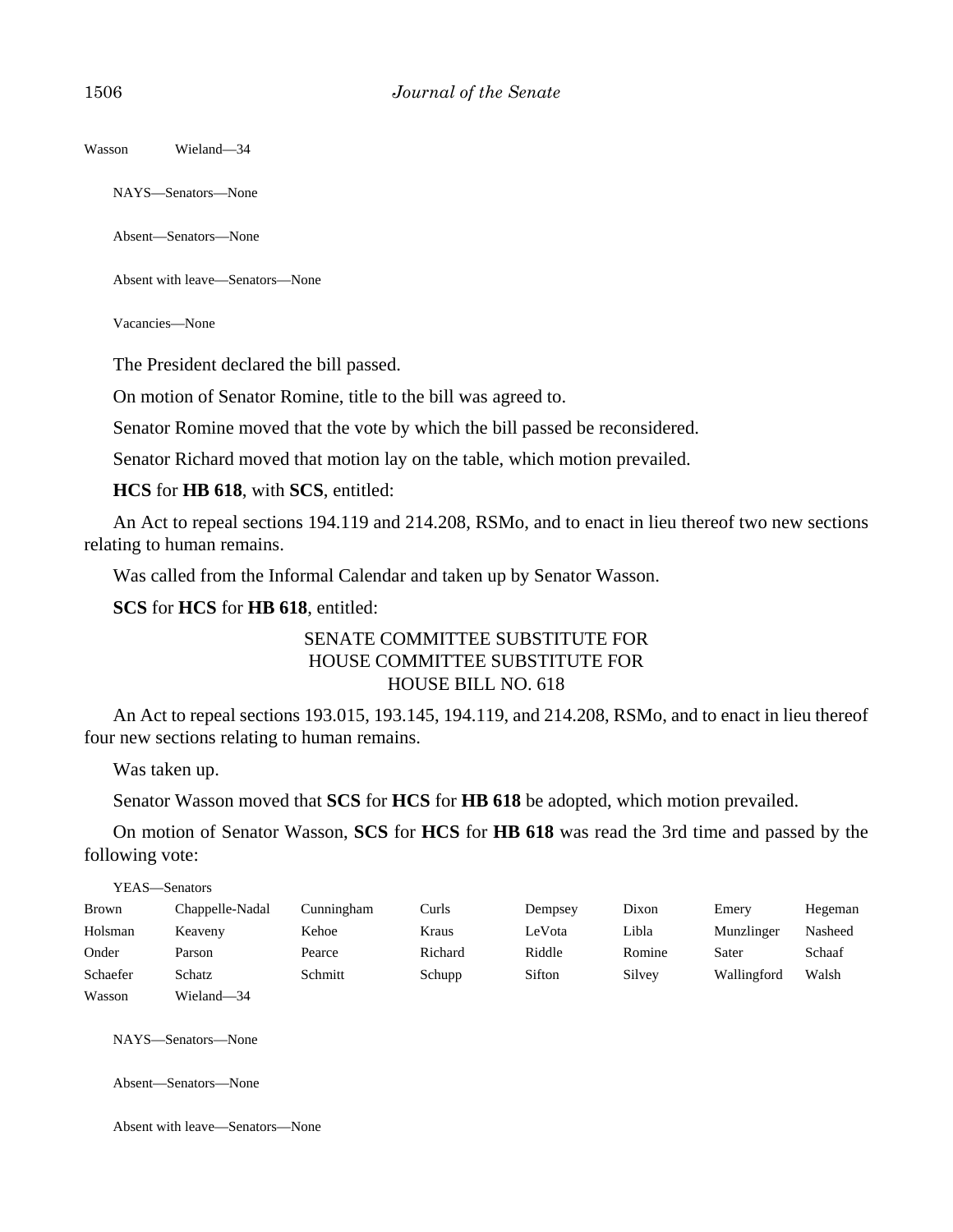#### Vacancies—None

The President declared the bill passed.

On motion of Senator Wasson, title to the bill was agreed to.

Senator Wasson moved that the vote by which the bill passed be reconsidered.

Senator Richard moved that motion lay on the table, which motion prevailed.

#### **HCS** for **HB 385**, entitled:

An Act to repeal section 339.010, RSMo, and to enact in lieu thereof one new section relating to real estate transactions.

Was called from the Informal Calendar and taken up by Senator Schaefer.

On motion of Senator Schaefer, **HCS** for **HB 385** was read the 3rd time and passed by the following vote:

|          | YEAS—Senators   |            |         |         |        |             |         |
|----------|-----------------|------------|---------|---------|--------|-------------|---------|
| Brown    | Chappelle-Nadal | Cunningham | Curls   | Dempsey | Dixon  | Emery       | Hegeman |
| Holsman  | Keaveny         | Kehoe      | Kraus   | LeVota  | Libla  | Munzlinger  | Nasheed |
| Onder    | Parson          | Pearce     | Richard | Riddle  | Romine | Sater       | Schaaf  |
| Schaefer | Schatz          | Schmitt    | Schupp  | Sifton  | Silvey | Wallingford | Walsh   |
| Wasson   | Wieland—34      |            |         |         |        |             |         |

NAYS—Senators—None

```
Absent—Senators—None
```
Absent with leave—Senators—None

Vacancies—None

The President declared the bill passed.

On motion of Senator Schaefer, title to the bill was agreed to.

Senator Schaefer moved that the vote by which the bill passed be reconsidered.

Senator Richard moved that motion lay on the table, which motion prevailed.

**HB 522**, introduced by Representative Cookson, **HB 34**, introduced by Representative Walker, **HB 133**, introduced by Representative Rowland, **HB 134**, introduced by Representative Rowland, **HB 810**, introduced by Representative Miller, **HB 338**, introduced by Representative McGaugh and **HB 873**, introduced by Representative Johnson, with **SCS**, entitled respectively:

An Act to amend chapter 227, RSMo, by adding thereto one new section relating to the designation of a highway.

An Act to amend chapter 227, RSMo, by adding thereto one new section relating to the designation of a memorial highway.

An Act to amend chapter 227, RSMo, by adding thereto one new section relating to the designation of a memorial bridge.

An Act to amend chapter 227, RSMo, by adding thereto one new section relating to the designation of a highway.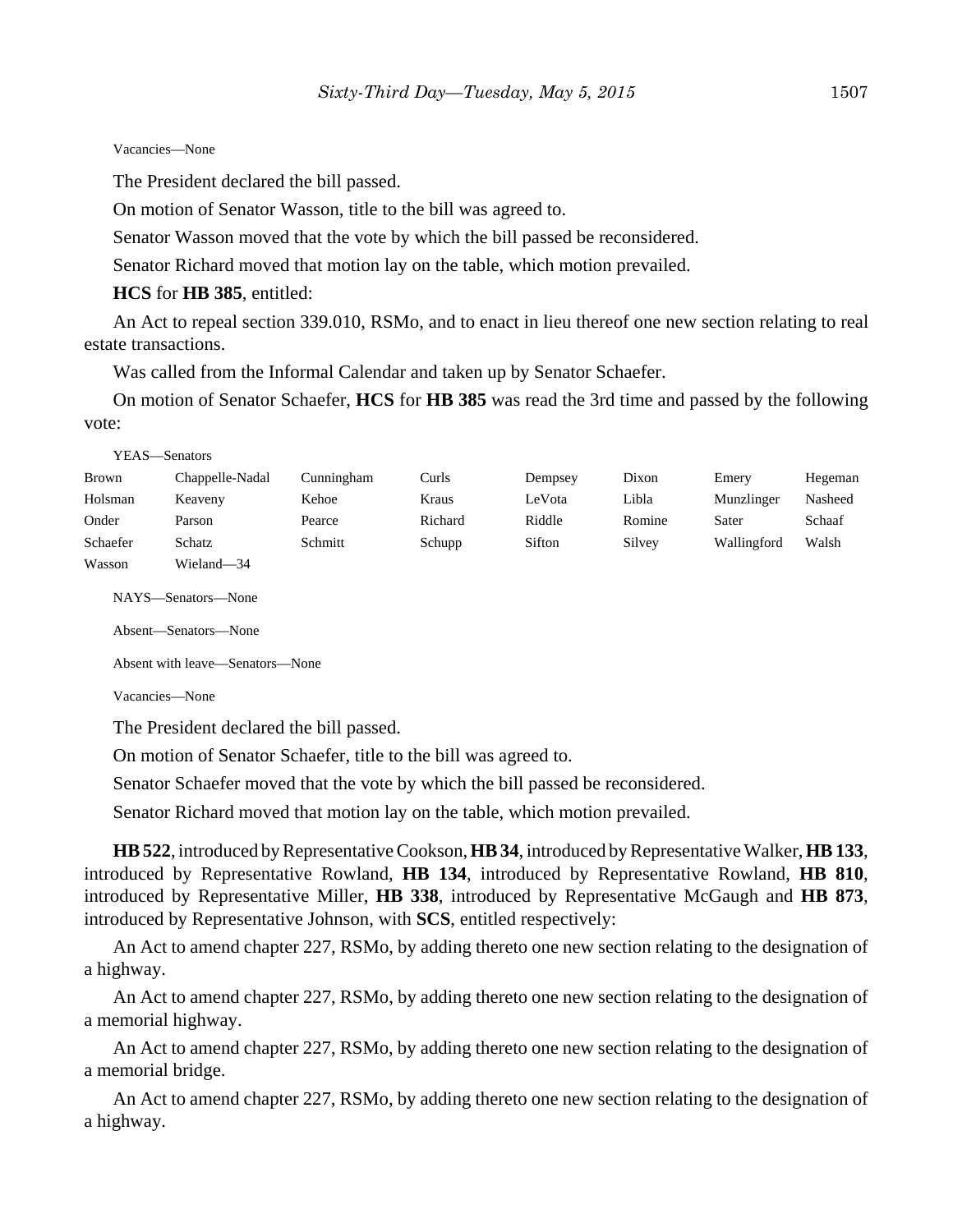An Act to amend chapter 227, RSMo, by adding thereto one new section relating to the designation of a memorial highway.

An Act to amend chapter 227, RSMo, by adding thereto one new section relating to the designation of a memorial highway.

An Act to amend chapter 227, RSMo, by adding thereto one new section relating to the designation of a memorial highway.

Was called from the Informal Calendar and taken up by Senator Libla.

**SCS** for **HB 522**, **HB 34**, **HB 133**, **HB 134**, **HB 810**, **HB 338** and **HB 873**, entitled:

SENATE COMMITTEE SUBSTITUTE FOR HOUSE BILL NO. 522, HOUSE BILL NO. 34, HOUSE BILL NO. 133 HOUSE BILL NO. 134, HOUSE BILL NO. 810 HOUSE BILL NO. 338 AND HOUSE BILL NO. 873

An Act to repeal section 227.297, RSMo, and to enact in lieu thereof nine new sections relating to bridge and highway designations.

Was taken up.

YEAS—Senators

Senator Libla moved that **SCS** for **HB 522**, **HB 34**, **HB 133**, **HB 134**, **HB 810**, **HB 338** and **HB 873** be adopted, which motion prevailed.

On motion of Senator Libla, **SCS** for **HB 522**, **HB 34**, **HB 133**, **HB 134**, **HB 810**, **HB 338** and **HB 873** was read the 3rd time and passed by the following vote:

|                           | .               |            |        |         |             |         |          |
|---------------------------|-----------------|------------|--------|---------|-------------|---------|----------|
| Brown                     | Chappelle-Nadal | Cunningham | Curls  | Dempsey | Dixon       | Hegeman | Holsman  |
| Keaveny                   | Kehoe           | Kraus      | LeVota | Libla   | Munzlinger  | Nasheed | Onder    |
| Parson                    | Pearce          | Richard    | Riddle | Romine  | Sater       | Schaaf  | Schaefer |
| Schatz                    | Schmitt         | Schupp     | Sifton | Silvey  | Wallingford | Walsh   | Wasson   |
| <b>TTT: 1</b><br>$\Omega$ |                 |            |        |         |             |         |          |

Wieland—33

NAYS—Senator Emery—1

Absent—Senators—None

Absent with leave—Senators—None

Vacancies—None

The President declared the bill passed.

On motion of Senator Libla, title to the bill was agreed to.

Senator Libla moved that the vote by which the bill passed be reconsidered.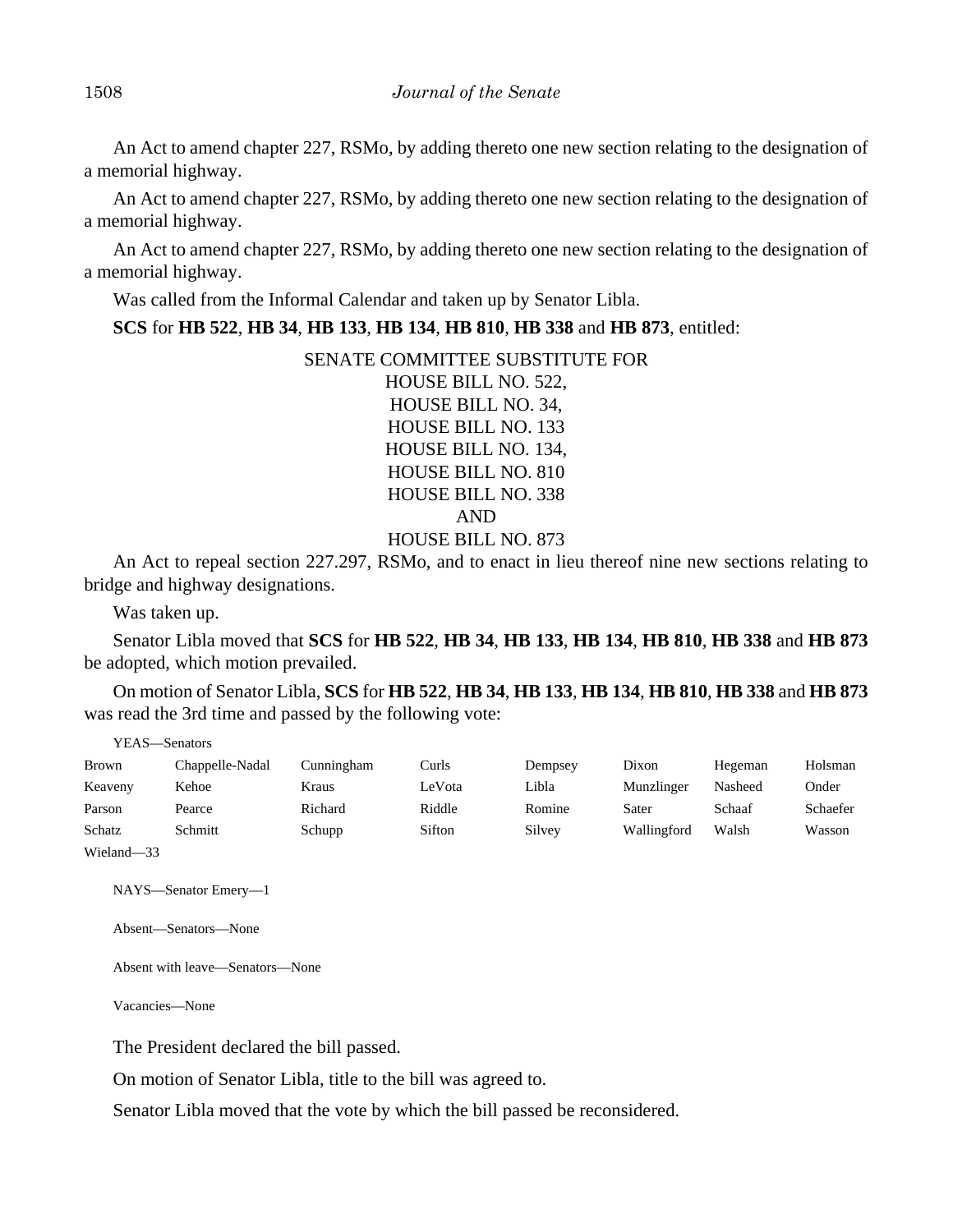Senator Richard moved that motion lay on the table, which motion prevailed.

**HB 616**, introduced by Representative Dohrman, entitled:

An Act to amend chapter 137, RSMo, by adding thereto one new section relating to assessment in newly created political subdivisions.

Was called from the Informal Calendar and taken up by Senator Kraus.

Senator Kraus offered **SS** for **HB 616**, entitled:

## SENATE SUBSTITUTE FOR HOUSE BILL NO. 616

An Act to amend chapter 137, RSMo, by adding thereto two new sections relating to assessment of property taxes.

On motion of Senator Kraus, **SS** for **HB 616** was read the 3rd time and passed by the following vote:

YEAS—Senators

| Brown    | Chappelle-Nadal | Cunningham | Curls   | Dempsey | Dixon  | Emery       | Hegeman |
|----------|-----------------|------------|---------|---------|--------|-------------|---------|
| Holsman  | Keaveny         | Kehoe      | Kraus   | LeVota  | Libla  | Munzlinger  | Nasheed |
| Onder    | Parson          | Pearce     | Richard | Riddle  | Romine | Sater       | Schaaf  |
| Schaefer | Schatz          | Schmitt    | Schupp  | Sifton  | Silvey | Wallingford | Walsh   |
| Wasson   | Wieland-34      |            |         |         |        |             |         |

NAYS—Senators—None

Absent—Senators—None

Absent with leave—Senators—None

Vacancies—None

The President declared the bill passed.

On motion of Senator Kraus, title to the bill was agreed to.

Senator Kraus moved that the vote by which the bill passed be reconsidered.

Senator Richard moved that motion lay on the table, which motion prevailed.

#### **REFERRALS**

President Pro Tem Dempsey referred **HCS** for **HB 538**, with **SCS**, to the Committee on Governmental Accountability and Fiscal Oversight.

#### **MESSAGES FROM THE HOUSE**

The following messages were received from the House of Representatives through its Chief Clerk:

Mr. President: I am instructed by the House of Representatives to inform the Senate that the House has taken up and passed **HCS** for **SCS** for **SB 35**, entitled:

An Act to amend chapter 208, RSMo, by adding thereto two new sections relating to public assistance.

With House Amendment Nos. 1, 2, House Amendment No. 1 to House Amendment No. 4, House Amendment No. 4, as amended and House Amendment Nos. 5 and 6.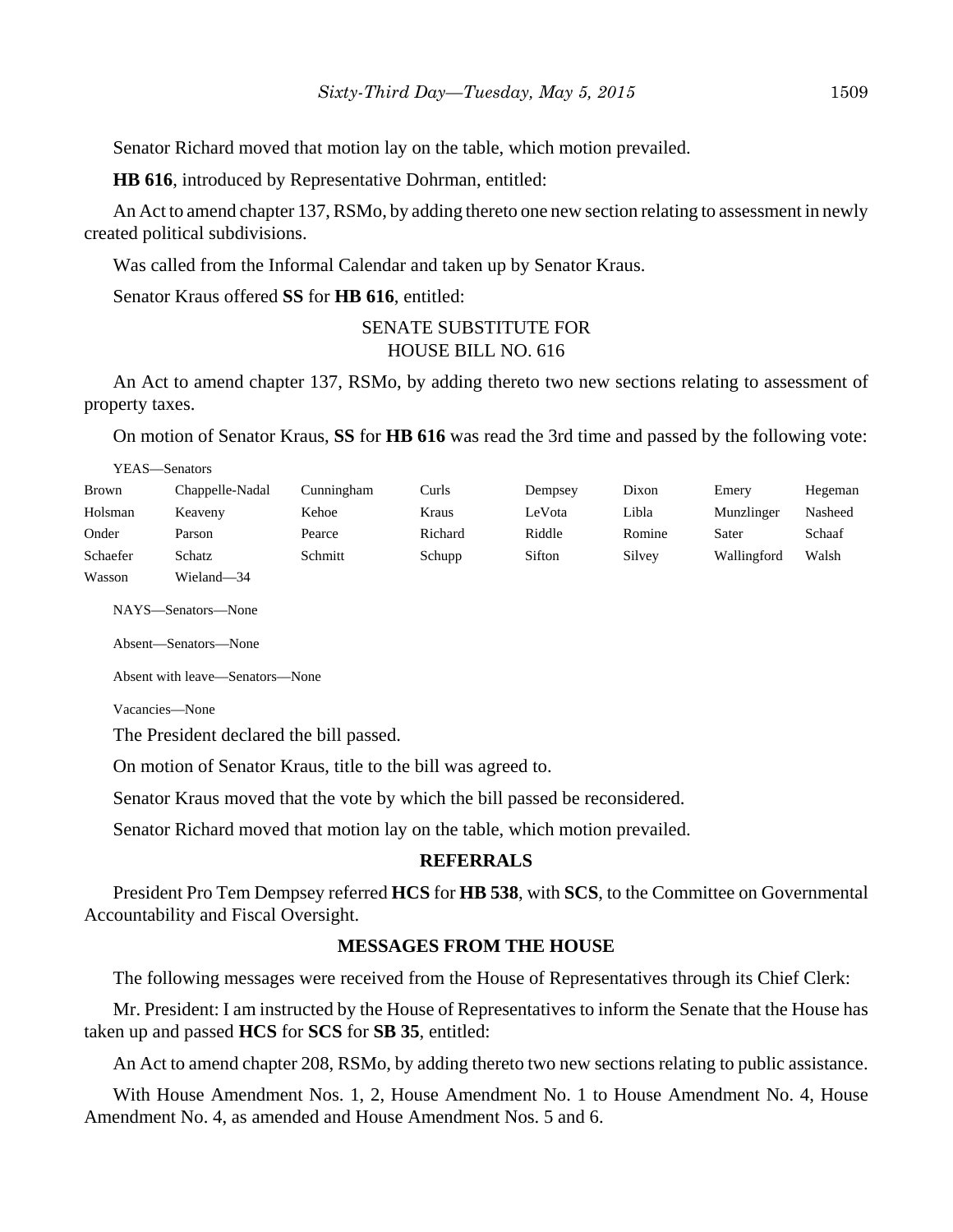#### HOUSE AMENDMENT NO. 1

Amend House Committee Substitute for Senate Committee Substitute for Senate Bill No. 35, Page 1, Section 208.065 , Line 5, by deleting all of said line and inserting in lieu thereof the following: "**program; child care**"; and

Further amend said bill by amending the title, enacting clause, and intersectional references accordingly.

### HOUSE AMENDMENT NO. 2

Amend House Committee Substitute for Senate Committee Substitute for Senate Bill No. 35, Page 1, Section A, Line 2, by inserting after all of said line the following:

"**208.023. The department of social services shall seek a waiver from the federal government to mandate the use of photo identification for continued eligibility in the food stamp program administered in Missouri. Upon one year after approval by the federal government, all electronic benefit cards distributed to recipients of food stamps shall have imprinted on the card a photograph of the recipient or protective payee authorized to use the card and shall expire and be subject to renewal after a period of three years. The card shall not be accepted for use by a retail establishment if the photograph of the recipient does not match the person presenting the card.**"; and

Further amend said bill by amending the title, enacting clause, and intersectional references accordingly.

HOUSE AMENDMENT NO. 1 TO HOUSE AMENDMENT NO. 4

Amend House Amendment No. 4 to House Committee Substitute for Senate Committee Substitute for Senate Bill No. 35, Page 1, Line 4, by deleting all of said line and inserting in lieu thereof the following:

"208.024. 1. Eligible recipients of temporary assistance for needy families (TANF) or **[**supplementary**] supplemental** nutrition assistance program (SNAP) benefits shall not use such funds in any electronic benefit transfer transaction in any liquor store, casino, gambling casino, or gaming establishment, any retail establishment which provides adult-oriented entertainment in which performers disrobe or perform in an unclothed state for entertainment, or in any place for the purchase of alcoholic beverages, lottery tickets, **pornography,** or tobacco products or for any item the department determines by rule is primarily marketed for or used by adults eighteen or older and is not in the best interests of the child or household. An eligible recipient of TANF or SNAP assistance who makes a purchase in violation of this section shall reimburse the department of social services for such purchase. **For any third or subsequent offense, a TANF recipient shall lose his or her TANF benefits for a period of two years.**

2. An individual, store owner or proprietor of an establishment shall not knowingly accept TANF cash assistance or supplementary nutrition assistance program (SNAP) funds held on electronic benefit transfer cards for the purchase of alcoholic beverages, lottery tickets, **pornography,** or tobacco products or for use in any electronic benefit transfer transaction in any liquor store, casino, gambling casino, or gaming establishment, any retail establishment which provides adult-oriented entertainment in which performers disrobe or perform in an unclothed state for entertainment, or in any place for the purchase of alcoholic beverages, lottery tickets, **pornography,** or tobacco products or for any item the department determines by rule is primarily marketed for or used by adults eighteen or older and is not in the best interests of the child or household. No store owner or proprietor of any liquor store, casino, gambling casino, gaming establishment, or any retail establishment which provides adult-oriented entertainment in which performers disrobe or perform in an unclothed state for entertainment shall adopt any policy, either explicitly or implicitly, which encourages, permits, or acquiesces in its employees knowingly accepting electronic benefit transfer cards in violation of this section. This section shall not be construed to require any store owner or proprietor of an establishment which is not a liquor store, casino, gambling casino, gaming establishment, or retail establishment which provides adult-oriented entertainment in which performers disrobe or perform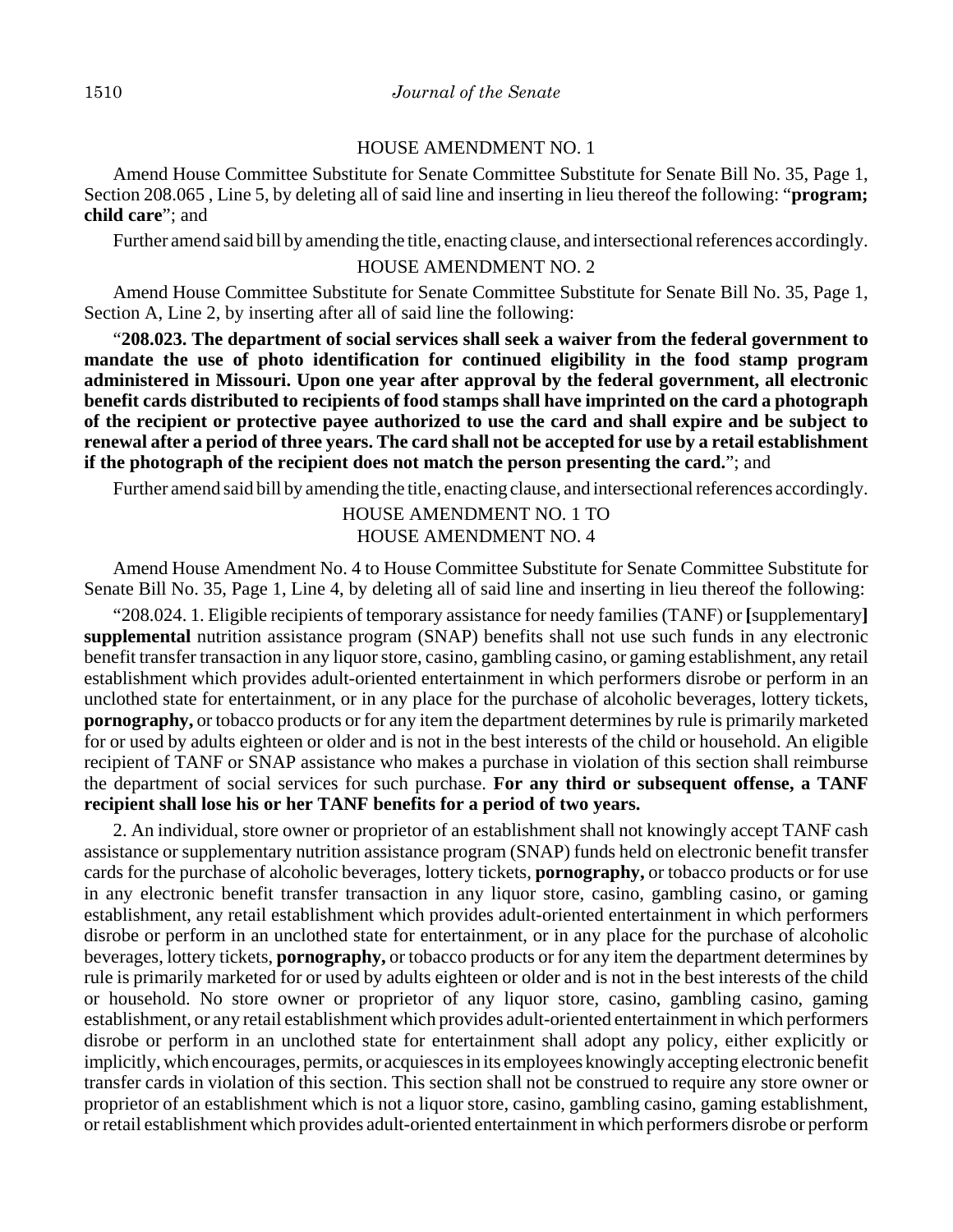in an unclothed state for entertainment to check the source of payment from every individual who purchases alcoholic beverages, lottery tickets, tobacco products, or any item the department determines by rule is primarily marketed for or used by adults eighteen or older and is not in the best interests of the child or household. An individual, store owner or proprietor of an establishment who knowingly accepts electronic benefit transfer cards in violation of this section shall be punished by a fine of not more than five hundred dollars for the first offense, a fine of not less than five hundred dollars nor more than one thousand dollars for the second offense, and a fine of not less than one thousand dollars for the third or subsequent offense.

3. Any recipient of TANF or SNAP benefits who does not make at least one electronic benefit transfer transaction within the state for a period of ninety days shall have his or her benefit payments to the electronic benefit account temporarily suspended, pending an investigation by the department of social services to determine if the recipient is no longer a Missouri resident. If the department finds that the recipient is no longer a Missouri resident, it shall close the recipient's case. Closure of a recipient's case shall trigger the automated benefit eligibility process under section 208.238. A recipient may appeal the closure of his or her case to the director under section 208.080.

4. A recipient who does not make an electronic benefit transfer transaction within the state for a period of sixty days shall be provided notice of the possibility of the suspension of funds if no electronic benefit transfer transaction occurs in the state within another thirty days after the date of the notice.

## 5. **The total amount of cash benefits accessed by a TANF or SNAP benefits recipient with his or her electronic benefit transfer (EBT) card from an ATM, as cash back on a purchase, and through any other means of accessing cash from an EBT card shall not exceed forty dollars per month.**

**6.** For purposes of this section:

(1) The following terms shall mean:

(a) "Electronic benefit transfer transaction", the use of a credit or debit card service, automated teller machine, point-of-sale terminal, or access to an online system for the withdrawal of funds or the processing of a payment for merchandise or a service; **[**and**]**

(b) "Liquor store", any retail establishment which sells exclusively or primarily intoxicating liquor. Such term does not include a grocery store which sells both intoxicating liquor and groceries including staple foods as outlined under the Food and Nutrition Act of 2008**;**

### **(c) "Pornography", any of the following:**

**a. Any obscene material or performance depicting sexual conduct, sexual contact as defined in section 566.010, or a sexual performance; or**

**b. Any visual depiction, including any photograph, film, video, picture, or computer or computergenerated image or picture, whether made or produced by electronic, mechanical, or other means, of sexually explicit conduct; and**

**(d) "Tobacco products", cigarettes, cigarette papers, cigars, smokeless tobacco, smoking tobacco, vapor products, or any other form of tobacco products or products made with tobacco substitute containing nicotine**;

(2) Casinos, gambling casinos, or gaming establishments shall not include: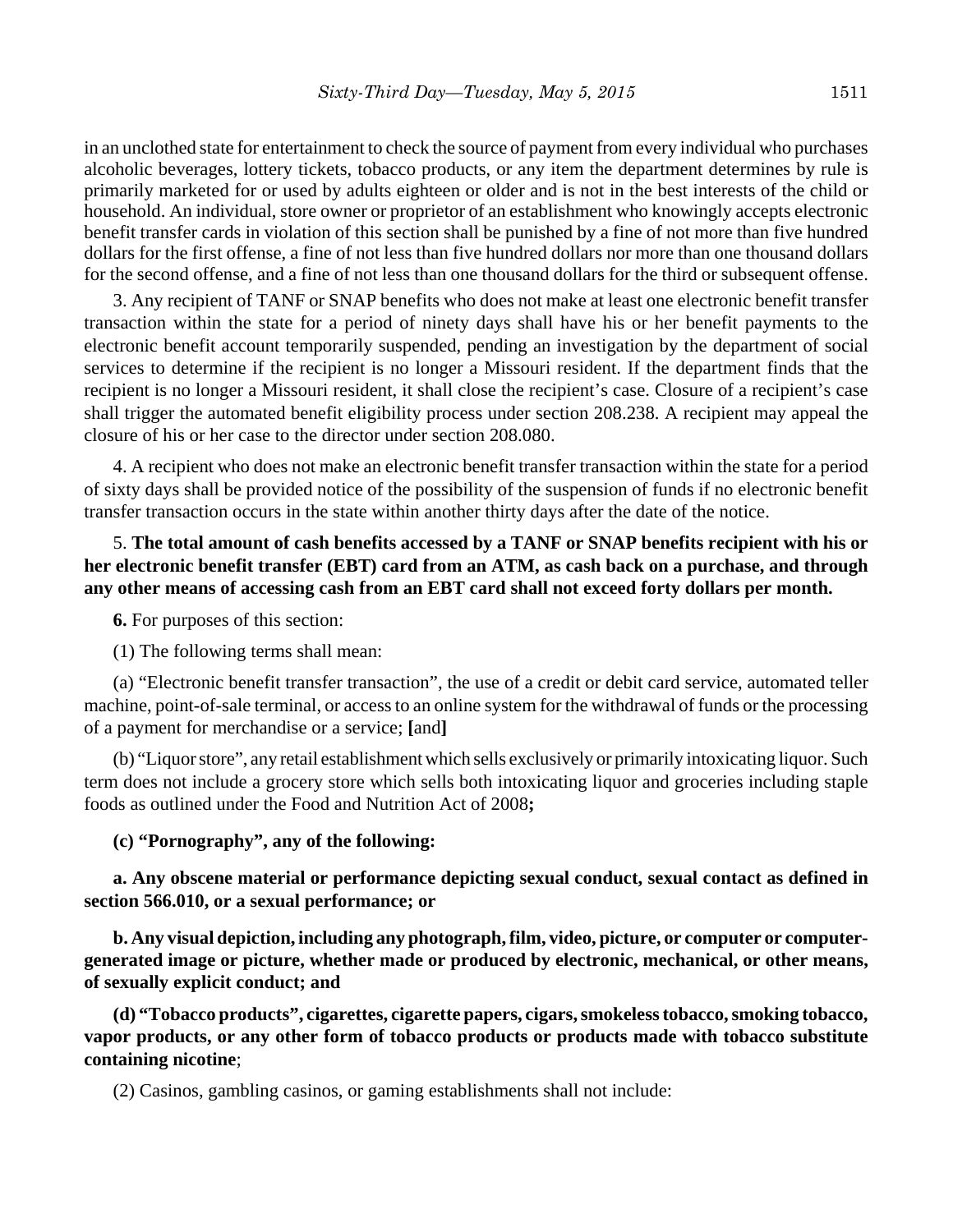(a) A grocery store which sells groceries including staple foods, and which also offers, or is located within the same building or complex as a casino, gambling, or gaming activities; or

(b) Any other establishment that offers casino, gambling, or gaming activities incidental to the principal purpose of the business.

208.670. 1. As used in this section, these terms shall have the following meaning:"; and

Further amend said amendment, Page 6, Line 14, by inserting immediately after said line the following:

"Further amend said bill, Page 2, Section 208.078, Line 4, by inserting after all of said section and line the following:

"**[**208.182. 1. The family support division shall establish pilot projects in St. Louis City and in any county with a population of six hundred thousand or more, which shall provide for a system of electronic transfer of benefits to public assistance recipients. Such system shall allow recipients to obtain cash from automated teller machines or point of sale terminals. If less than the total amount of benefits is withdrawn, the recipient shall be given a receipt showing the current status of his or her account.

2. The disclosure of any information provided to a financial institution, business or vendor by the family support division under this section is prohibited. Such financial institution, business or vendor may not use or sell such information and may not divulge the information without a court order. Violation of this subsection is a class A misdemeanor.

3. Subject to appropriations and subject to receipt of waivers from the federal government to prevent the loss of any federal funds, the department of social services shall require the use of photographic identification on electronic benefit transfer cards issued to recipients in this system. Such photographic identification electronic benefit transfer card shall be in a form approved by the department of social services.

4. The family support division shall promulgate rules and regulations necessary to implement the provisions of this section pursuant to section 660.017 and chapter 536.

5. The delivery of electronic benefits and the electronic eligibility verification, including, but not limited to, aid to families with dependent children (AFDC), women, infants and children (WIC), early periodic screening diagnosis and treatment (EPSDT), food stamps, supplemental security income (SSI), including Medicaid, child support, and other programs, shall reside in one card that may be enabled by function from time to time in a convenient manner.**]**"; and"; and

Further amend said bill by amending the title, enacting clause, and intersectional references accordingly.

### HOUSE AMENDMENT NO. 4

Amend House Committee Substitute for Senate Committee Substitute for Senate Bill No. 35, Page 2, Section 208.078, Line 4, by inserting after all of said section and line the following:

"208.670. 1. As used in this section, these terms shall have the following meaning:

(1) "Provider", any provider of medical services and mental health services, including all other medical disciplines;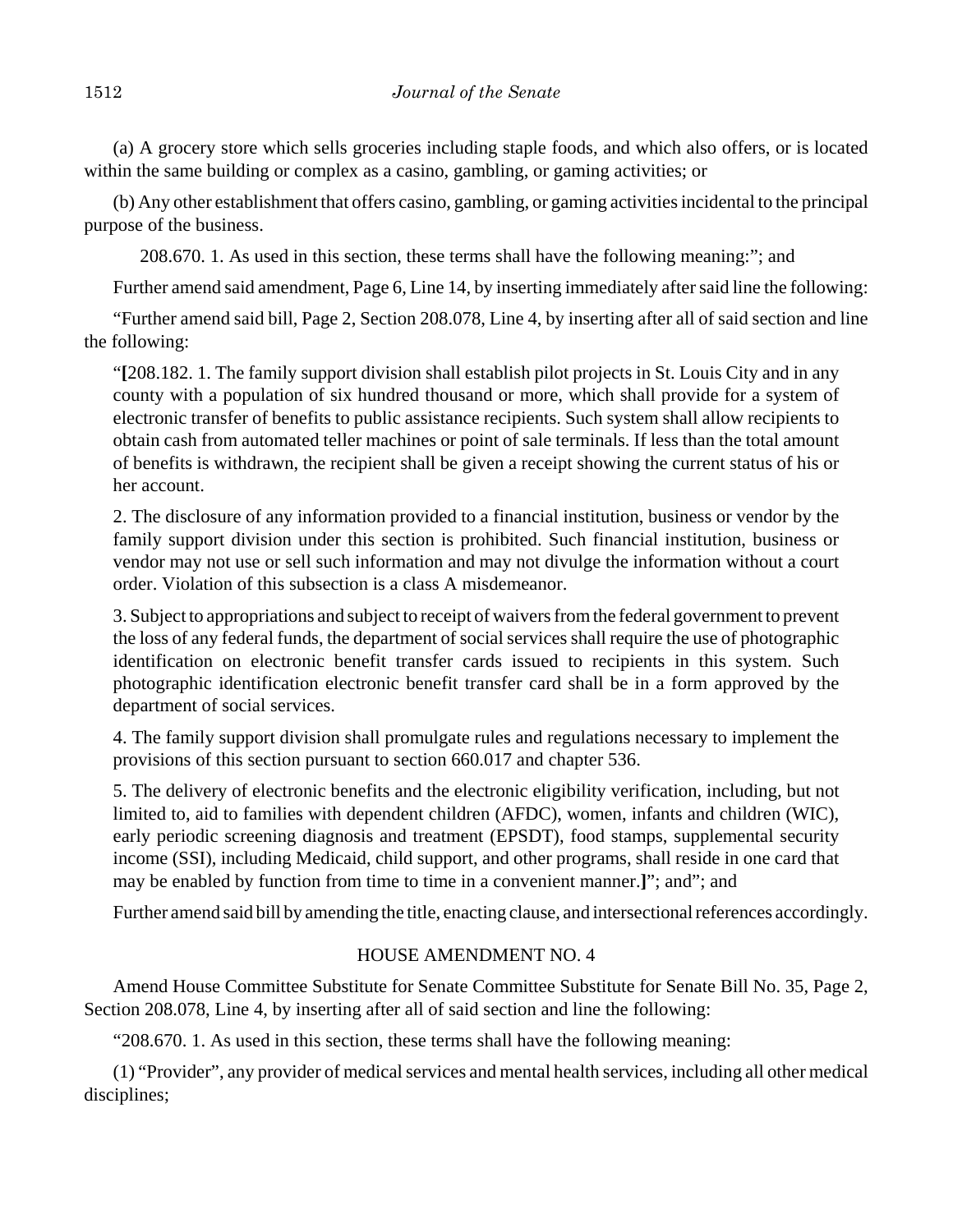(2) "Telehealth", the use of medical information exchanged from one site to another via electronic communications to improve the health status of a patient.

2. The department of social services, in consultation with the departments of mental health and health and senior services, shall promulgate rules governing the practice of telehealth in the MO HealthNet program. Such rules shall address, but not be limited to, appropriate standards for the use of telehealth, certification of agencies offering telehealth, and payment for services by providers. Telehealth providers shall be required to obtain patient consent before telehealth services are initiated and to ensure confidentiality of medical information.

3. Telehealth may be utilized to service individuals who are qualified as MO HealthNet participants under Missouri law. Reimbursement for such services shall be made in the same way as reimbursement for in-person contacts.

**4. The provisions of section 208.671 shall apply to the use of asynchronous store-and-forward technology in the practice of telehealth.**

**208.671. 1. As used in this section and section 208.673, the following terms shall mean:**

**(1) "Asynchronous store-and-forward", the transfer of a patient's clinically important digital samples, such as still images, videos, audio, and text files, and relevant data from an originating site through the use of a camera or similar recording device that stores digital samples that are forwarded via telecommunication to a distant site for consultation by a consulting provider without requiring the simultaneous presence of the patient and the patient's treating provider;**

**(2) "Asynchronous store-and-forward technology", cameras or other recording devices that store images which may be forwarded via telecommunication devices at a later time;**

**(3) "Consultation", a type of evaluation and management service as defined by the most recent edition of the Current Procedural Terminology published annually by the American Medical Association;**

**(4) "Consulting provider", a provider who, upon referral by the treating provider, evaluates a patient and appropriate medical data or images delivered through asynchronous store-and-forward technology. If a consulting provider is unable to render an opinion due to insufficient information, the consulting provider may request additional information to facilitate the rendering of an opinion or decline to render an opinion;**

**(5) "Distant site", a site where the consulting provider is located at the time the consultation service is provided;**

**(6) "Originating site", the site where a MO HealthNet participant receiving services and such participant's treating provider are both physically located;**

**(7) "Provider", any provider of medical services, mental health services, or dental services, including all other medical disciplines, licensed in this state who has the authority to refer patients for medical services or mental health services within the scope of practice and licensure of the provider;**

**(8) "Telehealth", the same meaning as such term is defined in section 208.670. Telehealth shall include the use of asynchronous store-and-forward technology for orthopedics, dermatology,**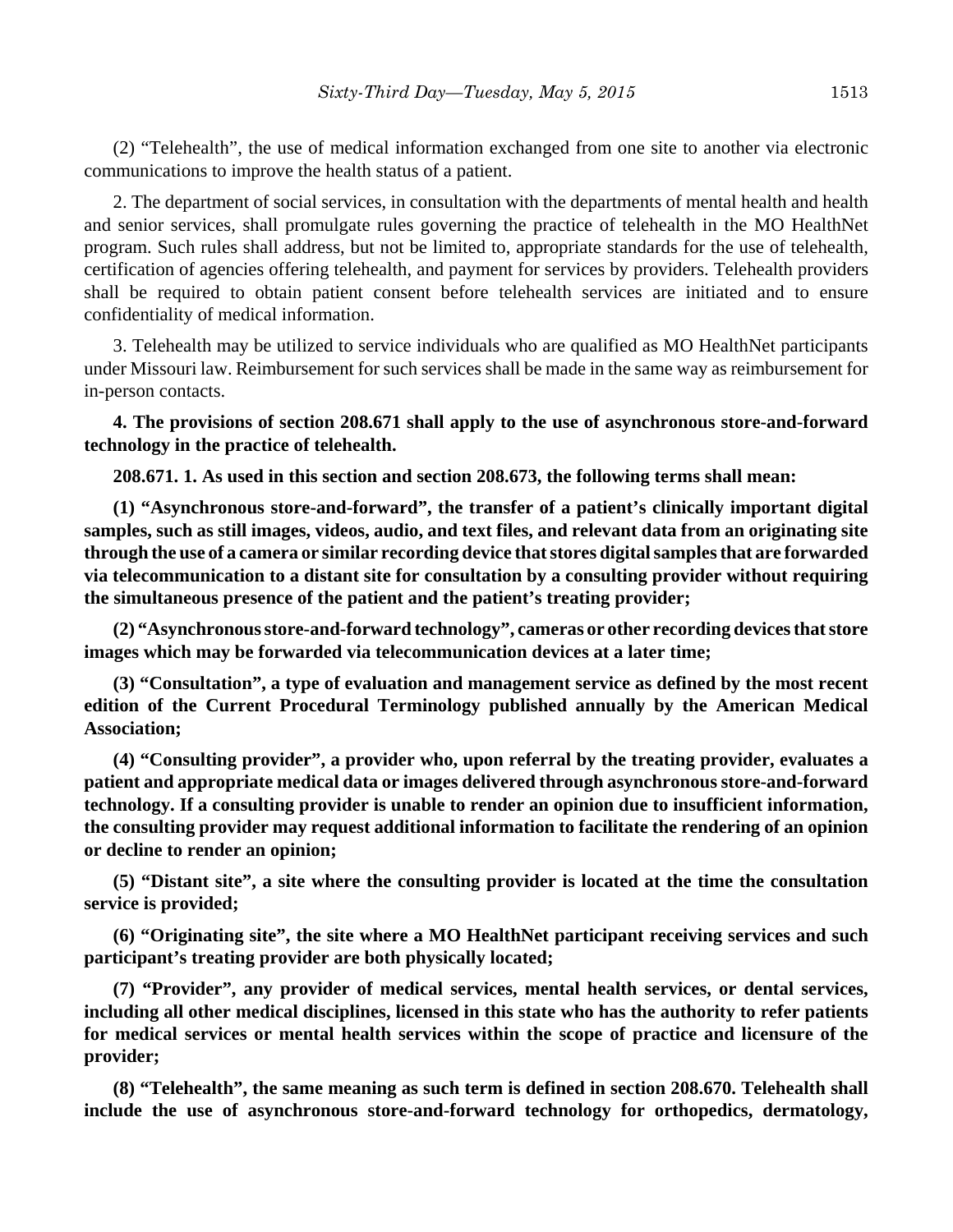**ophthalmology in cases of diabetic retinopathy, burn and wound care, and maternal-fetal medicine ultrasounds;**

**(9) "Treating provider", a provider who:**

**(a) Evaluates a patient;**

**(b) Determines the need for a consultation;**

**(c) Arranges the services of a consulting provider for the purpose of diagnosis and treatment;**

**(d) Provides or supplements the patient's history and provides pertinent physical examination findings and medical information to the consulting provider; and**

**(e) Is physically present in the same location as the patient during the time of the asynchronous store-and-forward services.**

**2. The department of social services, in consultation with the departments of mental health and health and senior services, shall promulgate rules governing the use of asynchronous store-andforward technology in the practice of telehealth in the MO HealthNet program. Such rules shall address, but not be limited to:**

**(1) Appropriate standards for the use of asynchronous store-and-forward technology in the practice of telehealth;**

**(2) Certification of agencies offering asynchronous store-and-forward technology in the practice of telehealth;**

**(3) Time lines for completion and communication of a consulting provider's consultation or opinion, or if the consulting provider is unable to render an opinion, time lines for communicating a request for additional information or that the consulting provider declines to render an opinion;**

**(4) Length of time digital files of such asynchronous store-and-forward services are to be maintained;**

**(5) Security and privacy of such digital files;**

**(6) Patient consent for asynchronous store-and-forward services; and**

**(7) Payment for services by providers; except that, consulting providers who decline to render an opinion shall not receive payment under this section unless and until an opinion is rendered.**

**Telehealth providers using asynchronous store-and-forward technology shall be required to obtain patient consent before asynchronous store-and-forward services are initiated and to ensure confidentiality of medical information.**

**3. Asynchronous store-and-forward technology in the practice of telehealth may be utilized to service individuals who are qualified as MO HealthNet participants under Missouri law. The total payment for both the treating provider and the consulting provider shall not exceed the payment for a face-to-face consultation of the same level.**

**4. The standard of care for the use of asynchronous store-and-forward technology in the practice of telehealth shall be the same as the standard of care for face-to-face care.**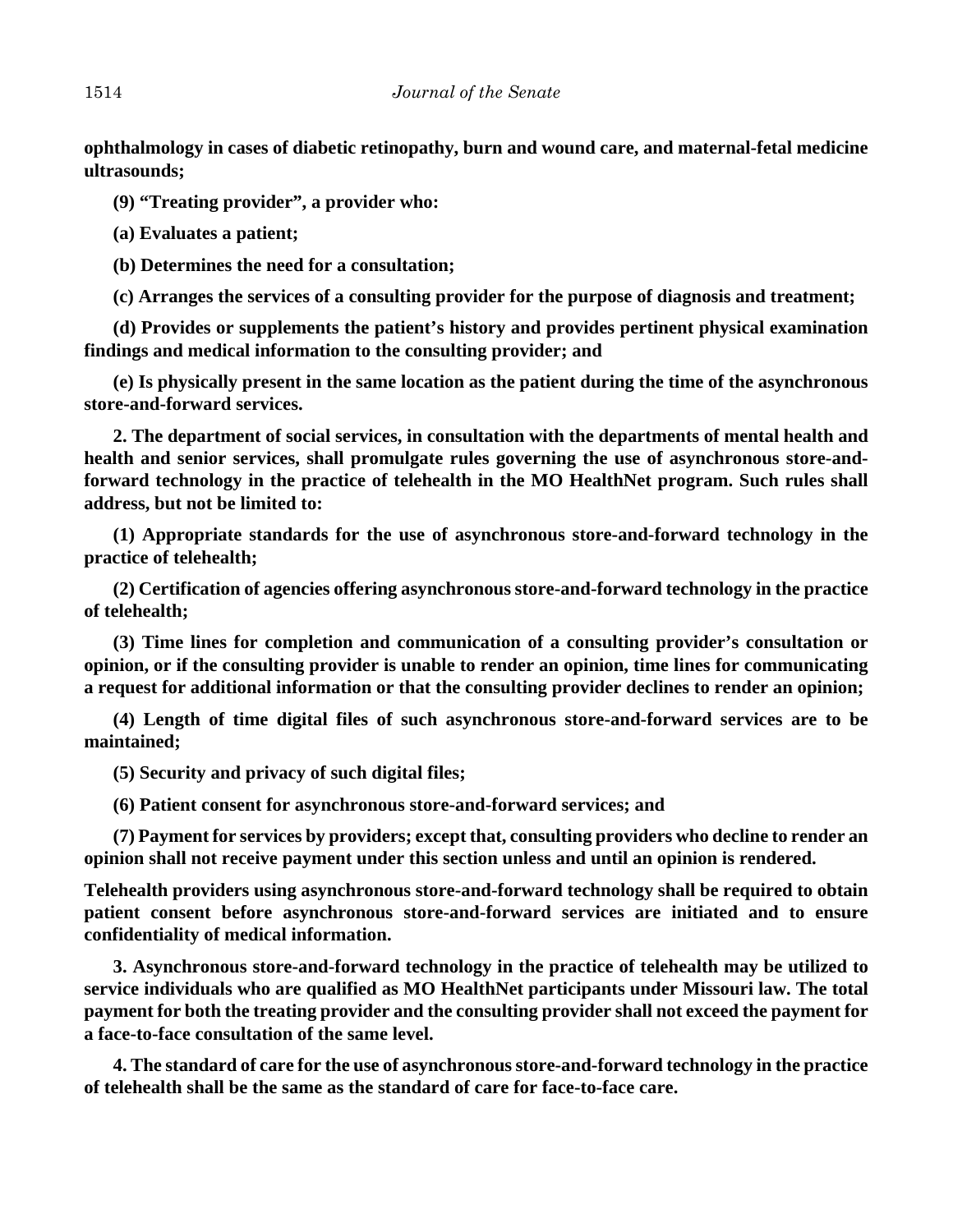**208.673. 1. There is hereby established the "Telehealth Services Advisory Committee" to advise the department of social services and propose rules regarding the coverage of telehealth services utilizing asynchronous store-and-forward technology.**

**2. The committee shall be comprised of the following members:**

**(1) The director of the MO HealthNet division, or the director's designee;**

**(2) The medical director of the MO HealthNet division;**

**(3) A representative from a Missouri institution of higher education with expertise in telemedicine;**

**(4) A representative from the Missouri office of primary care and rural health;**

**(5) Two board-certified specialists licensed to practice medicine in this state;**

**(6) A representative from a hospital located in this state that utilizes telehealth medicine;**

**(7) A primary care provider from a federally qualified health center (FQHC) or rural health clinic; and**

**(8) A primary care provider from a rural setting other than from an FQHC or rural health clinic.**

**3. Members of the committee listed in subdivisions (3) to (8) of subsection 2 of this section shall be appointed by the governor, with the advice and consent of the senate. The first appointments to the committee shall consist of three members to serve three-year terms, two members to serve twoyear terms, and two members to serve one-year terms as designated by the governor. Each member of the committee shall serve for a term of three years thereafter.**

**4. Members of the committee shall not receive any compensation for their services but shall be reimbursed for any actual and necessary expenses incurred in the performance of their duties.**

**5. Any member appointed by the governor may be removed from office by the governor without cause. If there is a vacancy for any cause, the governor shall make an appointment to become effective immediately for the unexpired term.**

**6. Any rule or portion of a rule, as that term is defined in section 536.010, that is created under the authority delegated in this section shall become effective only if it complies with and is subject to all of the provisions of chapter 536 and, if applicable, section 536.028. This section and chapter 536 are nonseverable and if any of the powers vested with the general assembly pursuant to chapter 536 to review, to delay the effective date, or to disapprove and annul a rule are subsequently held unconstitutional, then the grant of rulemaking authority and any rule proposed or adopted after August 28, 2015, shall be invalid and void.**

**208.675. For purposes of the provision of telehealth services, the following individuals, licensed in Missouri, shall be considered eligible health care providers:**

**(1) Physicians, assistant physicians, and physician assistants;**

**(2) Advanced practice registered nurses;**

**(3) Dentists, oral surgeons, and dental hygienists under the supervision of a currently registered and licensed dentist;**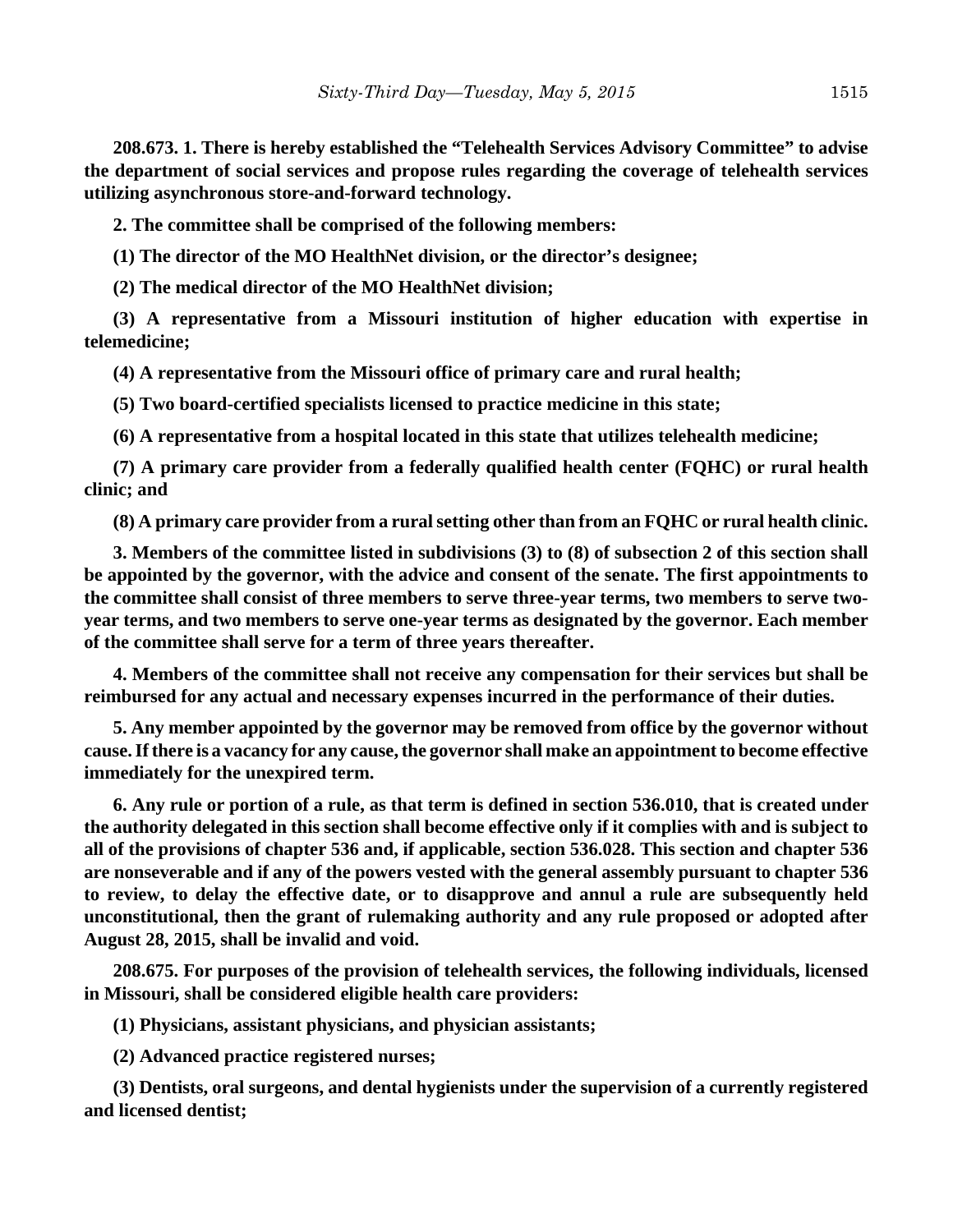- **(4) Psychologists and provisional licensees;**
- **(5) Pharmacists;**
- **(6) Speech, occupational, or physical therapists;**
- **(7) Clinical social workers;**
- **(8) Podiatrists;**
- **(9) Licensed professional counselors; or**

**(10) Eligible health care providers under subdivisions (1) through (9) of this section practicing in a rural health clinic, federally qualified health center, or community mental health center.**

**208.677. 1. For purposes of the provision of telehealth services, the term "originating site" shall mean a telehealth site where the MO HealthNet participant receiving the telehealth service is located for the encounter, and the term "clinical staff" shall mean any health care provider licensed in this state. The originating site shall ensure immediate availability of clinical staff during a telehealth encounter if a participant requires assistance. No originating site for services or activities provided under section 208.686 shall be required to maintain immediate availability of on-site clinical staff during the telemonitoring services or activities. An originating site shall be one of the following locations:**

- **(1) Office of a physician or health care provider;**
- **(2) Hospital;**
- **(3) Critical access hospital;**
- **(4) Rural health clinic;**
- **(5) Federally qualified health center;**
- **(6) Long-term care facility licensed under chapter 198;**
- **(7) Dialysis center;**
- **(8) Missouri state habilitation center or regional office;**
- **(9) Community mental health center;**
- **(10) Missouri state mental health facility;**
- **(11) Missouri state facility;**

**(12) Missouri residential treatment facility licensed by and under contract with the children's division (CD) that has a contract with the CD. Facilities shall have multiple campuses and have the ability to adhere to technology requirements. Only Missouri licensed psychiatrists, licensed psychologists, or provisionally licensed psychologists, and advanced practice registered nurses who are enrolled MO HealthNet providers shall be consulting providers at these locations;**

**(13) Comprehensive substance treatment and rehabilitation (CSTAR) program;**

- **(14) School;**
- **(15) The MO HealthNet recipient's home; or**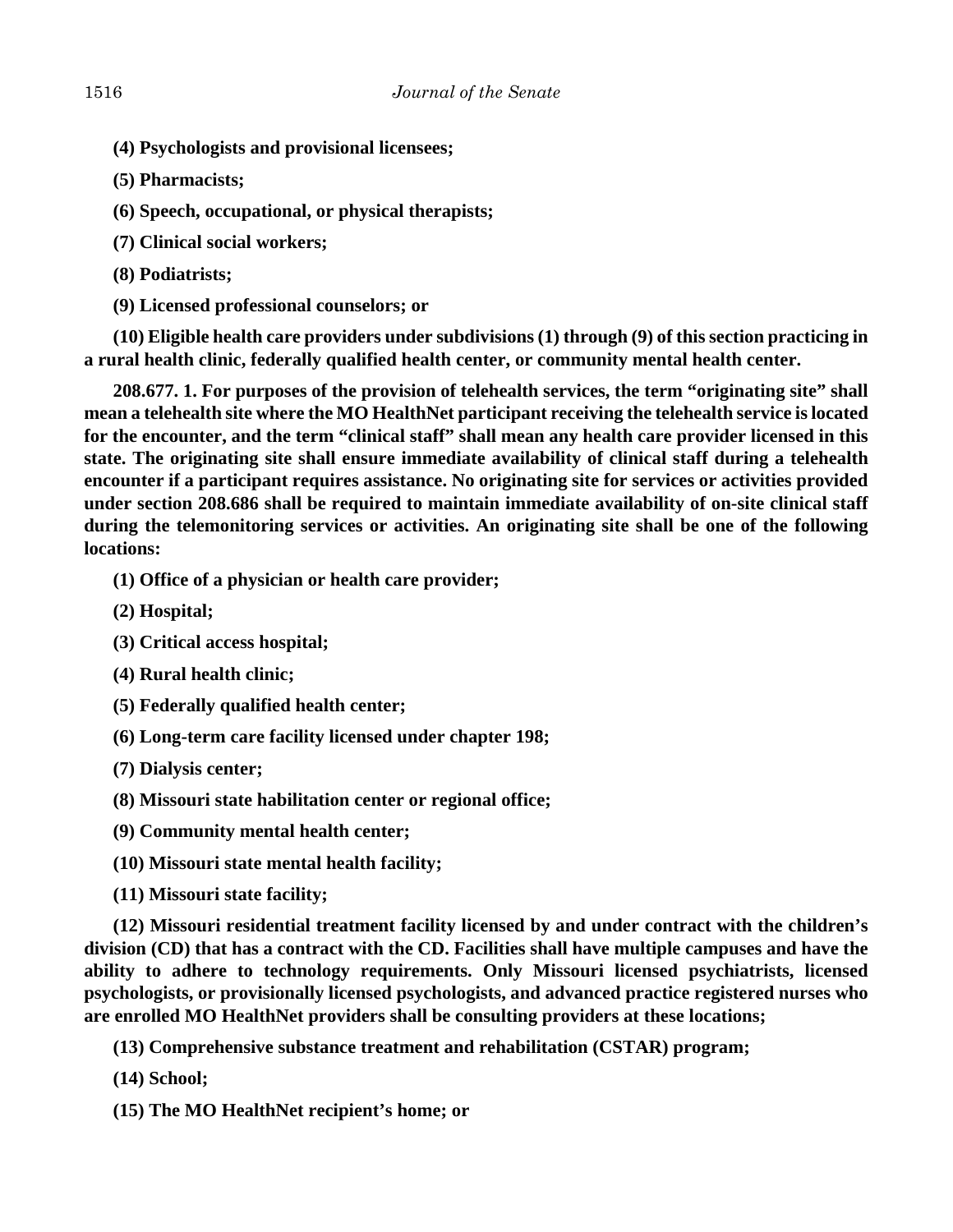**(16) Clinical designated area in a pharmacy.**

**2. If the originating site is a school, the school shall obtain permission from the parent or guardian of any student receiving telehealth services prior to each provision of service.**

**208.686. 1. Subject to appropriations, the department shall establish a statewide program that permits reimbursement under the MO HealthNet program for home telemonitoring services. For the purposes of this section, "home telemonitoring service" shall mean a health care service that requires scheduled remote monitoring of data related to a patient's health and transmission of the data to a Utilization Review Accreditation Commission (URAC) accredited health call center.**

- **2. The program shall:**
- **(1) Provide that home telemonitoring services are available only to persons who:**
- **(a) Are diagnosed with one or more of the following conditions:**
- **a. Pregnancy;**
- **b. Diabetes;**
- **c. Heart disease;**
- **d. Cancer;**
- **e. Chronic obstructive pulmonary disease;**
- **f. Hypertension;**
- **g. Congestive heart failure;**
- **h. Mental illness or serious emotional disturbance;**
- **i. Asthma;**
- **j. Myocardial infarction; or**
- **k. Stroke; and**
- **(b) Exhibit two or more of the following risk factors:**
- **a. Two or more hospitalizations in the prior twelve-month period;**
- **b. Frequent or recurrent emergency department admissions;**
- **c. A documented history of poor adherence to ordered medication regimens;**
- **d. A documented history of falls in the prior six-month period;**
- **e. Limited or absent informal support systems;**
- **f. Living alone or being home alone for extended periods of time; or**
- **g. A documented history of care access challenges;**

**(2) Ensure that clinical information gathered by a home health agency or hospital while providing home telemonitoring services is shared with the patient's physician; and**

**(3) Ensure that the program does not duplicate any disease management program services provided by MO HealthNet.**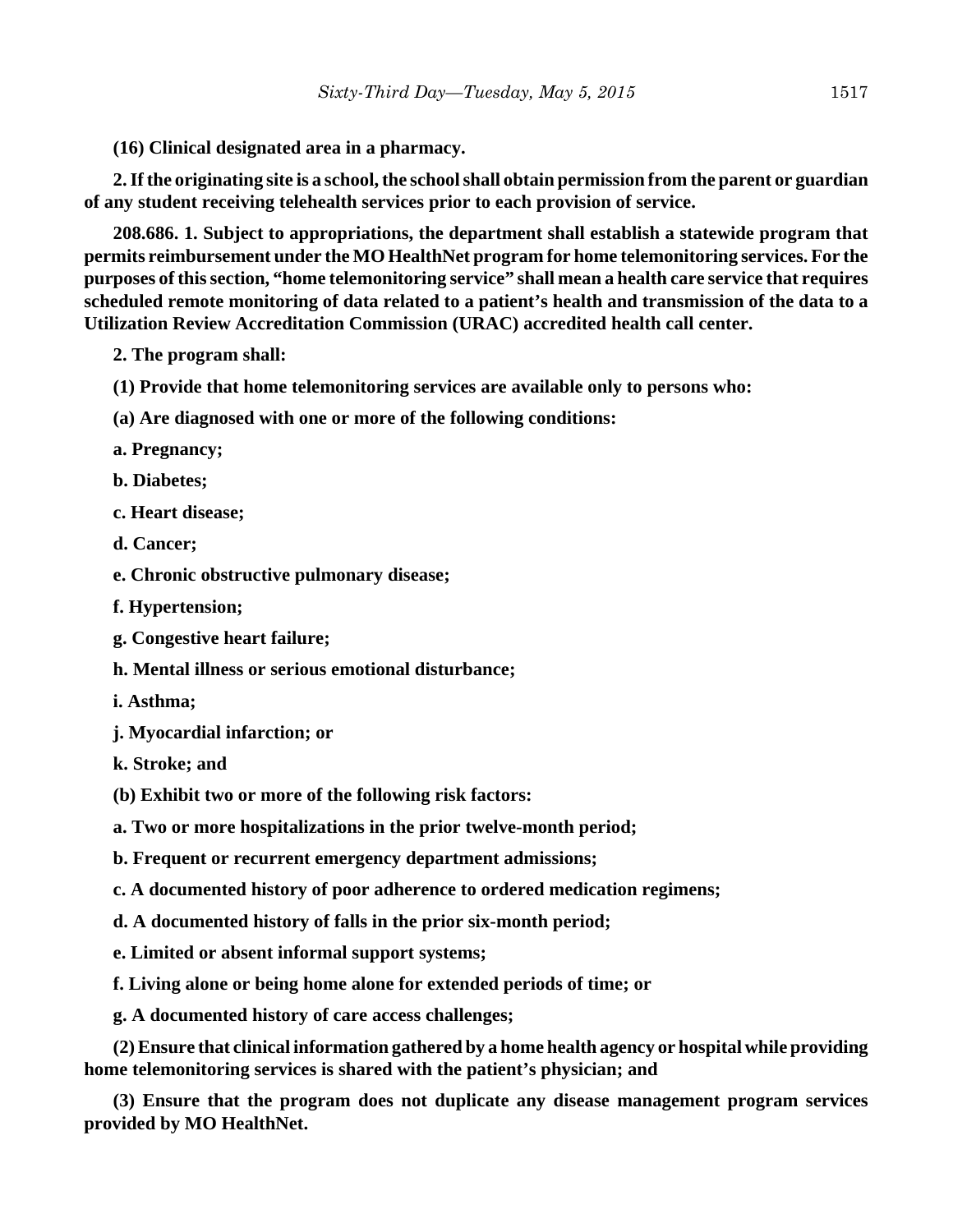**3. If, after implementation, the department determines that the program established under this section is not cost effective, the department may discontinue the program and stop providing reimbursement under the MO HealthNet program for home telemonitoring services.**

**4. The department shall determine whether the provision of home telemonitoring services to persons who are eligible to receive benefits under both the MO HealthNet and Medicare programs achieves cost savings for the Medicare program.**

**5. If, before implementing any provision of this section, the department determines that a waiver or authorization from a federal agency is necessary for implementation of that provision, the department shall request the waiver or authorization and may delay implementing that provision until the waiver or authorization is granted.**

**6. The department shall promulgate rules and regulations to implement the provisions of this section. Any rule or portion of a rule, as that term is defined in section 536.010, that is created under the authority delegated in this section shall become effective only if it complies with and is subject to all of the provisions of chapter 536 and, if applicable, section 536.028. This section and chapter 536 are nonseverable, and if any of the powers vested with the general assembly pursuant to chapter 536 to review, to delay the effective date, or to disapprove and annul a rule are subsequently held unconstitutional, then the grant of rulemaking authority and any rule proposed or adopted after August 28, 2015, shall be invalid and void.**"; and

Further amend said bill by amending the title, enacting clause, and intersectional references accordingly.

### HOUSE AMENDMENT NO. 5

Amend House Committee Substitute for Senate Committee Substitute for Senate Bill No. 35, Page 2, Section 208.078, Line 4, by inserting immediately after said line the following:

"**Section 1. No recommendation for a wage rate for any personal care attendant, as defined in section 208.900(6), shall be implemented unless there are specific annual appropriations made by the general assembly to fund such wage rate recommendations.**"; and

Further amend said bill by amending the title, enacting clause, and intersectional references accordingly.

## HOUSE AMENDMENT NO. 6

Amend House Committee Substitute for Senate Committee Substitute for Senate Bill No. 35, Page 2, Section 208.078, Line 4, by inserting after all of said line and section the following:

"**660.755. 1. There shall be created the joint interim legislative committee on human investment and social impact bonds.**

**2. The committee shall consist of the following members:**

**(1) Six members of the house of representatives, four appointed by the speaker of the house and two appointed by the minority floor leader; and**

**(2) Six members of the senate, four appointed by the president pro tem of the senate and two by the minority leader of the senate.**

**A majority of the members of the committee shall constitute a quorum. The members shall select one of its members to serve as chair and one to serve as vice chair.**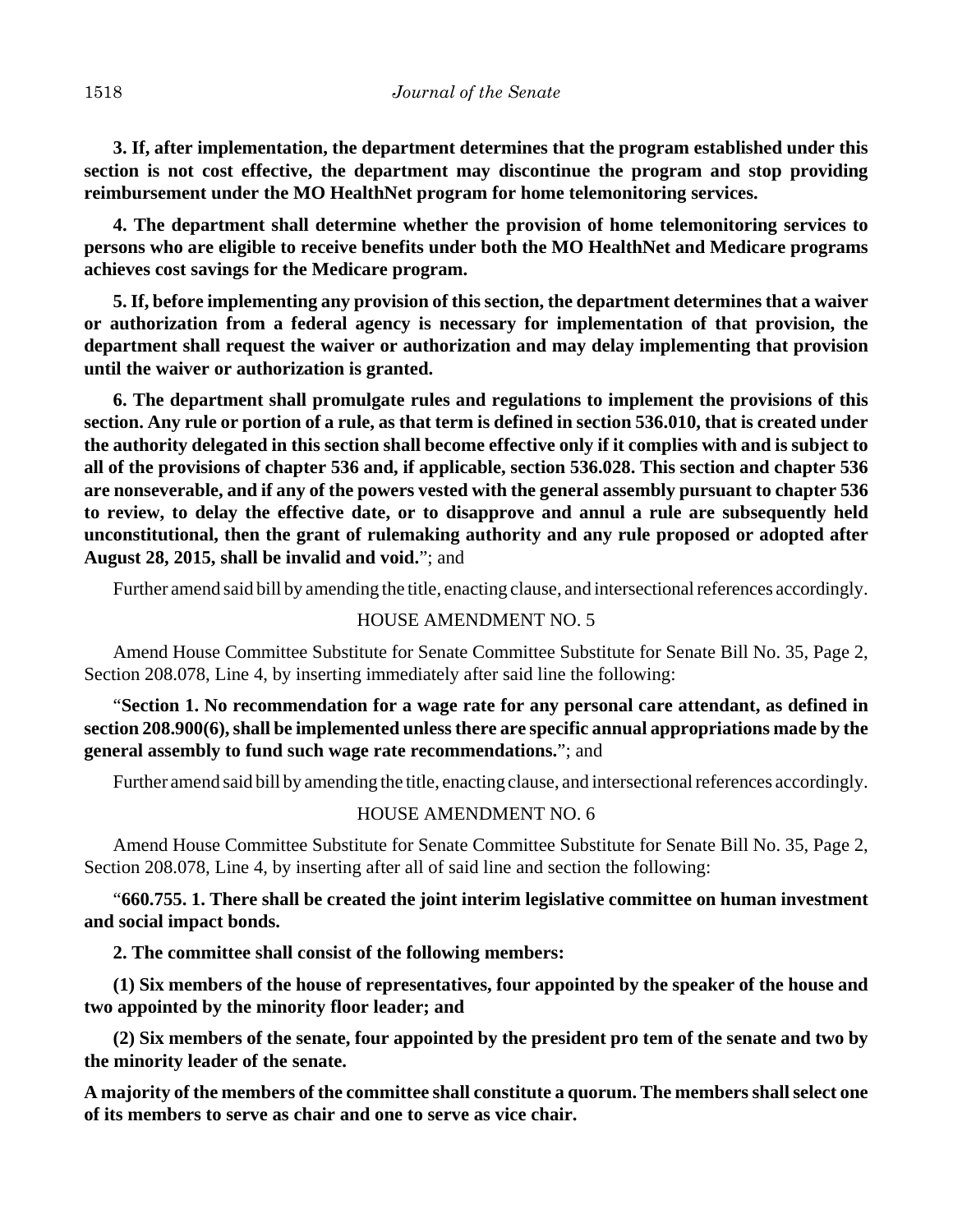### **3. The committee shall:**

**(1) Research the Pay for Success federal program and similar state program to determine whether a similar program would be beneficial to Missouri;**

**(2) Determine the feasibility of whether social impact bonds would be a beneficial financial tool for Missouri;**

**(3) Determine whether social impact bond agreements would use public resources more efficiently and improve services for disadvantaged populations;**

**(4) Identify third party providers that create and implement prevention-based social service programs and service that demonstrably result in positive impacts for individuals and families that are cost beneficial and that efficiently utilize government resources, such programs may focus on recidivism, homelessness, workforce development, preventative health care, early childhood and home-visiting program, or the foster care system;**

**(5) Develop and approve metrics by which to evaluate the third party provider's fiscal impact and project efficacy;**

**(6) Identify third party evaluators that determine whether a social impact bond agreement has been successfully performed; and**

**(7) Compile a full report on social impact bonds for the submission to the general assembly by January thirtieth of each year that the general assembly convenes in regular session.**

**3. The provisions of this section shall expire on January 30, 2020.**"; and

Further amend said bill by amending the title, enacting clause, and intersectional references accordingly.

In which the concurrence of the Senate is respectfully requested.

Also,

Mr. President: I am instructed by the House of Representatives to inform the Senate that the House has taken up and adopted the Conference Committee Report on **SCS** for **HCS** for **HB 42**, as amended, and has taken up and passed **CCS** for **SCS** for **HCS** for **HB 42**.

Emergency clause adopted.

Also,

Mr. President: The Speaker of the House has appointed the following committee to act with a like committee from the Senate on **SCS** for **HB 152**, as amended. Representatives: Haahr, Cornejo, Austin, McCreery and LaFaver.

Also,

Mr. President: The Speaker of the House has appointed the following committee to act with a like committee from the Senate on **SCS** for **HB 615**. Representatives: Dohrman, Gosen, Austin, Webber and McManus.

## **PRIVILEGED MOTIONS**

Senator Pearce, on behalf of the conference committee appointed to act with a like committee from the House on **SCS** for **HCS** for **HB 42** moved that the following conference committee report be taken up, which motion prevailed.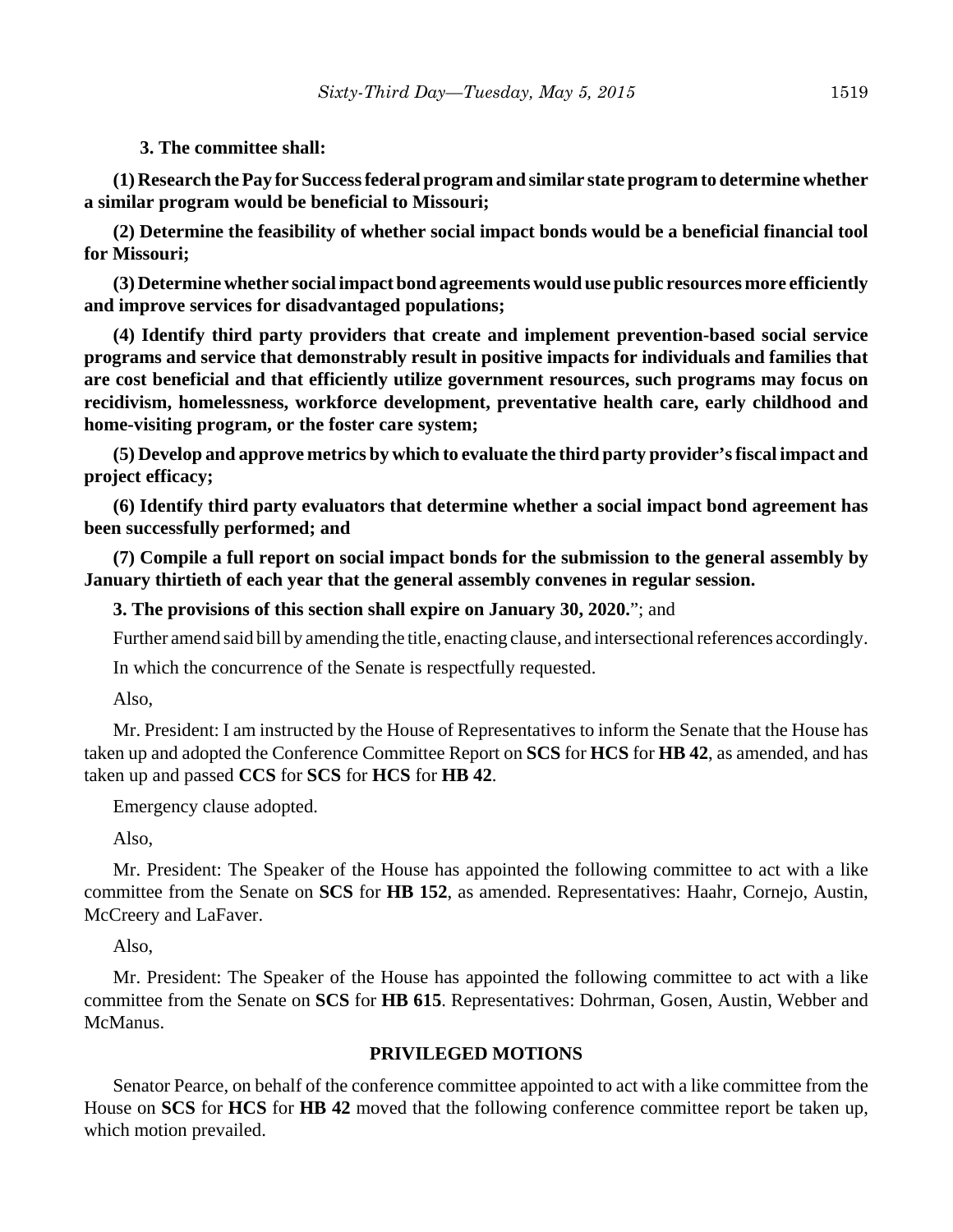### CONFERENCE COMMITTEE REPORT ON SENATE COMMITTEE SUBSTITUTE FOR HOUSE COMMITTEE SUBSTITUTE FOR HOUSE BILL NO. 42

The Conference Committee appointed on the Senate Committee Substitute for House Committee Substitute for House Bill No. 42, with Senate Amendment No. 1, Senate Amendment No. 2, Senate Amendment No. 3, Senate Amendment No. 4, Senate Amend No. 1 to Senate Amendment No. 5, Senate Amendment No. 5, as amended, Senate Amendment No. 6, and Senate Amendment No. 7 begs leave to report that we, after free and fair discussion of the differences, have agreed to recommend and do recommend to the respective bodies as follows:

1. That the Senate recede from its position on Senate Committee Substitute for House Committee Substitute for House Bill No. 42, as amended;

2. That the House recede from its position on House Committee Substitute for House Bill No. 42;

3. That the attached Conference Committee Substitute for Senate Committee Substitute for House Committee Substitute for House Bill No. 42, be Third Read and Finally Passed.

| <b>FOR THE HOUSE:</b>     | <b>FOR THE SENATE:</b>    |
|---------------------------|---------------------------|
| /s/ Mike Cierpiot         | $/s$ Ed Emery             |
| /s/ Mike Lair             | /s/ David Pearce          |
| /s/ David Wood            | /s/ Eric Schmitt          |
| /s/ Courtney Allen Curtis | /s/ Maria Chappelle-Nadal |
| Tommie Pierson            | /s/ Jason Holsman         |

Senator Pearce moved that the above conference committee report be adopted, which motion prevailed by the following vote:

| YEAS—Senators |                 |         |             |         |             |       |            |
|---------------|-----------------|---------|-------------|---------|-------------|-------|------------|
| Brown         | Chappelle-Nadal | Dempsey | Dixon       | Emery   | Keaveny     | Kehoe | Munzlinger |
| Nasheed       | Onder           | Parson  | Pearce      | Richard | Riddle      | Sater | Schaaf     |
| Schaefer      | Schmitt         | Sifton  | Wieland-20  |         |             |       |            |
| NAYS-Senators |                 |         |             |         |             |       |            |
| Cunningham    | Curls           | Hegeman | Holsman     | Kraus   | LeVota      | Libla | Romine     |
| Schatz        | Schupp          | Silvey  | Wallingford | Walsh   | $Wasson-14$ |       |            |

Absent—Senators—None

Absent with leave—Senators—None

Vacancies—None

On motion of Senator Pearce, **CCS** for **SCS** for **HCS** for **HB 42**, entitled:

# CONFERENCE COMMITTEE SUBSTITUTE FOR SENATE COMMITTEE SUBSTITUTE FOR HOUSE COMMITTEE SUBSTITUTE FOR HOUSE BILL NO. 42

An Act to repeal sections 163.011 and 163.031 as enacted by house bill no. 1689, ninety-seventh general assembly, second regular session, and sections 160.011, 160.400, 160.403, 160.405, 160.410, 160.415,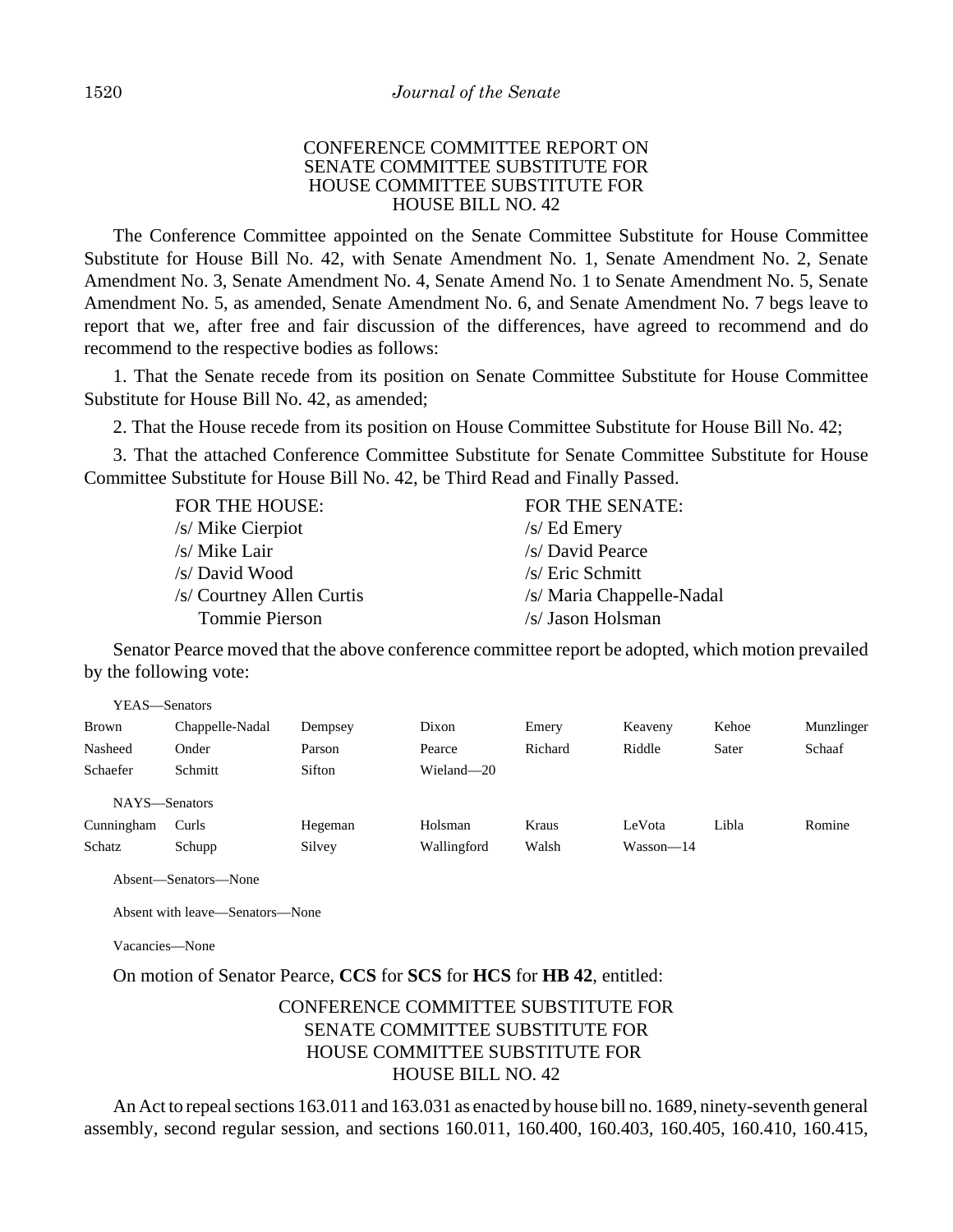160.417, 160.425, 162.081, 162.1250, 163.018, 163.036, 167.121, 167.131, 171.031, and 210.861, RSMo, and to enact in lieu thereof fifty-one new sections relating to elementary and secondary education, with an emergency clause.

Was read the 3rd time and passed by the following vote:

| YEAS—Senators |                 |           |         |        |         |            |        |
|---------------|-----------------|-----------|---------|--------|---------|------------|--------|
| Brown         | Chappelle-Nadal | Dempsey   | Dixon   | Emery  | Keaveny | Kehoe      | Libla  |
| Munzlinger    | Nasheed         | Onder     | Parson  | Pearce | Richard | Riddle     | Sater  |
| Schaaf        | Schaefer        | Schatz    | Schmitt | Sifton | Silvey  | Wieland-23 |        |
|               |                 |           |         |        |         |            |        |
| NAYS-Senators |                 |           |         |        |         |            |        |
| Cunningham    | Curls           | Hegeman   | Holsman | Kraus  | LeVota  | Romine     | Schupp |
| Wallingford   | Walsh           | Wasson—11 |         |        |         |            |        |
|               |                 |           |         |        |         |            |        |

Absent—Senators—None

Absent with leave—Senators—None

Vacancies—None

The President declared the bill passed.

The emergency clause was adopted by the following vote:

| YEAS—Senators |                 |            |            |          |        |          |         |
|---------------|-----------------|------------|------------|----------|--------|----------|---------|
| Brown         | Chappelle-Nadal | Cunningham | Curls      | Dempsey  | Dixon  | Emery    | Hegeman |
| Keaveny       | Kehoe           | Libla      | Munzlinger | Nasheed  | Onder  | Parson   | Pearce  |
| Richard       | Riddle          | Sater      | Schaaf     | Schaefer | Schatz | Schmitt  | Sifton  |
| Silvey        | Wallingford     | Wieland-27 |            |          |        |          |         |
| NAYS-Senators |                 |            |            |          |        |          |         |
| Holsman       | Kraus           | LeVota     | Romine     | Schupp   | Walsh  | Wasson-7 |         |

Absent—Senators—None

Absent with leave—Senators—None

Vacancies—None

On motion of Senator Pearce, title to the bill was agreed to.

Senator Pearce moved that the vote by which the bill passed be reconsidered.

Senator Richard moved that motion lay on the table, which motion prevailed.

Senator Wallingford moved that the Senate refuse to concur in **HCS** for **SCS** for **SB 35**, as amended, and request the House to recede from its position or, failing to do so, grant the Senate a conference thereon, which motion prevailed.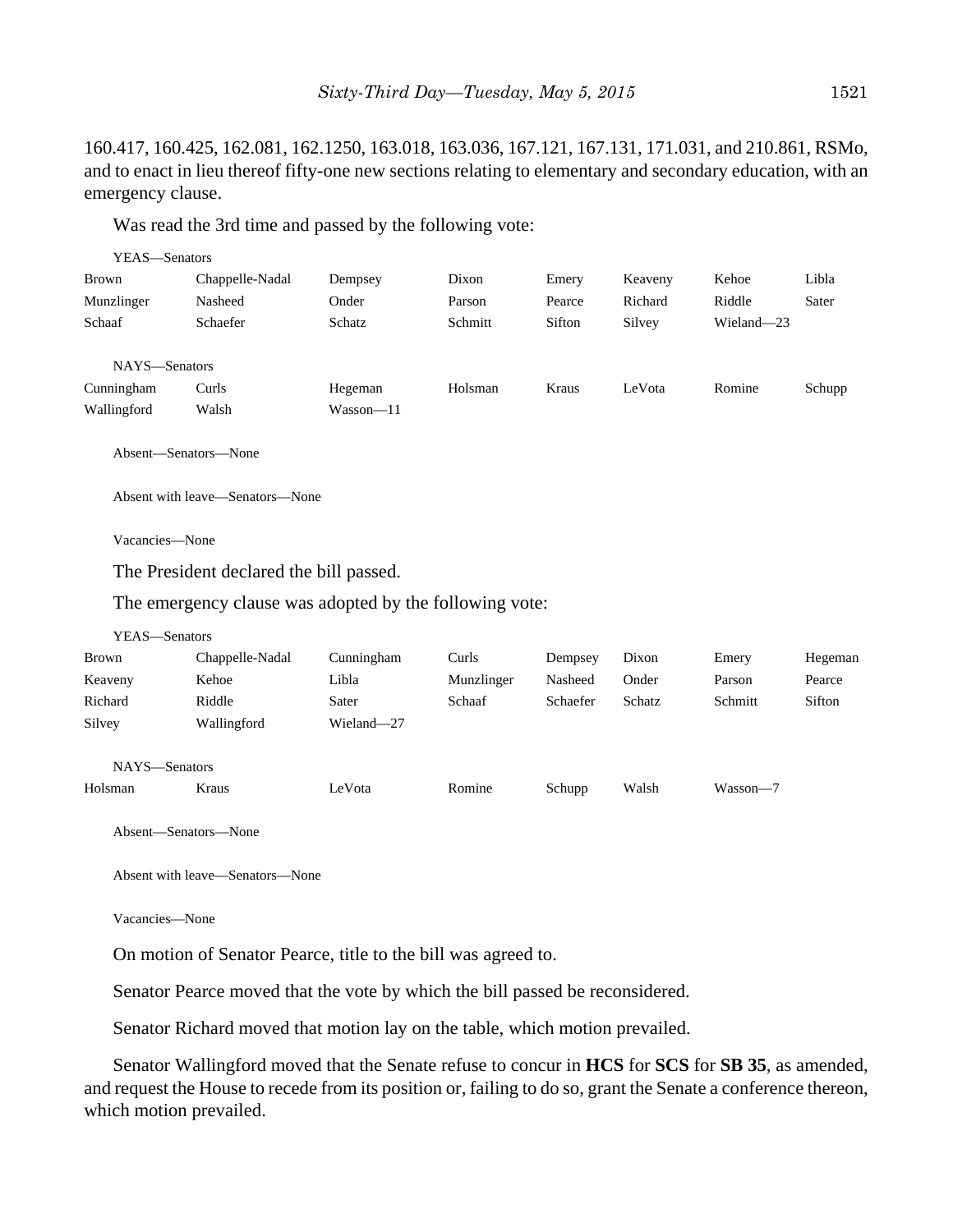### **REPORTS OF STANDING COMMITTEES**

Senator Pearce, Chairman of the Committee on Education, submitted the following report:

Mr. President: Your Committee on Education, to which was referred **HB 1127**, begs leave to report that it has considered the same and recommends that the Senate Committee Substitute, hereto attached, do pass.

Senator Schmitt, Chairman of the Committee on Jobs, Economic Development and Local Government, submitted the following report:

Mr. President: Your Committee on Jobs, Economic Development and Local Government, to which was referred **HB 185**, begs leave to report that it has considered the same and recommends that the bill do pass.

Senator Schaefer, Chairman of the Committee on Appropriations, submitted the following reports:

Mr. President: Your Committee on Appropriations, to which was referred **HCS** for **HB 17**, begs leave to report that it has considered the same and recommends that the Senate Committee Substitute, hereto attached, do pass.

Also,

Mr. President: Your Committee on Appropriations, to which was referred **HCS** for **HB 18**, begs leave to report that it has considered the same and recommends that the Senate Committee Substitute, hereto attached, do pass.

Also,

Mr. President: Your Committee on Appropriations, to which was referred **HCS** for **HB 19**, begs leave to report that it has considered the same and recommends that the Senate Committee Substitute, hereto attached, do pass.

Senator Schaaf, Chairman of the Committee on General Laws and Pensions, submitted the following report:

Mr. President: Your Committee on General Laws and Pensions, to which was referred **HB 494**, begs leave to report that it has considered the same and recommends that the bill do pass.

Senator Munzlinger, Chairman of the Committee on Agriculture, Food Production and Outdoor Resources, submitted the following report:

Mr. President: Your Committee on Agriculture, Food Production and Outdoor Resources, to which was referred **HB 982**, begs leave to report that it has considered the same and recommends that the bill do pass.

Senator Wasson, Chairman of the Committee on Financial and Governmental Organizations and Elections, submitted the following reports:

Mr. President: Your Committee on Financial and Governmental Organizations and Elections, to which was referred **HB 64**, begs leave to report that it has considered the same and recommends that the bill do pass.

Also,

Mr. President: Your Committee on Financial and Governmental Organizations and Elections, to which was referred **HB 341**, begs leave to report that it has considered the same and recommends that the bill do pass.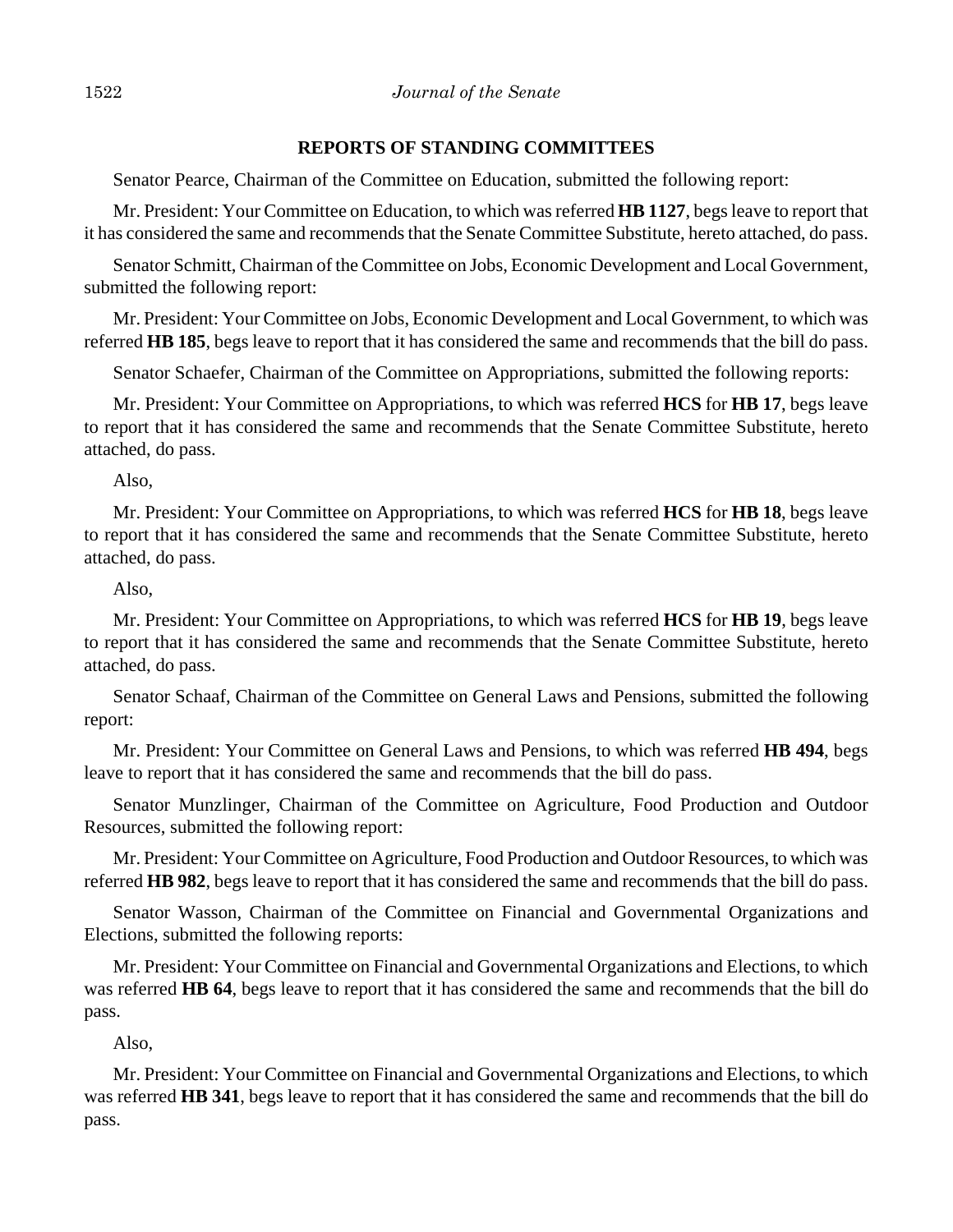Senator Dixon, Chairman of the Committee on the Judiciary and Civil and Criminal Jurisprudence, submitted the following reports:

Mr. President: Your Committee on the Judiciary and Civil and Criminal Jurisprudence, to which was referred **HB 218**, begs leave to report that it has considered the same and recommends that the Senate Committee Substitute, hereto attached, do pass.

Also,

Mr. President: Your Committee on the Judiciary and Civil and Criminal Jurisprudence, to which was referred **HCS** for **HB 734**, begs leave to report that it has considered the same and recommends that the Senate Committee Substitute, hereto attached, do pass.

Also,

Mr. President: Your Committee on Financial and Governmental Organizations and Elections, to which was referred **HCS for HB 1019**, begs leave to report that it has considered the same and recommends that the Senate Committee Substitute, hereto attached, do pass.

Senator Parson, Chairman of the Committee on Small Business, Insurance and Industry, submitted the following reports:

Mr. President: Your Committee on Small Business, Insurance and Industry, to which was referred **HB 1010**, begs leave to report that it has considered the same and recommends that the bill do pass.

Also,

Mr. President: Your Committee on Small Business, Insurance and Industry, to which was referred **HB 276**, begs leave to report that it has considered the same and recommends that the Senate Committee Substitute, hereto attached, do pass.

Senator Kraus, Chairman of the Committee on Ways and Means, submitted the following reports:

Mr. President: Your Committee on Ways and Means, to which was referred **HCS** for **HB 117**, begs leave to report that it has considered the same and recommends that the bill do pass.

Also,

Mr. President: Your Committee on Ways and Means, to which was referred **HB 101**, begs leave to report that it has considered the same and recommends that the bill do pass.

Senator Kehoe, Chairman of the Committee on Commerce, Consumer Protection, Energy and the Environment, submitted the following report:

Mr. President: Your Committee on Commerce, Consumer Protection, Energy and the Environment, to which was referred **HB 1305**, begs leave to report that it has considered the same and recommends that the bill do pass.

Senator Libla, Chairman of the Committee on Transportation, Infrastructure and Public Safety, submitted the following reports:

Mr. President: Your Committee on Transportation, Infrastructure and Public Safety, to which was referred **HCS** for **HB 1002**, begs leave to report that it has considered the same and recommends that the Senate Committee Substitute, hereto attached, do pass.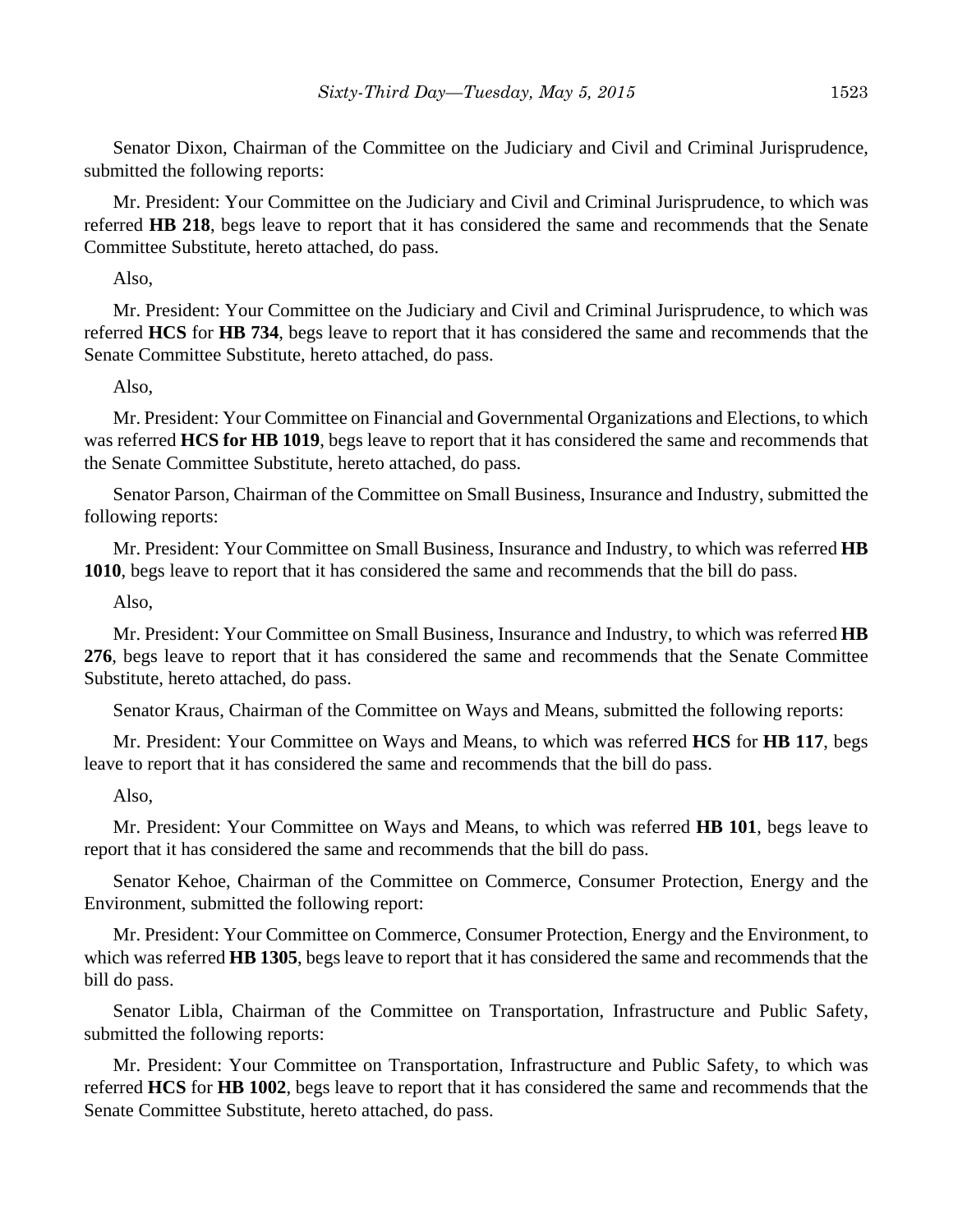Also,

Mr. President: Your Committee on Transportation, Infrastructure and Public Safety, to which was referred **HCS** for **HB 635**, begs leave to report that it has considered the same and recommends that the bill do pass.

Also,

Mr. President: Your Committee on Transportation, Infrastructure and Public Safety, to which was referred **HB 675**, begs leave to report that it has considered the same and recommends that the bill do pass.

Also,

Mr. President: Your Committee on Transportation, Infrastructure and Public Safety, to which was referred **HB 210**, begs leave to report that it has considered the same and recommends that the bill do pass.

### **CONFERENCE COMMITTEE APPOINTMENTS**

President Pro Tem Dempsey appointed the following conference committee to act with a like committee from the House on **HCS** for **SS** for **SCS** for **SB 278**, as amended: Senators Schatz, Libla, Kehoe, Chappelle-Nadal and Curls.

President Pro Tem Dempsey reappointed the following conference committee to act with a like committee from the House on **HCS** for **SB 13**, as amended: Senators Munzlinger, Pearce, Onder, Chappelle-Nadal and Walsh.

President Pro Tem Dempsey appointed the following conference committee to act with a like committee from the House on **HCS** for **SCS** for **SB 152**, as amended: Senators Wallingford, Romine, Libla, Sifton and Holsman.

### **RESOLUTIONS**

Senator Walsh offered Senate Resolution No. 1047, regarding Ruth Gannaway, St. Louis, which was adopted.

Senator Brown offered Senate Resolution No. 1048, regarding Lidia Collins, which was adopted.

### **INTRODUCTIONS OF GUESTS**

On behalf of Senators Parson and Pearce, the President introduced to the Senate, Keelly Jones, Sedalia.

Senator Nasheed introduced to the Senate, Matthew Smith.

On behalf of Senator Pearce, the President introduced to the Senate, Administrator Kirk Thacker, teacher Brent Fleshman, and fourth grade students, Kylee Wheeler, Zavier Toler, Dalton Thacker, Ethan Polk, Hayley Minor, Kaylee McMillan, Mason McGulley, Chelsea Gant, Will Krier, J.W. Doyle, Corbin Barrett and Ben Barnett, Hardin Elementary School.

Senator Curls introduced to the Senate, Matt Helfant and Alesha Williams, Columbia.

Senator Parson introduced to the Senate, Patti Hutton, David Ochs, and twenty-six eighth grade students from Weaubleau R-III School.

Senator Kehoe introduced to the Senate, Father Stephen Jones, President, Helias Catholic High School, Jefferson City.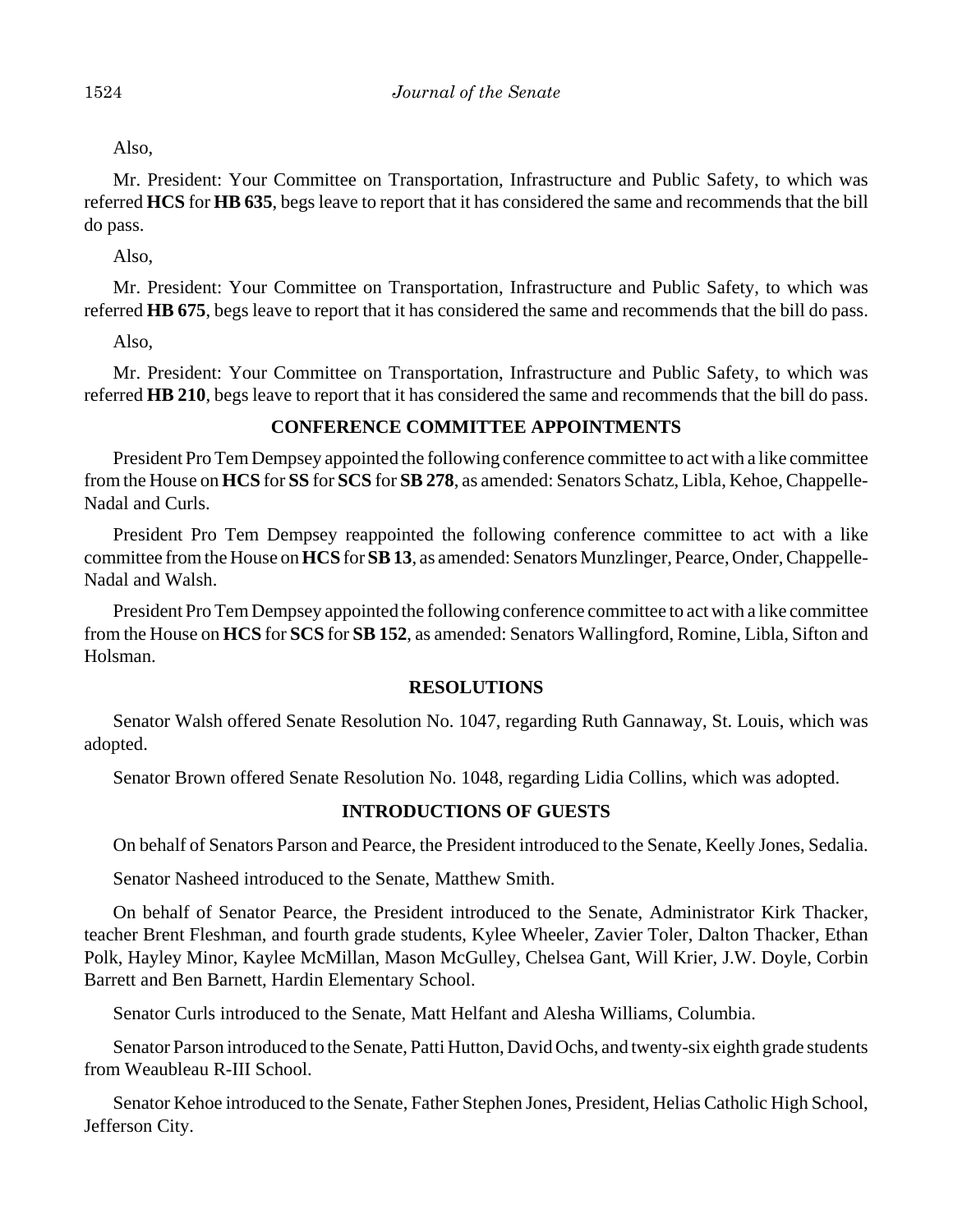Senator Kehoe introduced to the Senate, Travis Reynders, Jefferson City.

Senator Schupp introduced to the Senate, Katie Walkley.

Senator Schaaf introduced to the Senate, John Pudner, Auburn, Alabama.

On motion of Senator Richard, the Senate adjourned under the rules.

## **SENATE CALENDAR \_\_\_\_\_\_**

## **SIXTY-FOURTH DAY–WEDNESDAY, MAY 6, 2015 \_\_\_\_\_\_**

### **FORMAL CALENDAR**

### **THIRD READING OF SENATE BILLS**

SCS for SBs 1, 22, 49 & 70-Pearce (In Fiscal Oversight) SCS for SB 56-Munzlinger (In Fiscal Oversight) SS for SB 201-Dixon (In Fiscal Oversight)

SB 203-Dixon (In Fiscal Oversight) SB 352-Schaefer (In Fiscal Oversight) SS for SB 540-Libla (In Fiscal Oversight)

### **HOUSE BILLS ON THIRD READING**

- 1. HCS for HB 882-McGaugh, with SCS (Munzlinger) (In Fiscal Oversight)
- 2. HCS for HBs 578, 574 & 584, with SCS (Riddle) (In Fiscal Oversight)
- 3. HB 279-Cornejo, with SCS (Schmitt) (In Fiscal Oversight)
- 4. HB 100-Gosen, with SCS (Parson) (In Fiscal Oversight)
- 5. HB 799-Roeber, with SCS (Dixon) (In Fiscal Oversight)
- 6. HB 529-Gosen, with SCS (Parson) (In Fiscal Oversight)
- 7. HB 1070-Davis, with SCS (Brown) (In Fiscal Oversight)
- 8. HCS for HB 714 (Wallingford) (In Fiscal Oversight)
- 9. HCS for HB 796, with SCS (Sater) (In Fiscal Oversight)
- 10. HCS for HB 976, with SCS (Sater) (In Fiscal Oversight)
- 11. HCS for HB 137 (Silvey) (In Fiscal Oversight)
- 12. HCS for HB 807, with SCS (Dixon) (In Fiscal Oversight)
- 13. HB 254-Crawford, with SCS (Parson) (In Fiscal Oversight)
- 14. HCS for HB 811, with SCS (Riddle) (In Fiscal Oversight)
- 15. HB 32-Hoskins (Pearce) (In Fiscal Oversight)
- 16. HB 1127-Johnson, with SCS (Hegeman)
- 17. HB 185-Love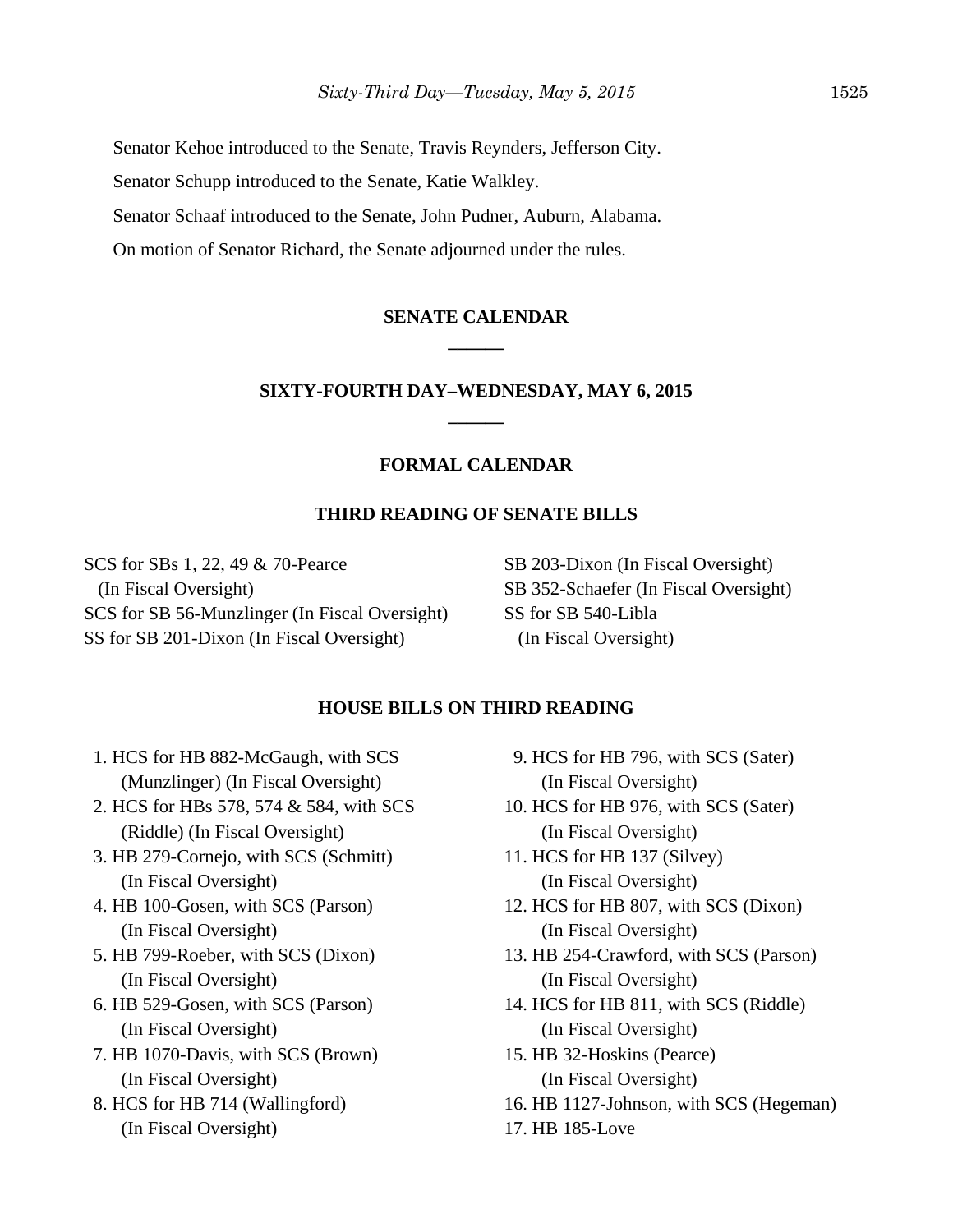- 18. HCS for HB 17, with SCS (Schaefer) 19. HCS for HB 18, with SCS (Schaefer) 20. HCS for HB 19, with SCS (Schaefer) 21. HB 494-Leara (Kehoe) 22. HB 982-Rowden 23. HB 64-Dugger (Cunningham) 24. HB 341-Dugger (Kraus) 25. HB 218-Wilson, with SCS (Dixon) 26. HCS for HB 734, with SCS 27. HCS for HB 1019, with SCS
- 28. HB 1010-Brown (57) (Munzlinger) 29. HB 276-Cornejo, with SCS (Onder) 30. HCS for HB 117 (Dixon) 31. HB 101-Redmon (Libla) 32. HB 1305-Rowden 33. HCS for HB 1002, with SCS (Kehoe) 34. HCS for HB 635 (Dixon) 35. HB 675-Rowden (Libla) 36. HB 210-Conway (104)

## **INFORMAL CALENDAR**

### **THIRD READING OF SENATE BILLS**

#### SS#2 for SB 475-Dempsey

### **SENATE BILLS FOR PERFECTION**

SB 17-Dixon SB 37-Romine, with SCS & SA 1 (pending) SB 44-Nasheed, with SCS, SS for SCS & SA 1 (pending) SB 46-Holsman SB 53-Schaaf, with SS#2 (pending) SB 55-Munzlinger SB 59-Dixon SB 69-LeVota, with SCS SB 80-Dixon, with SCS SB 91-Dixon, with SCS SBs 112, 212, 143 & 234-Dixon, with SCS SB 117-Brown, with SCS SB 127-Brown, with SCS SB 130-Walsh and Schupp, with SCS SB 151-Sater SB 159-Parson SB 167-Schaaf, with SCS SB 177-Munzlinger, with SCS SB 220-Kehoe SB 225-Romine, with SCS SB 227-Emery, with SS (pending) SB 232-Kehoe, with SCS (pending) SB 233-Kehoe, with SCS & SA 2 (pending) SB 266-Schaefer, with SCS SB 267-Schaefer, with SCS SB 268-Pearce, with SCS SB 286-Schaaf and Silvey SB 299-Pearce SB 302-Riddle, with SCS (pending) SB 304-Keaveny, with SCS SB 305-Onder SB 313-Wallingford, with SCS SBs 331 & 21-Libla, with SCS & SS for SCS (pending) SB 339-Munzlinger, with SS (pending) SB 358-Kehoe SB 360-Parson, with SCS SB 371-Munzlinger SB 372-Keaveny, with SCS (pending) SB 374-Schatz, with SCS SB 399-Onder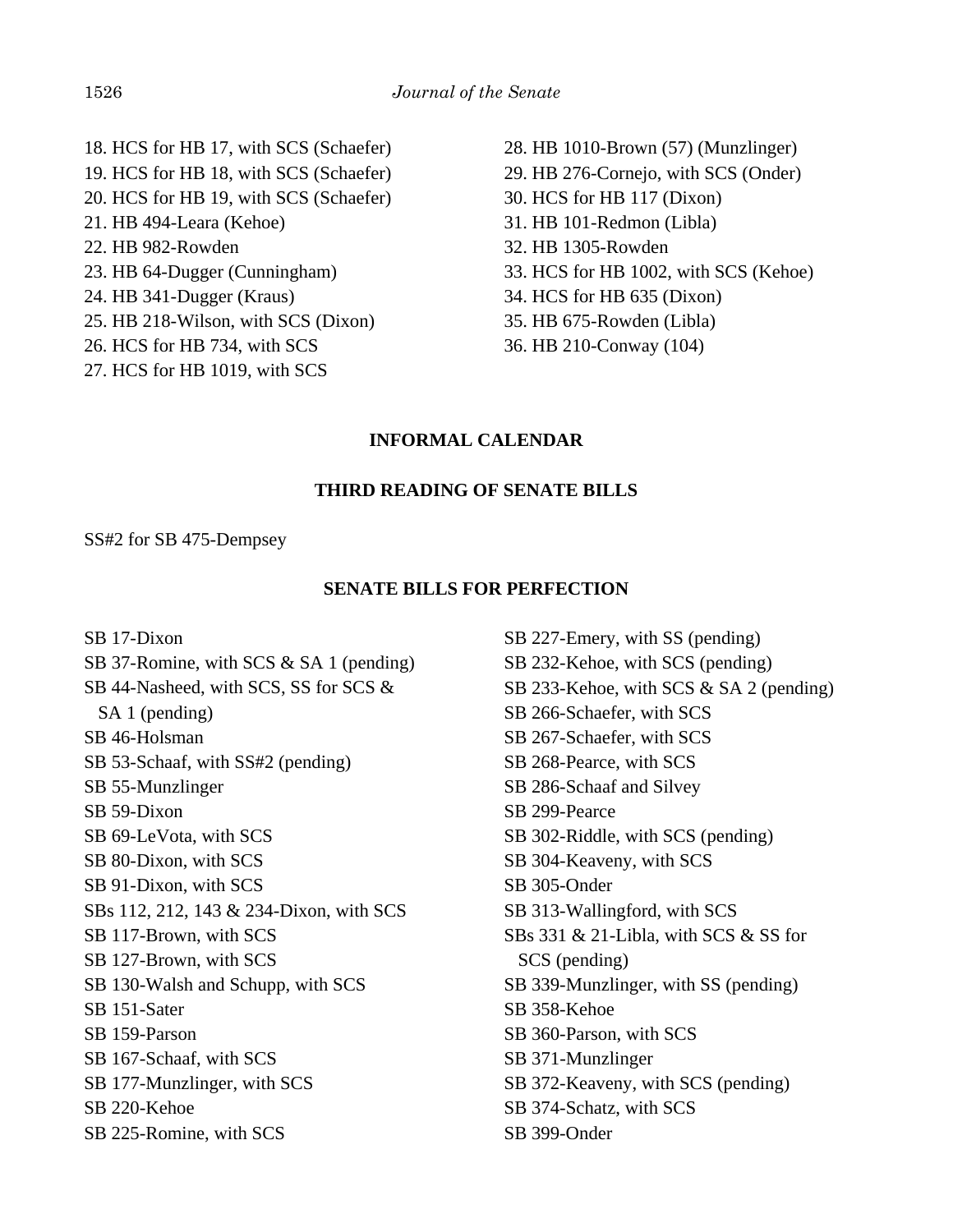SB 400-Onder, with SS (pending) SB 409-Wallingford, with SCS SB 420-Schmitt SB 424-Pearce, with SA 1 (pending) SB 427-Sifton, with SCS SB 432-Onder, with SCS SB 442-Schaefer SBs 451, 307, 100 & 165-Dixon, with SCS SB 452-Schmitt, et al, with SA 1 & point of order (pending)

SB 455-Kehoe SB 469-Munzlinger SB 471-Schaaf SB 481-Onder, with SCS SB 520-Kehoe, with SCS SB 528-Sater SB 567-Chappelle-Nadal, et al SJR 7-Richard and Wallingford SJR 12-Onder, with SCS (pending)

### **HOUSE BILLS ON THIRD READING**

HCS for HB 33, with SCS (Parson) HCS for HB 104 (Schaefer) HB 108-McCaherty (Dixon) HCS for HB 112 (Wasson) HCS for HB 119 (Wallingford) HB 190-Swan (Wallingford) HB 233-Franklin, with SCS (Parson) HB 271-Hoskins (Dixon) HCS for HB 299, with SCS (Kraus) HB 336-McGaugh (Kraus) HB 401-Fraker, with SCS (Sater) HB 440-Koenig (Kraus) HCS for HB 478-Fitzwater (Wallingford) HB 502-Kelley, with SCS (Kraus) HB 523-Burlison, with SCS (Brown) HB 533-Dugger, with SCS (Wasson) HCS for HB 538, with SCS (Brown) (In Fiscal Oversight) HB 562-Davis (Wasson)

HB 589-Hough, with SCS (Onder) HCS for HB 592 (Wasson) HCS for HB 613, with SCS (Parson) HB 684-Koenig (Dixon) HCS for HB 692, with SCS (Munzlinger) HCS for HB 777 (Kraus) HB 808-Cornejo, with SCS (Hegeman) HCS for HB 830, with SCS (Munzlinger) HB 836-Ross (Libla) HCS for HB 864 (Kehoe) HB 923-Miller, with SCS (Kehoe) HCS for HB 926 (Cunningham) HCS for HB 1058, with SCS (Brown) HCS for HB 1063 (Dixon) HCS for HB 1084 (Romine) HB 1093-Houghton (Riddle) HJR 1-Dugger (Kraus) HCS for HJR 34, with SCS (Schmitt)

#### **SENATE BILLS WITH HOUSE AMENDMENTS**

SB 156-Nasheed, with HCS, as amended SB 164-Sifton, with HCS SCS for SB 210-Schaefer, with HCS, as amended SB 221-Schatz, with HCS

SB 244-Schmitt, with HCS SCS for SB 341-Riddle, with HCS, as amended SCS for SB 345-Wasson, with HA 1